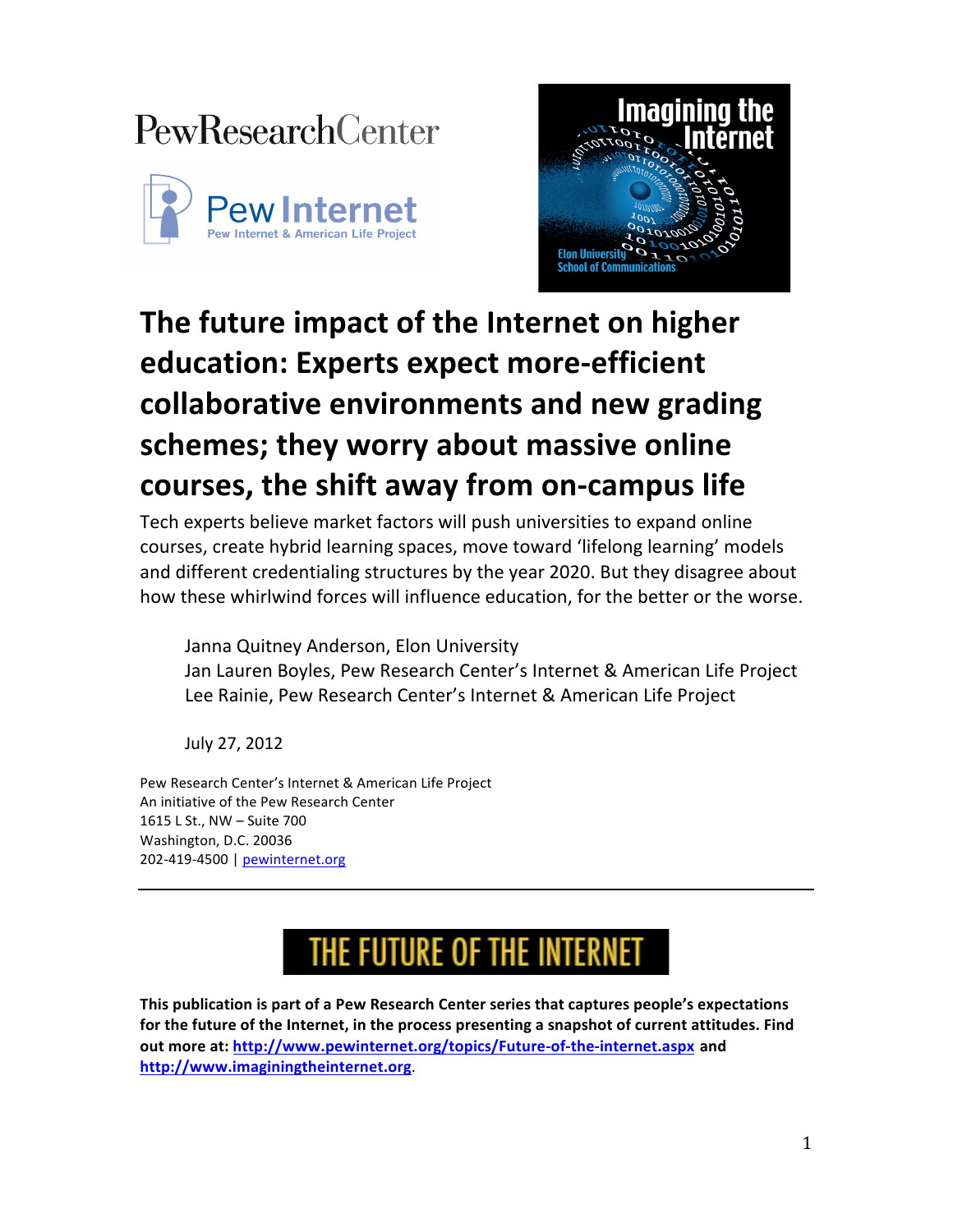## **Overview**

For a millennium, universities have been considered the main societal hub for knowledge and learning.<sup>1</sup> And for a millennium, the basic structures of how universities produce and disseminate knowledge and evaluate students have survived intact through the sweeping societal changes created by technology—the moveable-type printing press, the Industrial Revolution, the telegraph, telephone, radio, television, and computers.

Today, though, the business of higher education seems to some as susceptible to tech disruption as other information-centric industries such as the news media, magazines and journals, encyclopedias, music, motion pictures, and television. The transmission of knowledge need no longer be tethered to a college campus. The technical affordances of cloud-based computing, digital textbooks, mobile connectivity, high-quality streaming video, and "just-intime" information gathering have pushed vast amounts of knowledge to the "placeless" Web. This has sparked a robust re-examination of the modern university's mission and its role within networked society.

One major driver of the debate about the future of the university centers on its beleaguered business model. Students and parents, stretched by rising tuition costs, are increasingly challenging the affordability of a college degree as well as the diploma's ultimate value as an employment credential.

A March 2012 study by the Pew Research Center for the People & the Press found that 60% of American adults viewed universities as having a positive effect on how things are going on the country and 84% of college graduates say that the expense of going to college was a good investment for them.<sup>2</sup> Yet another Pew Research Center survey in 2011 found that 75% of adults say college is too expensive for most Americans to afford.<sup>3</sup> Moreover, 57% said that the higher education system in the U.S. fails to provide students with good value for the money they and their families spend.

This set of circumstances has catalyzed the marketplace. Universities are watching competitors encroach on their traditional mission. The challengers include for-profit universities, non-profit learning organizations such as the Khan Academy, commercial providers of lecture series, online services such as iTunes U, and a host of specialized training centers that provide instruction and credentials for particular trades and professions. All these can easily scale online instruction delivery more quickly than can brick-and-mortar institutions.<sup>4</sup>

Consequently, higher education administrators—sometimes constrained by budgetary shortfalls and change-resistant academic cultures—are trying to respond and retool. The Pew Research Center 2011 study found in a survey of college presidents that more than three-fourths (77%) of respondents said their institution offered online course offerings. Half said they believe that

"""""""""""""""""""""""""""""""""""""""""""""""""""""""

 $1$  The modern universities of Europe first came into existence at the end of the 1000s with the University of Bologna in 1088. See http://www.eng.unibo.it/PortaleEn/University/Our+History/default.htm

<sup>&</sup>lt;sup>2</sup> See http://www.people-press.org/2012/03/01/colleges-viewed-positively-but-conservatives-express-doubts/?src=prcnewsletter

 $3$  Is College Worth It?" Pew Research Center Social and Demographic Trends. Available at: http://www.pewsocialtrends.org/2011/05/15/is-college-worth-it/#executive-summary

<sup>4</sup> See http://www.nytimes.com/2011/12/06/science/daphne-koller-technology-as-a-passport-to-personalized-

education.html?pagewanted=all & http://www.computerworld.com/s/article/9223593/Apple\_s\_new\_vision\_of\_education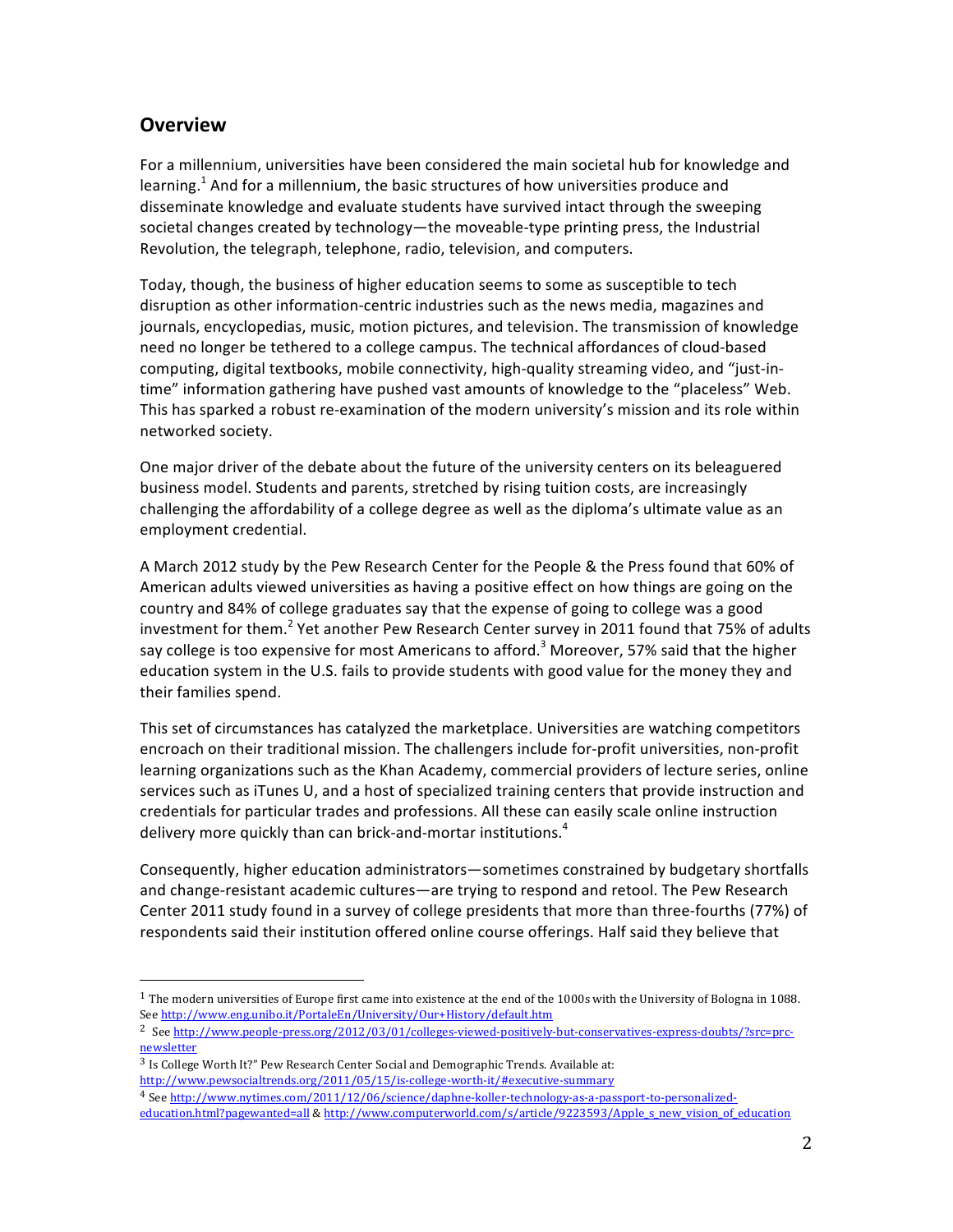most students at their schools will be enrolled in at least some online classes within the next 10 years.<sup>5</sup>

The debate about the urgency for change and the pace of change on campus was highlighted in recent weeks at the University of Virginia. The school's governing body, the Board of Visitors, voted to oust school President Teresa Sullivan, arguing that she was not pursuing change quickly enough. After a faculty, student, and alumni uproar, the Board reversed course and reinstated her. Still, the school announced within a week of her return that it was joining Coursera – a privately-held, online instructional delivery firm. That meant it would join numerous other elite, research institutions, including Duke University, Johns Hopkins University, Princeton University, Stanford University, the University of Pennsylvania, and others as part of Coursera's online consortium.<sup>6</sup> As of mid-2012, Coursera's massively open online courses (MOOCs) were provided free to its students—enabling unfettered, global access for millions to engage with some of the country's most prestigious universities.<sup>7</sup> Other start-ups such as MITx, 2tor, and Udacity are attracting similarly staggering, six-figure student enrollments. $^8$ 

Experimentation and innovation are proliferating. Some colleges are delving into hybrid learning environments, which employ online and offline instruction and interaction with professors. Others are channeling efforts into advanced teleconferencing and distance learning platforms with streaming video and asynchronous discussion boards—to heighten engagement online.

Even as all this change occurs, there are those who argue that the core concept and method of universities will not radically change. They argue that mostly unfulfilled predictions of significant improvement in the effectiveness and wider distribution of education accompany every major new communication technology. In the early days of their evolution radio, television, personal computers—and even the telephone—were all predicted to be likely to revolutionize formal education. Nevertheless, the standardized knowledge-transmission model is primarily the same today as it was when students started gathering at the University of Bologna in 1088.

Imagine where we might be in 2020. The Pew Research Center's Internet & American Life Project and Elon University's Imagining the Internet Center asked digital stakeholders to weigh two scenarios for 2020. One posited substantial change and the other projected only modest change in higher education. Some 1,021 experts and stakeholders responded.

39% agreed with a scenario that articulated modest change by the end of the decade:

*In 2020, higher education will not be much different from the way it is today. While people will be accessing more resources in classrooms through the use of large screens,* teleconferencing, and personal wireless smart devices, most universities will mostly *require in-person, on-campus attendance of students most of the time at courses featuring a lot of traditional lectures. Most universities' assessment of learning and their requirements for graduation will be about the same as they are now.* 

"""""""""""""""""""""""""""""""""""""""""""""""""""""""

<sup>5</sup> See http://www.pewinternet.org/~/media//Files/Reports/2011/PIP-Online-Learning.pdf

<sup>6</sup> See http://www.nytimes.com/2012/07/17/education/consortium-of-colleges-takes-online-education-to-newlevel.html?\_r=2&hp

<sup>7</sup> See http://www.nytimes.com/2012/07/17/education/consortium-of-colleges-takes-online-education-to-newlevel.html? r=2&hp

<sup>8</sup> See http://www.insidehighered.com/news/2012/01/24/stanford-open-course-instructors-spin-profit-company and http://www.insidehighered.com/news/2012/04/06/how-could-mitx-change-mit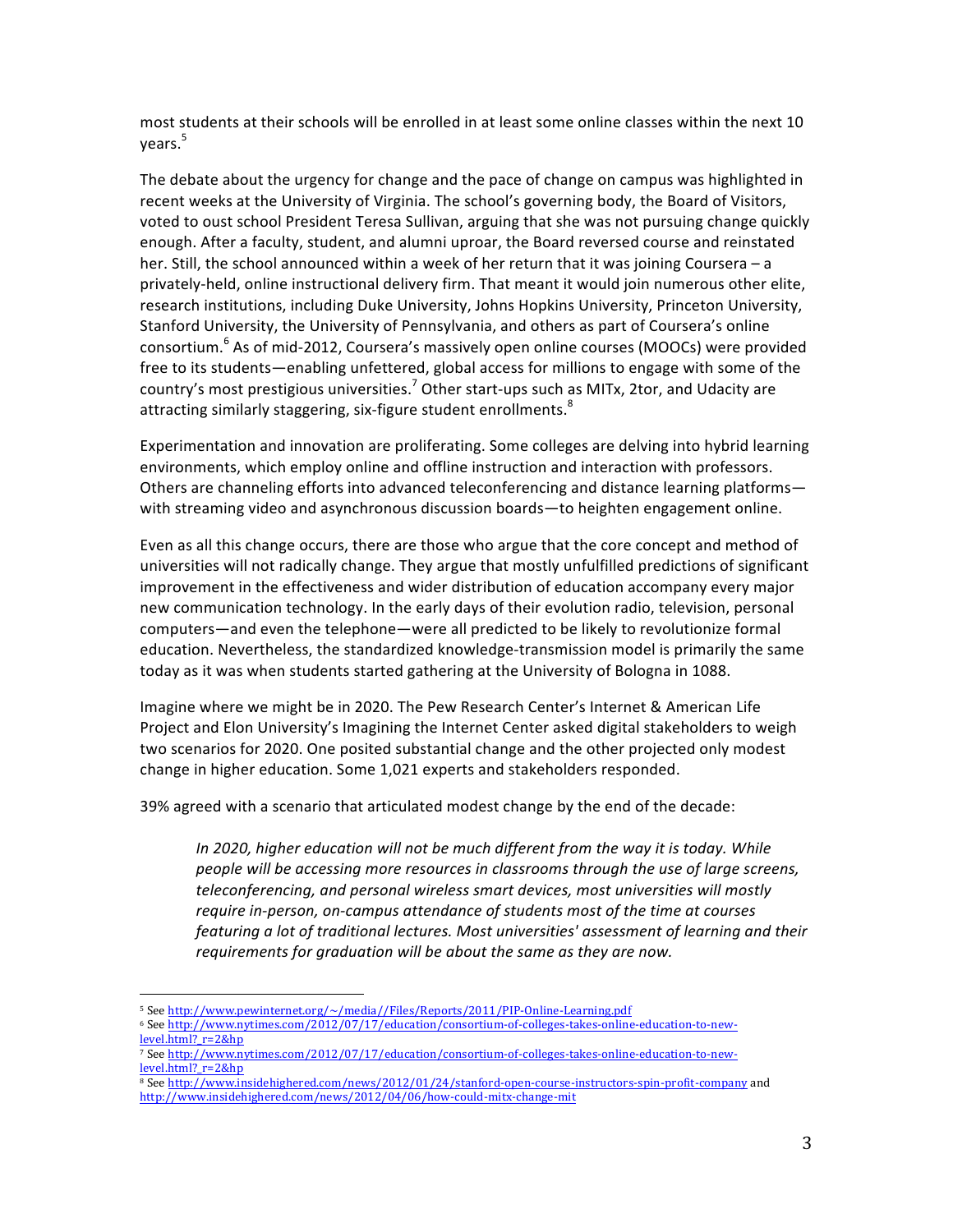$60\%$  agreed with a scenario outlining more change:

By 2020, higher education will be quite different from the way it is today. There will be mass adoption of teleconferencing and distance learning to leverage expert resources. *Significant numbers of learning activities will move to individualized, just-in-time learning approaches. There will be a transition to "hybrid" classes that combine online learning components with less-frequent on-campus, in-person class meetings. Most universities' assessment of learning will take into account more individually-oriented* outcomes and capacities that are relevant to subject mastery. Requirements for  $q$ raduation will be significantly shifted to customized outcomes.

Respondents were asked to select the one statement of the two scenarios above with which they mostly agreed; the question was framed this way in order to encourage survey participants to share spirited and deeply considered written elaborations about the potential future of higher education. While 60% agreed with the statement that education will be transformed between now and the end of the decade, a significant number of the survey participants said the true outcome will encompass portions of both scenarios. Just 1% of survey takers did not respond.

Here are some of the major themes and arguments they made:

### *Higher'education'will'vigorously'adopt new teaching'approaches, propelled' by'opportunity'and'efficiency as'well'as'student'and'parent'demands.'*

- Several respondents echoed the core argument offered by **Alex Halavais**, associate professor at Quinnipiac University and vice president of the Association of Internet Researchers, who wrote: "There will be far more extreme changes institutionally in the next few years, and the universities that survive will do so mainly by becoming highly adaptive...The most interesting shifts in post-secondary education may happen outside of universities, or at least on the periphery of traditional universities. There may be universities that remain focused on the traditional lecture and test, but there will be less demand for them."
- **Charlie Firestone**, executive director of the Communications and Society program at the Aspen Institute, wrote: "The timeline might be a bit rushed, but education—higher and K-12—*has* to change with the technology. The technology will allow for more individualized, passion-based learning by the student, greater access to master teaching, and more opportunities for students to connect to others—mentors, peers, sources for enhanced learning experiences."
- Mike Liebhold, senior researcher and distinguished fellow at The Institute for the Future, predicted that market forces will advance emergent content delivery methods: "Under current and foreseeable economic conditions, traditional classroom instruction will become decreasingly viable financially. As high-speed networks become more widely accessible tele-education and hybrid instruction will become more widely employed."
- **Jeff Jarvis**, director of the Tow-Knight Center for Entrepreneurial Journalism at the City University of New York Graduate School of Journalism, placed the debate in broader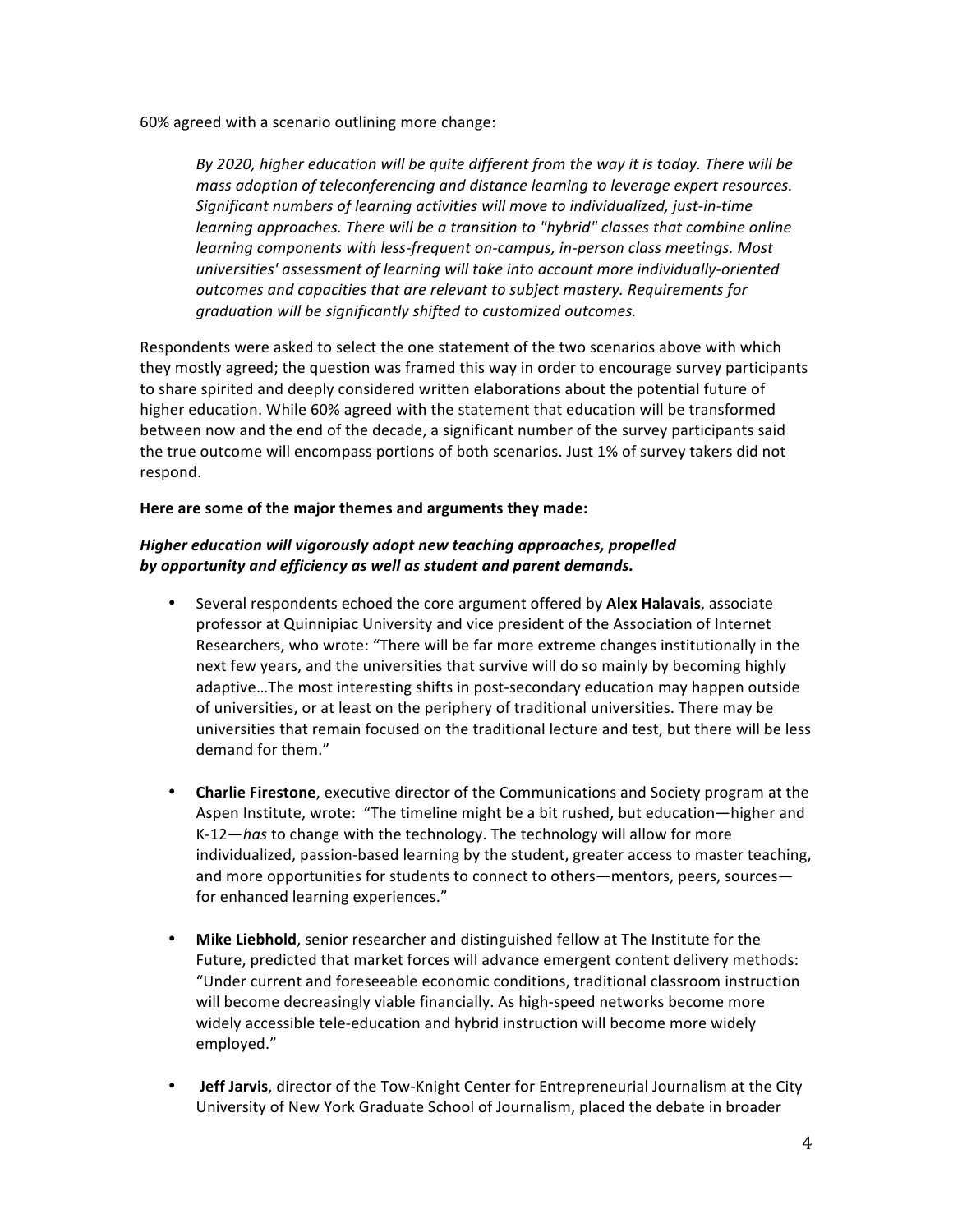historical context: "Will there still be universities? Likely, but not certain...[there is] the idea that our current educational system, start to end, is built for an industrial era, churning out students like widgets who are taught to churn out widgets themselves. That is a world where there is one right answer: We spew it from a lectern; we expect it to be spewed back in a test. That kind of education does not produce the innovators who would invent Google. The real need for education in the economy will be reeducation. As industries go through disruption and jobs are lost forever, people will need to be retrained for new roles. Our present educational structure is not built for that, but in that I see great entrepreneurial opportunity."

• **P.F. Anderson**, emerging technologies librarian at the University of Michigan-Ann Arbor, predicted seismic shifts within the academy, writing, "The very concept of what a university is, what academia is, what adult learning is, all of these are changing profoundly. If you think back to the original purposes of universities, what they have been doing recently has pivoted roughly 180 degrees."

#### *Economic'realities'will'drive'technological'innovation forward' by'2020,'creating'less'uniformity'in higher'education.*

- **Donald G. Barnes**, visiting professor at Guangxi University in China and former director of the Science Advisory Board at the US Environmental Protection Agency, predicted, "The high and growing cost of university education cannot be sustained, particularly in the light of the growing global demand for such education. Therefore, there is already a rush to utilize the new medium of the Internet as a means of delivering higher education experience and products in more economical and efficient modes."
- **Tapio Varis**, professor emeritus at the University of Tampere and principal research associate with the UN Educational, Scientific, and Cultural Organization, maintained that heightened inequalities may arise based upon instructional delivery formats. "The economic reasons will determine much of the destiny of higher education," he wrote. "Traditional face-to-face higher education will become a privilege of a few, and there will be demand for global standardization of some fields of education which also will lower the level in many cases."
- **Sean Mead**, director of solutions architecture, valuation, and analytics for Mead, Mead & Clark, Interbrand, noted that institutions will stratify based upon their respective concentrations of teaching, research, or service. "Forced into greater accountability at the same time as Baby Boomer retirements revitalize the faculties, universities will undergo widespread reformation," he said. "Some will refocus professorial metrics from running up publication counts to the profession of teaching and delivering strong educations. Others will engage the community in outreach efforts to make learning more accessible. More universities will follow the MIT and Stanford examples of serving the public with free access to course materials and courses...There will be increasing corporate involvement in universities, including better communication of the knowledge that is developed and housed there. Research will increasingly be driven out from behind the high-premium-pay walls of academic journals and into the open, where scholars and the public can more easily benefit from federally funded and grantsupported research projects."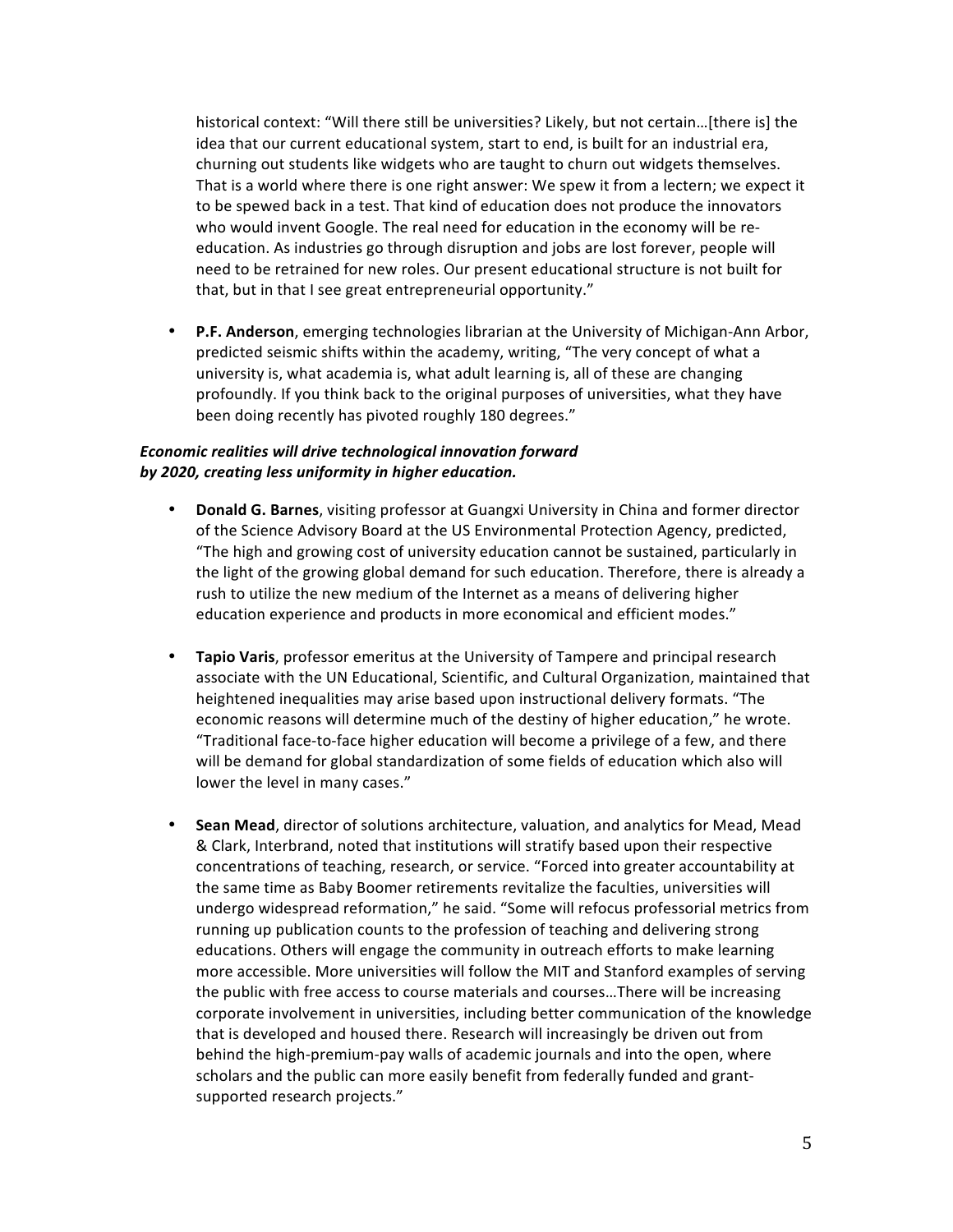## *"Distance'learning" is'a'divisive'issue.'It'is'viewed'with'disdain'by'many'who'don't'see'it'as' effective;* others anticipate great advances in knowledge-sharing tools by 2020.

- Online course offerings generally fail to mirror the robust face-to-face interaction that occurs within the physical classroom, warned **Sam Punnett**, president of FAD Research Inc. "On-screen learning is appropriate in some instances, particularly as a supplement to the classroom," he said, "but it will always be inferior in the quality of information exchange and interaction. In 2020 it is my hope that programs that employ instructors who are 'in the room' will be generally acknowledged to be in a separate tier."
- On the other hand, Peter Pinch, production manager at MIT OpenCourseWare and former director of technology for WGBH, a public media company, predicted renewed innovation in remote learning platforms will mark the university by 2020. "As communications technologies improve and we learn how to use them better, the requirement for people to meet face-to-face for effective teaching and learning will diminish," he predicted. "Some institutions will focus on facilitating virtual environments and may lose any physical aspect. Other institutions will focus on the most high-value face-to-face interactions, such as group discussions and labs, and will shed commodity teaching activities like large lectures."
- **Fred Hapgood,** technology author and consultant, and writer for Wired, Discover, and other tech and science publications, said, "The key challenge of the next five years-I say 'the' because of the importance of education for the entire global labor force and the importance of reducing its crushing costs—will be developing ways of integrating distance learning with social networking. I am confident this challenge will be met."

### *Bricks replaced'by'clicks?'Some'say'universities''influence'could'be'altered'as'new'technology' options'emerge;'others'say'"locatedness" is'still'vital'for'an'optimal'outcome.*

- An anonymous survey respondent noted, "The age of brick-and-mortar dinosaur schools is about to burst—another bubble ready to pop. The price is too high; it's grossly inflated and the return on investment isn't there. Online learning will be in the ascendant. There will be more international interactions; I believe we will see somewhat of a return to a Socratic model of single sage to self-selecting student group, but instead of the Acropolis, the site will be the Internet, and the students will be from everywhere."
- Another anonymous survey participant wrote, "Several forces will impact this: the general overall increase in the levels of education globally, the developing world using Web and cell technology to jump over intermediate technologies, the high cost of faceto-face instruction, the improvement of AI as a factor in individualizing education, the passing of the Baby Boomers as educators in the system, the demand for Millennials and beyond for relevant learning models, China will develop a leading learning format, first to educate its population and then expand it to teach the world."
- Matthew Allen, professor of Internet Studies, Curtin University, Perth, Australia, and past president of the Association of Internet Researchers, visualizes 2020's ivory tower through a socio-cultural lens: "While education is being, and has been already,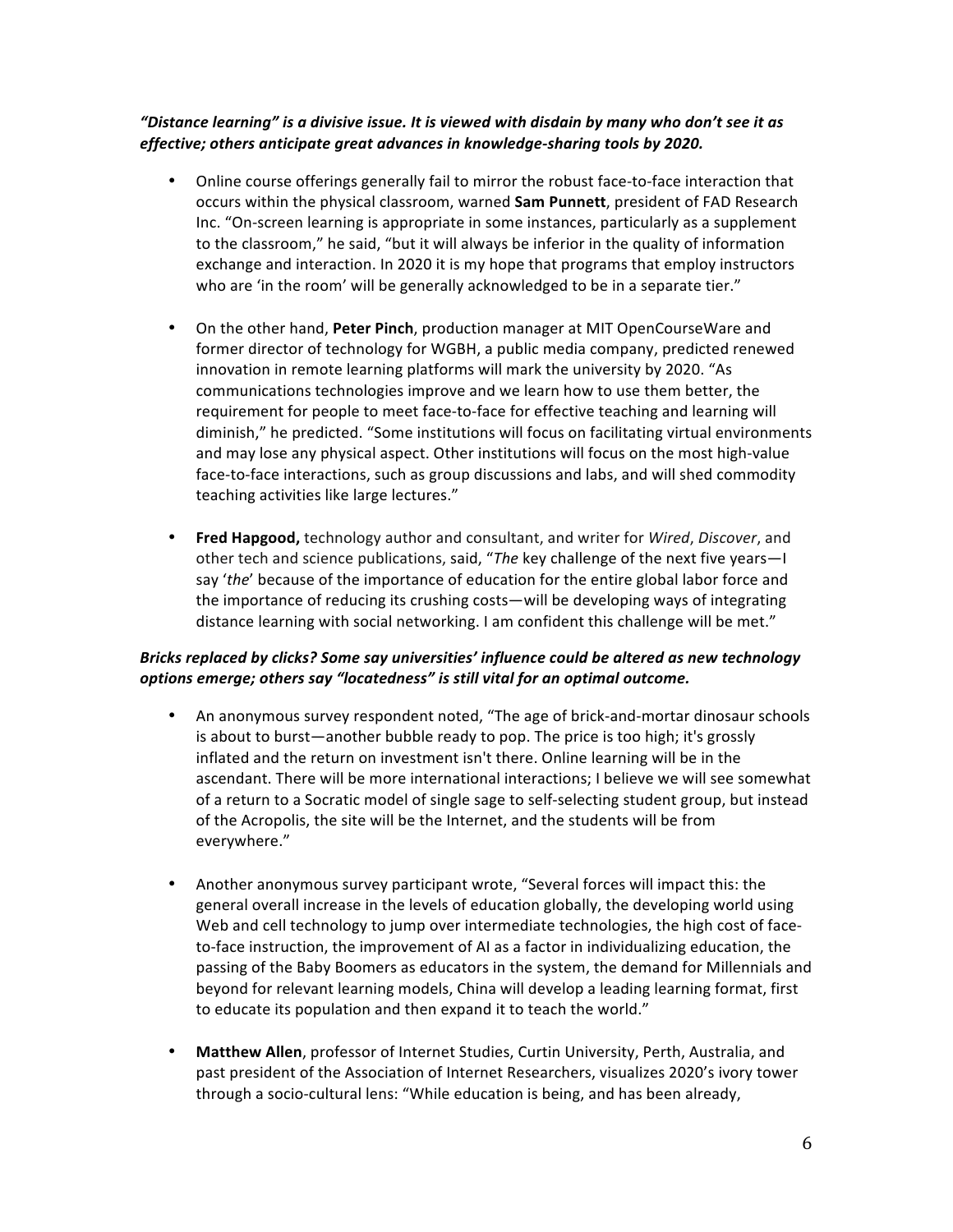profoundly influenced by technologies, nevertheless it is a deeply social and political institution in our cultures. Universities are not just portals where students access learning, they are places in which people develop as social beings, in some quite specifically institutional ways. Therefore technology will change the way learning occurs and the way it is assessed, and it definitely means there is more blending of learning activities on- and offline, but it will not—for the majority—change the fundamental locatedness of university education."

• There were also people who said technology should never drive change. An anonymous respondent wrote, "Technology is no substitute for traditional education. 'Vir bonus dicendi peritus' or the good man who can speak well will not be brought about by techno-based thinking."

#### *Frustration'and'doubt'mark'the' prospect'of'change'within'the'Academy.*

- Numerous respondents bemoaned higher education's historically glacial rate of change. An anonymous respondent said, "From the 1960s book The Peter Principle, the system exists to perpetuate itself. Regrettably large universities lack the nimbleness to be able to adapt to rapidly changing realities. The system of higher education (as someone who has spent the last 20 years at major universities) is already broken, but instead of changing to make a university education more relevant, we herd students into larger and larger lectures and ask them to regurgitate esoteric facts."
- **Hugh F. Cline**, adjunct professor of sociology and education at Columbia University, noted, "Higher education is one of the most resistant social institutions ever created. Many of the innovations you mention are under way in universities around the globe, but it will take a long time before significant numbers of students in colleges and universities will have these advantages."
- Mary Starry, an assistant professor at the College of Pharmacy of the University of Iowa, similarly explained, "Research has provided us much information on how people learn and what approaches to education are best to produce critical-thinking, lifelong-learning graduates. Yet, we continue to describe as 'innovative' the different techniques and approaches that we've known about for much longer than ten years. Technology now provides new and exciting ways to incorporate these approaches into the classroom, but our education system structure is too mired in historical lecture and 'brain dump' methodology."
- An anonymous survey participant wrote, "The 'university' has not changed substantially since its founding in about 800 AD or so. Other than adding books, electricity, and women, it is still primarily an older person 'lecturing' to a set of younger ones...There will be both a large number of largely traditional universities and an ever-expanding range of alternatives in both technology and organizational form."
- Another anonymous respondent complained, "Universities are awfully slow to adapt. And why should they? At present they have a lucrative monopoly. In what other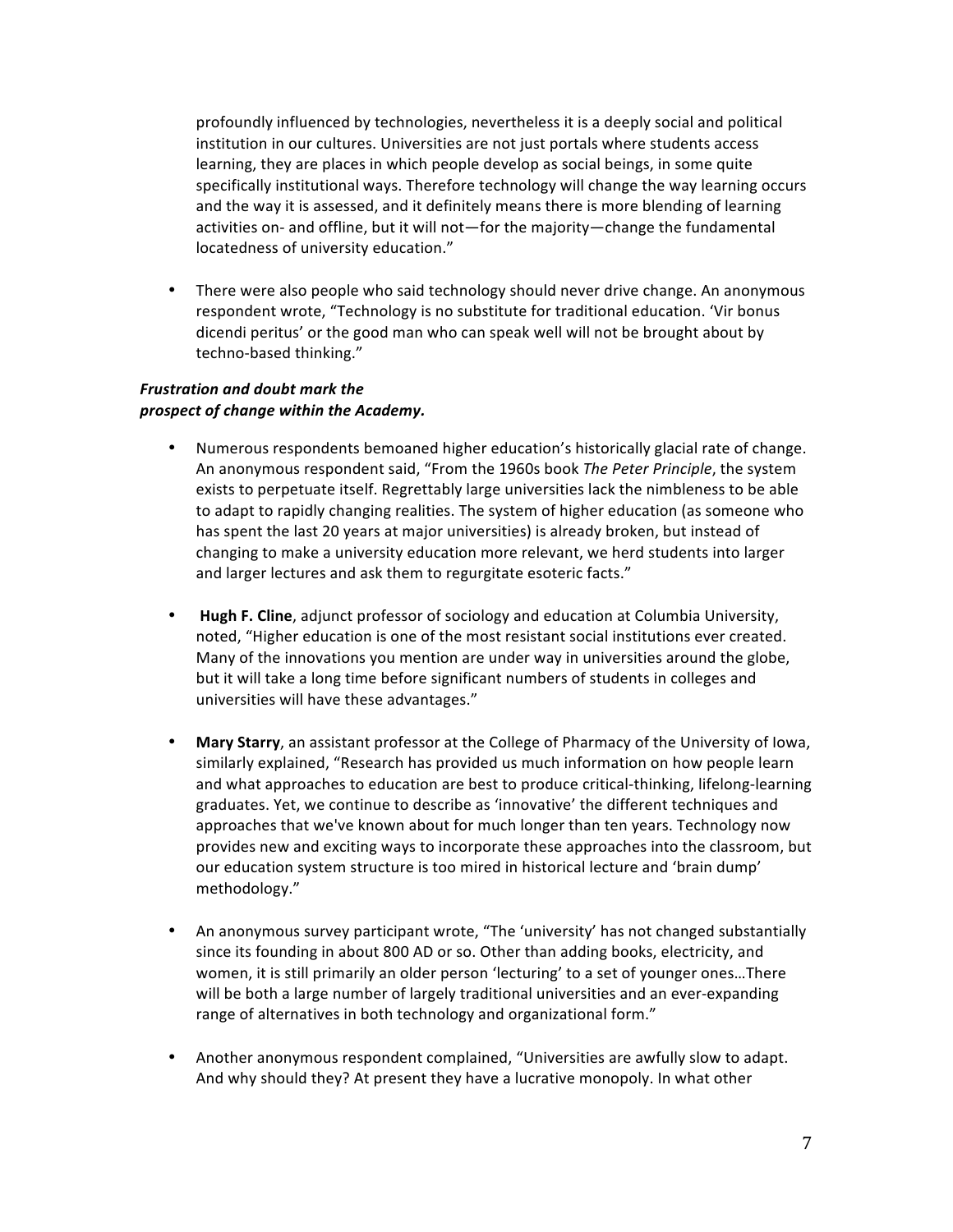industry do you see such runaway price increases? They'll ride that for as long as they can and only change when on the cusp of irrelevance."

#### *Change'is'happening'incrementally,'but'these'adjustments' will'not'be'universal'in'most'institutions'by'2020.'*

- **Jonathan Grudin**, principal researcher at Microsoft, observed, "Institutional inertia should not be underestimated, so whether 2020 will see 'mass adoption' of the features described above could depend on how one defines 'mass.' But it has, of course, already started to happen."
- Many survey respondents, including **Mark J. Franklin**, director of computing services and software engineering for the Thayer School of Engineering at Dartmouth College, do not anticipate massive upheaval in the academy by 2020. "My gut reaction is that in 2020 higher education is entrenched in its current format," he predicted. "I believe teachers and textbook companies will resist—and even now are resisting—modern technology that could be helping students. When I see iPads and Kindles in every student's backpack instead of fifty pounds worth of textbooks, I'll know there has been a change. When I see every campus completely and speedily wired—or providing wireless—for the Internet, I'll know things have changed. When I see computers in the libraries and assistants helping students navigate to computers and libraries around the globe, I'll know things have changed. I just don't think it will happen by 2020. Maybe 2050."
- Steve Jones, distinguished professor of communication at the University of Illinois-Chicago and a founding leader of the Association of Internet Researchers, echoed that thought. "It's commonly and rightly believed that universities change slowly," he said, "and in a difficult economic environment, particularly for public institutions, change comes more slowly than usual. Simply put, few universities can afford to change from the way they are today. While a riposte is that they cannot afford not to change, inertia is powerful, and taking the long view is hard. By 2020 not much will have changed."
- **Richard Holeton**, director of academic computing services at Stanford University Libraries, added, "Change in higher education, as they say, is like turning an aircraft carrier. In eight or nine years we will continue to see incremental changes, but not the more radical transformations described."

### *Universities'will'adopt'new'pedagogical'approaches'* while retaining the core of traditional methods.

**Richard D. Titus**, a seed-funding venture capitalist at his own fund, Octavian Ventures, predicted, "The future is a hybrid of both of the approaches. No one can disagree that higher education needs—no, requires—a complete rethink. Our current toolsets and thinking are over 400 years old and give little regard to the changes in society, resources, or access, which facilitate both greater specialization and broader access than at any time in the previous two centuries."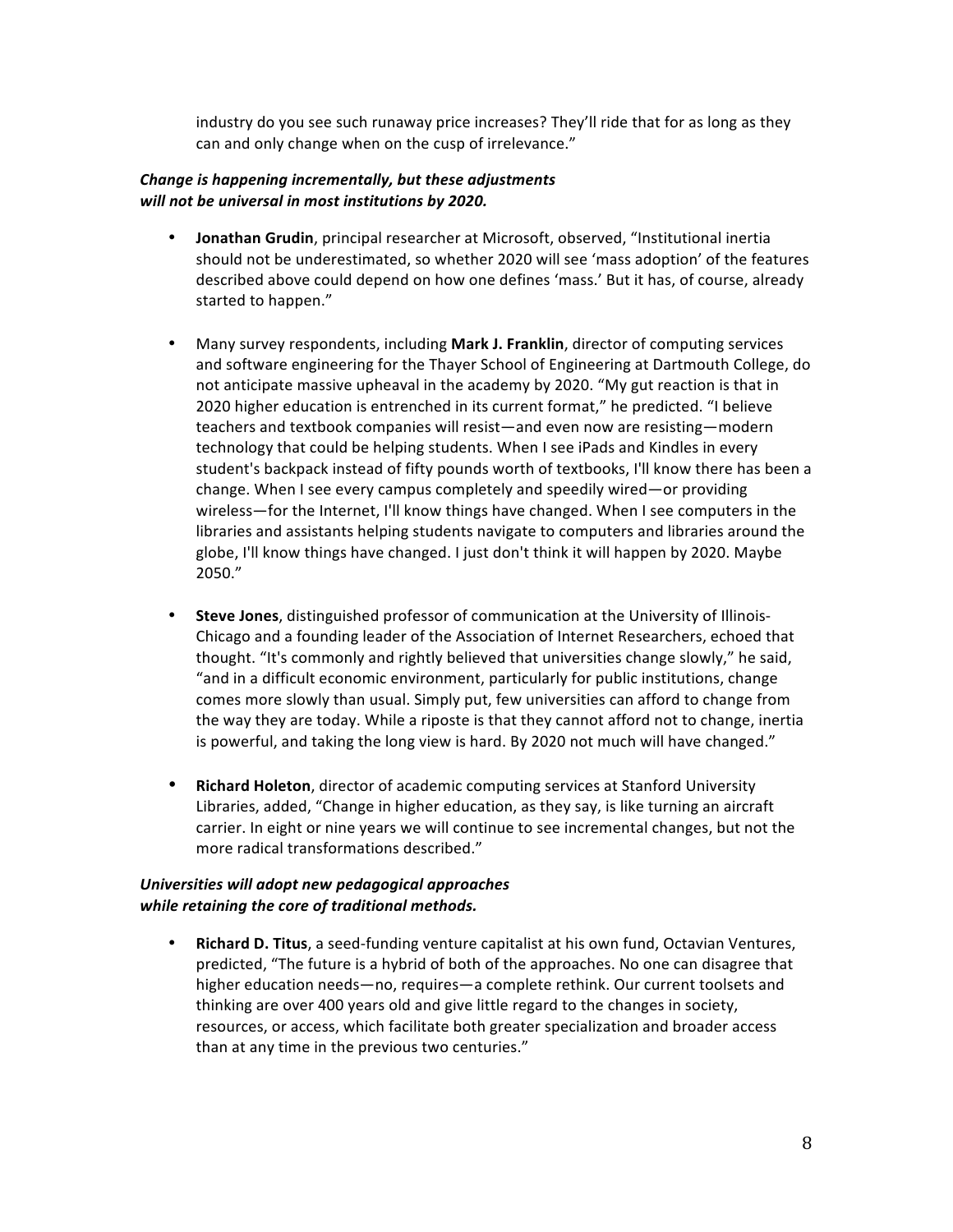- Face-to-face instruction, complemented by online interaction, make up a hybrid model that many survey participants foresee. **Melinda Blau**, a freelance journalist and author, wrote, "The future will hold *both* outcomes. It depends on the course of study and the college."
- **Susan Crawford**, a professor at Harvard University's Kennedy School of Government who previously served as President Obama's Special Assistant for Science, Technology, and Innovation Policy, wrote that she expects an influx of customized course content will be fused with the traditional elements of a multidisciplinary college education. "We've got to move to much more individual, hyperlinked learning experiences," she said. "At the same time, modeling good behavior and good thinking style remains something useful that teachers do for students...I'm hopeful that we'll find a way of educating that inculcates the values a true liberal arts education was supposed to support—lifelong learning, lifelong foolishness (hymn to Stuart Brand), and lifelong awe."
- An anonymous participant wrote, "I expect a huge movement towards knowledgemanagement tools that enhance the learning practice and focus on each individual path while maintaining engagement at a social level. This could make the learning experience tailored to each individual, and at the same time aggregate responses and perceptions from a large group of students in order to direct toward specific learning goals."
- Another anonymous respondent predicted, "Universities will continue their transition to hybrid classes using online learning components and occasional in-person meetings, while smaller colleges will both adopt online capabilities and technologies to promote access to remote resources while maintaining a focus on in-person, on-campus attendance of seminars and (some) lectures. The length of the learning period (the traditional four-year degree) may change as a result of the focus on combined learning, with integration of more off-site activities with the traditional scholastic setting. I also think that economic factors over the next few years may promote the evolution of educational institutions along the lines of a transition to hybrid learning, while also preventing any mass adoption of just-in-time approaches."

### *Collaborative education with peer-to-peer learning will become a bigger reality and'will'challenge'the'lecture format and correctly focus'on'"learning'how'to'learn."*

- Autonomy will be shifted away from the sole lecturer in tomorrow's university classrooms, maintains **Bob Frankston**, a computing pioneer and the co-developer and marketer of VisiCalc. "Ideally, people will learn to educate *themselves* with teachers acting as mentors and guides," he wrote.
- By 2020, universities should re-examine how technology can enhance students' critical thinking and information acquisition skills, noted Wesley George, principal engineer for the Advanced Technology Group at Time Warner Cable. "The educational system is largely broken," he said. "It's too focused on the result of getting a degree rather than teaching people *how* to learn: how to digest huge amounts of information, craft a cogent argument in favor of or against a topic, and how to think for oneself. Individuals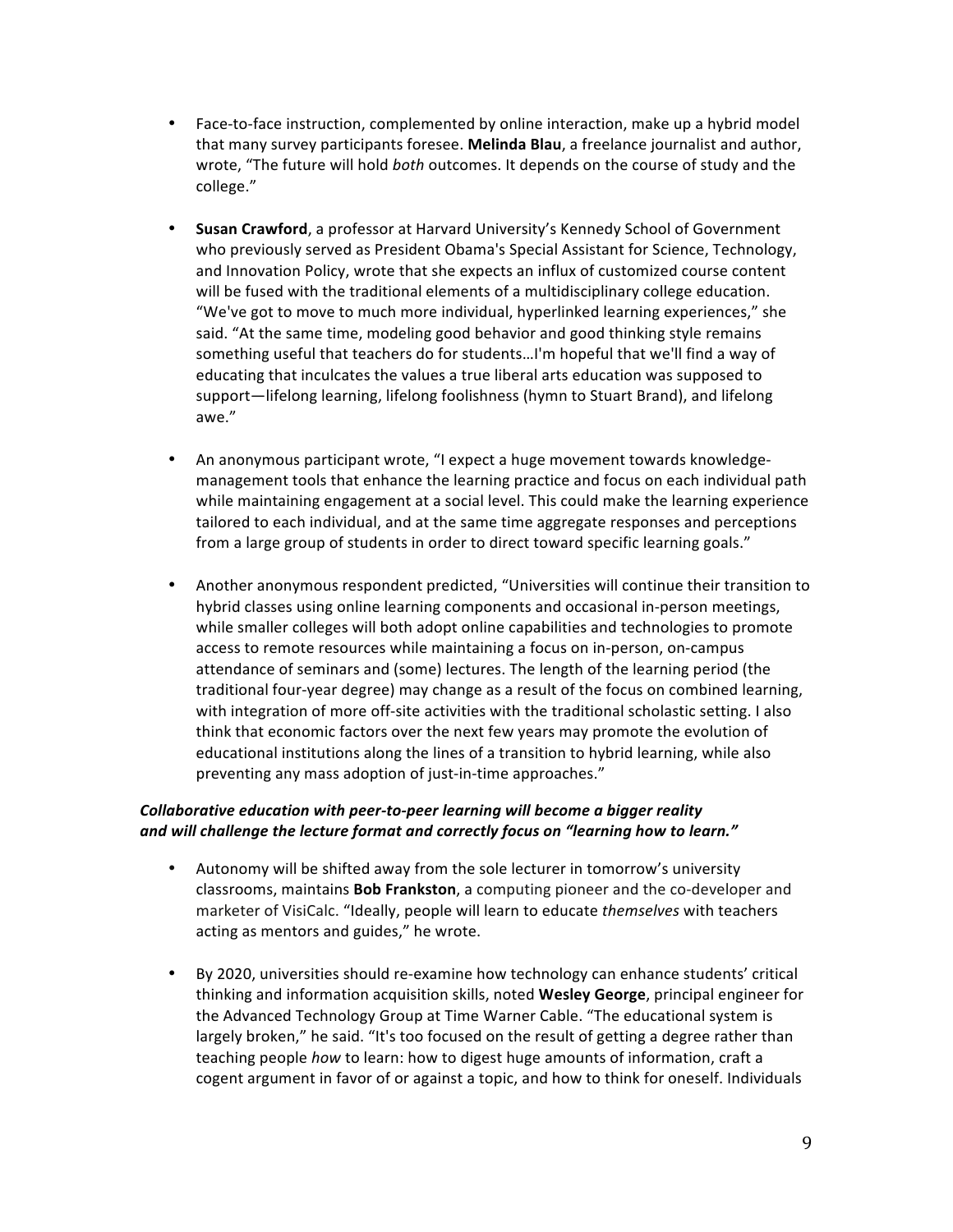learn differently, and we are starting to finally have the technology to embrace that instead of catering to the lowest common denominator."

- **Hal Varian**, chief economist at Google, said, "Just-in-time learning is a very important phenomenon that will have a big role to play in the future... Universities should, and I hope will, focus more on 'how to learn' rather than simply 'learning.'"
- Universities should additionally ensure their graduates are poised for 2020's job market, maintains **danah boyd**, a senior researcher at Microsoft Research. "Higher education will not change very fast, although it should," she wrote. "But what's at stake has nothing to do with the amount of technology being used. What's at stake has to do with the fact that universities are not structured to provide the skills that are needed for a rapidly changing labor, creative force."

#### *Competency'credentialing'and'certification are'likely…*

- **Rick Holmgren**, chief information officer at Allegheny College, said, "Many institutions, particularly large state institutions, will have shifted to competency-driven credentialing, which may not require traditional class work at all, but rather the demonstration of competency."
- Morley Winograd, co-author of *Millennial Momentum: How a New Generation is Remaking America*, similarly argued, "The deflection point for the more fundamental change will occur when universities no longer grant degrees, but rather certify knowledge and skill levels, in much more finite ways as your scenario envisions. Major university brands will offer such certificates based on their standards for certifying various competencies that employers will be identifying for their new hires."

#### *…yet institutional'barriers'may'prevent'widespread'degree'customization.*

- Scalability may present a hurdle toward achieving personalization, argued **David Ellis**, director of communication studies, York University, Toronto. "Customizing education is too complicated for large institutions," he argued. "And if outcomes are made too personal, a perception of bias or unfairness is likely to arise."
- **Joan Lorden**, provost and vice chancellor for academic affairs at University of North Carolina-Charlotte, predicted, "Customized assessment is unlikely. There is still a general sense in most university faculties that there are certain foundational elements that must be addressed in a high-quality educational experience."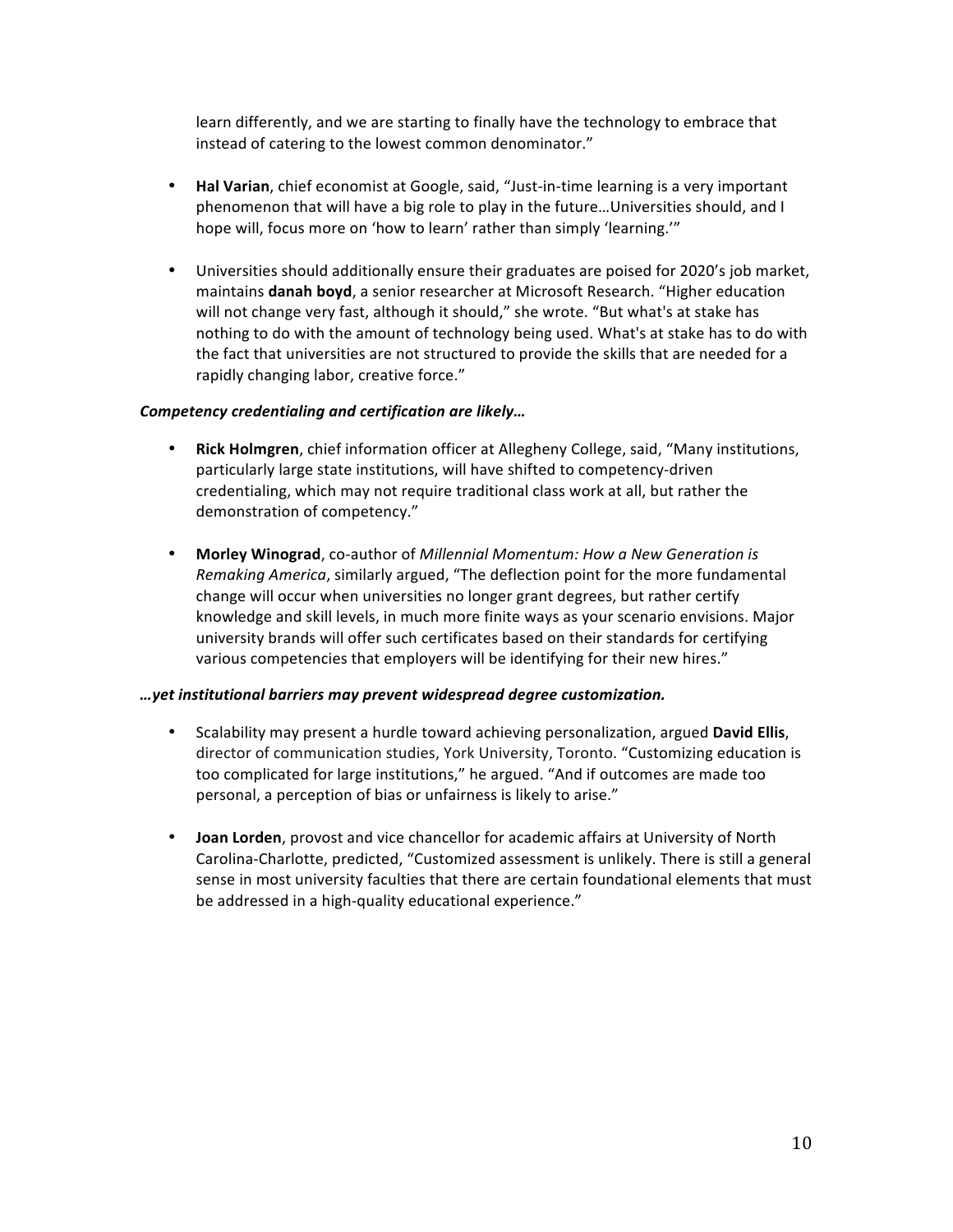## **Survey Method:** 'Tension pairs' were designed to provoke detailed elaborations

This material was gathered in the fifth "Future of the Internet" survey conducted by the Pew Research Center's Internet & American Life Project and Elon University's Imagining the Internet Center. The surveys are conducted through an online questionnaire sent to selected experts who are encouraged to share the link with informed friends, thus also involving the highly engaged Internet public. The surveys present potential-future scenarios to which respondents react with their expectations based on current knowledge and attitudes. You can view detailed results from the 2004, 2006, 2008, and 2010 surveys here: http://www.pewInternet.org/topics/Future-of-the-Internet.aspx and http://www.elon.edu/e-

web/predictions/expertsurveys/default.xhtml. Expanded results are also published in the "Future of the Internet" book series published by Cambria Press.

The surveys are conducted to help accurately identify current attitudes about the potential future for networked communications and are not meant to imply any type of futures forecast.

Respondents to the Future of the Internet V survey, fielded from August 28 to Oct. 31, 2011, were asked to consider the future of the Internet-connected world between now and 2020. They were asked to assess eight different "tension pairs"—each pair offering two different 2020 scenarios with the same overall theme and opposite outcomes—and they were asked to select the one most likely choice of two statements. The tension pairs and their alternative outcomes were constructed to reflect emerging debates about the impact of the Internet, distilling statements made by pundits, scholars and technology analysts about likely Internet evolution. They were reviewed and edited by the Pew Internet Advisory Board.

Results are being released in eight separate reports over the course of 2012. This is the final report in the series. Links to the previous seven reports can be found here: http://bit.ly/x9I2p0.

#### About the survey and the participants

Please note that this survey is primarily aimed at eliciting focused observations on the likely impact and influence of the Internet—not on the respondents' choices from the pairs of predictive statements. Many times when respondents "voted" for one scenario over another, they responded in their elaboration that both outcomes are likely to a degree or that an outcome not offered would be their true choice. Survey participants were informed that "it is likely you will struggle with most or all of the choices and some may be impossible to decide; we hope that will inspire you to write responses that will explain your answer and illuminate important issues."

Because the survey's eight-question scenario set primarily tests attitudes about technology issues, a majority of the survey respondents are technology experts, commentators, researchers, or stakeholders in some regard. Survey participants were located in three ways. First, several thousand were identified in an extensive canvassing of scholarly, government, and business documents from the period 1990-1995 to see who had ventured predictions about the overall future impact of the Internet. Second, several hundred of them have participated in the first four surveys conducted by Pew Internet and Elon University, and they were re-contacted for this survey. Third, expert participants were selected due to their positions as stakeholders in the development of the Internet. Because this particular survey included a question about higher education, university administrators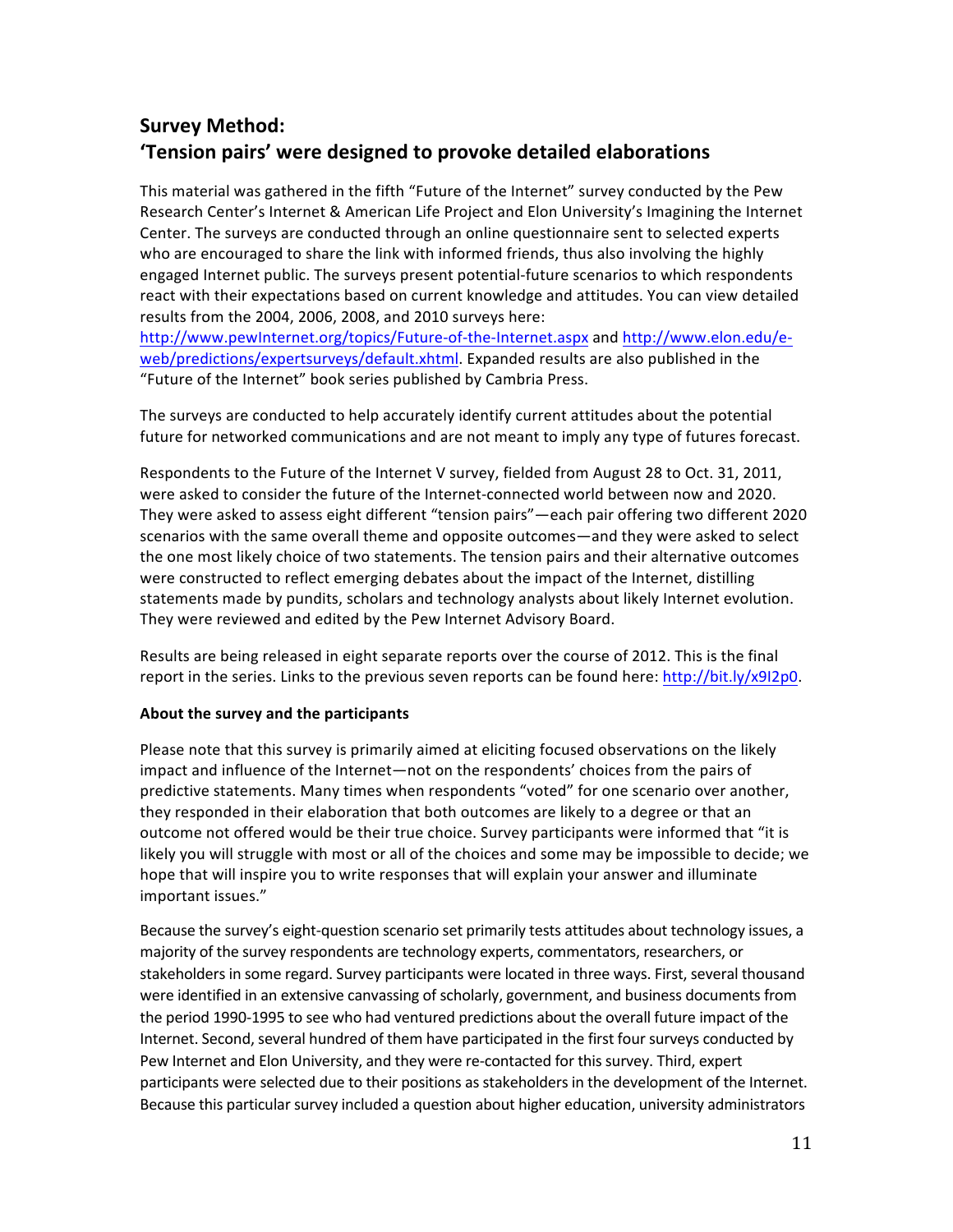were invited by email to respond, as were participants in the 2011 EDUCAUSE and MobilityShifts: International Future of Learning conferences. The experts were invited to encourage people they know to also participate.

Why you won't find many top higher education administrators' names in this report: Participants were allowed to remain anonymous. In general, across the entire eight-question 2012 survey set, about half of the expert responses were anonymous responses.

The respondents' remarks reflect their personal positions on the issues and are not the positions of their employers, however their leadership roles in key organizations help identify them as experts. Following is a representative list of some of the institutions at which respondents work or have affiliations or previous work experience: Harvard University, MIT, Yale University, Georgetown University, Oxford Internet Institute, Princeton University, Carnegie-Mellon University, University of Pennsylvania, University of California-Berkeley, Columbia University, University of Southern California, Cornell University, University of North Carolina, Purdue University, Duke University, Syracuse University, New York University, Ohio University, Georgia Institute of Technology, Florida State University, University of Kentucky, University of Texas, University of Maryland, University of Kansas, University of Illinois, Boston College, Google, the World Bank, Microsoft. Cisco Systems, Yahoo, Intel, IBM, Hewlett-Packard, Ericsson Research, Nokia, O'Reilly Media, Verizon Communications, Institute for the Future, Federal Communications Commission, World Wide Web Consortium, National Geographic Society, Association of Internet Researchers, Internet2, Internet Society, Institute for the Future, and the Santa Fe Institute.

While many respondents are at the pinnacle of Internet leadership, some of the survey respondents are "working in the trenches" of building the web. Most of the people in this latter segment of responders came to the survey by invitation because they are on the email list of the Pew Internet & American Life Project, they responded to notices about the survey on social media sites or they were invited by the expert invitees. They are not necessarily opinion leaders for their industries or wellknown futurists, but it is striking how much their views are distributed in ways that parallel those who are celebrated in the technology field.

While a wide range of opinion from experts, organizations, and interested institutions was sought, this survey should not be taken as a representative canvassing of Internet experts. By design, this survey was an "opt in," self-selecting effort. That process does not yield a random, representative sample. The quantitative results are based on a non-random online sample of 1,021 Internet experts and other Internet users, recruited by email invitation, Twitter, Google+, or Facebook. Since the data are based on a non-random sample, a margin of error cannot be computed, and results are not projectable to any population other than the respondents in this sample.

When asked about their primary workplace, 40% of the survey participants identified themselves as a research scientist or as employed by a college or university; 12% said they were employed by a company whose focus is on information technology; 11% said they work at a non-profit organization; 8% said they work at a consulting business, 10% said they work at a company that uses information technology extensively; 5 percent noted they work for a government agency; 2% said they work for a publication or media company.

When asked about their "primary area of Internet interest," 15% identified themselves as research scientists; 11% said they were futurists or consultants; 11% said they were entrepreneurs or business leaders; 11% as authors, editors or journalists; 10% as technology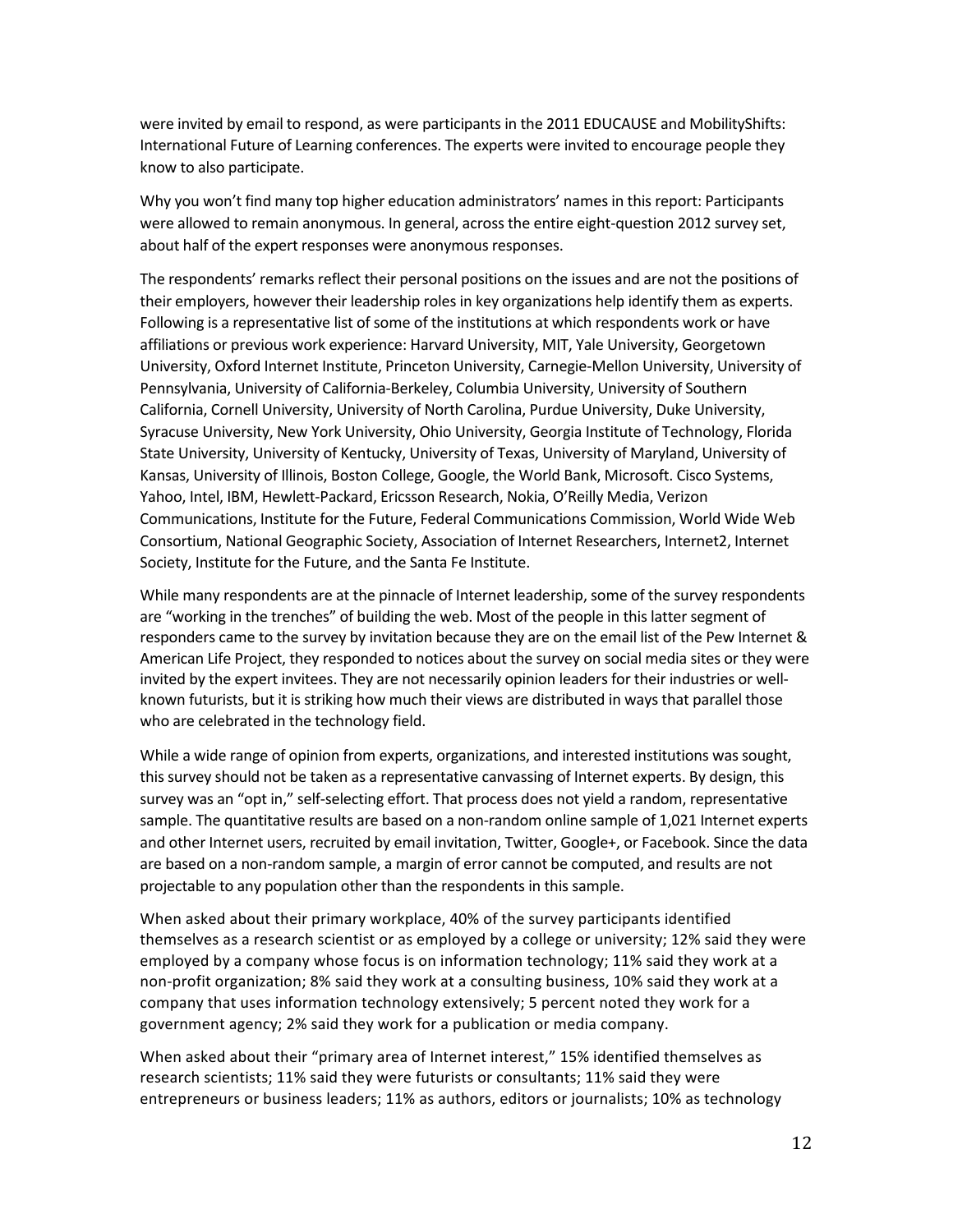developers or administrators; 6% as advocates or activist users; 5% as legislators, politicians or lawyers; 3% as pioneers or originators; and 28% specified their primary area of interest as "other." A number of higher education leaders were invited to participate in this survey and many of them are likely in that group. The set of identifying terms in this demographic question was established in the Imagining the Internet Center's initial study of predictions – the Early '90s Database: http://www.elon.edu/e-web/predictions/early90s/.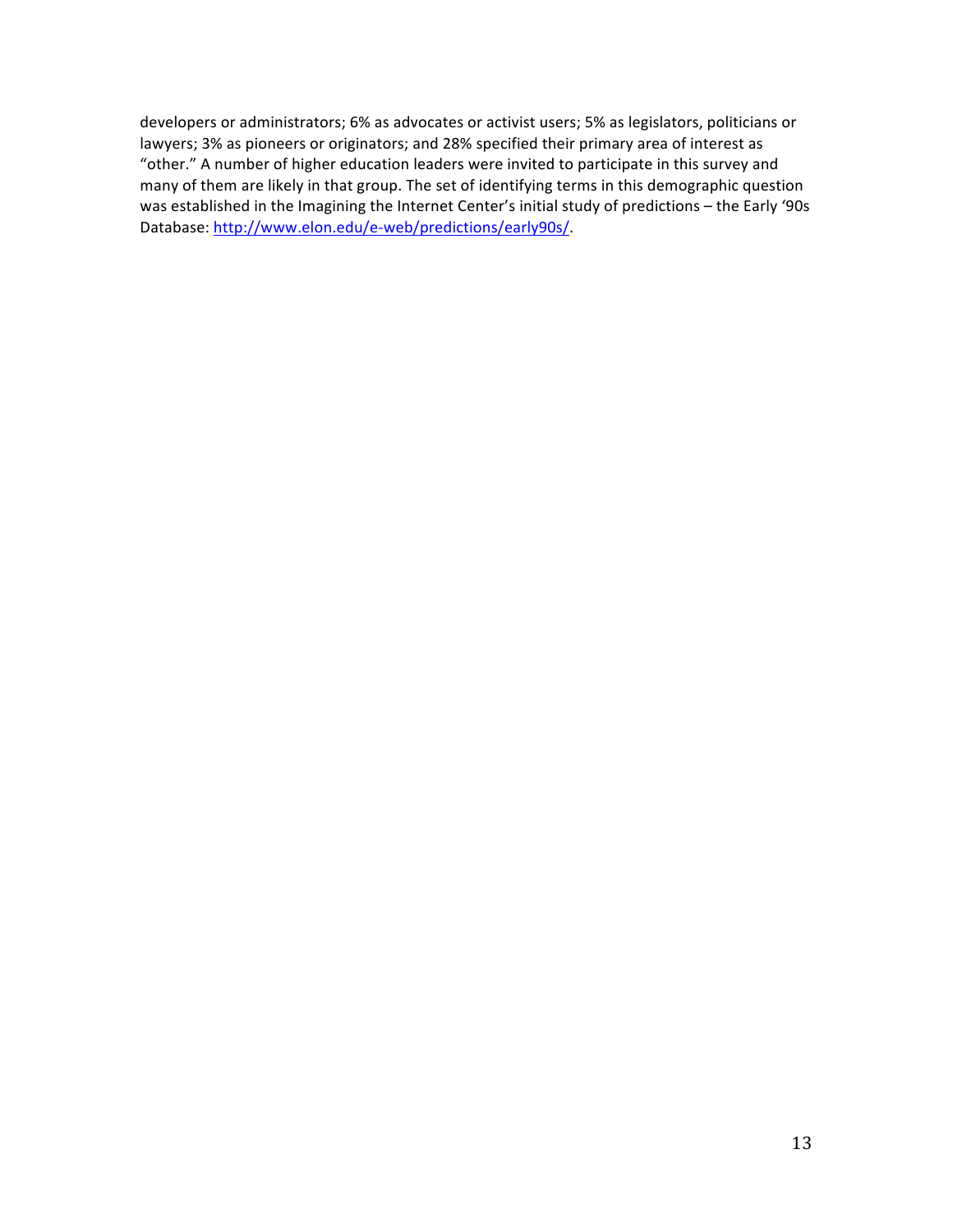## **Main Findings: Higher education's destination by 2020**

|   | <b>TOTAL</b><br><b>RESPONSES</b> | Tension pair on future of higher education                                                                                                                                                                                                                                                                                                                                                                                                                                                                                                                                                                                                                                                                          |
|---|----------------------------------|---------------------------------------------------------------------------------------------------------------------------------------------------------------------------------------------------------------------------------------------------------------------------------------------------------------------------------------------------------------------------------------------------------------------------------------------------------------------------------------------------------------------------------------------------------------------------------------------------------------------------------------------------------------------------------------------------------------------|
| ℅ | 39                               | In 2020, higher education will not be much different from the<br>way it is today. While people will be accessing more resources<br>in classrooms through the use of large screens,<br>teleconferencing, and personal wireless smart devices, most<br>universities will mostly require in-person, on-campus<br>attendance of students most of the time at courses featuring a<br>lot of traditional lectures. Most universities' assessment of<br>learning and their requirements for graduation will be about the<br>same as they are now.                                                                                                                                                                          |
|   | 60                               | By 2020, higher education will be quite different from the way it<br>is today. There will be mass adoption of teleconferencing and<br>distance learning to leverage expert resources. Significant<br>numbers of learning activities will move to individualized, just-<br>in-time learning approaches. There will be a transition to<br>"hybrid" classes that combine online learning components with<br>less-frequent on-campus, in-person class meetings. Most<br>universities' assessment of learning will take into account more<br>individually-oriented outcomes and capacities that are relevant<br>to subject mastery. Requirements for graduation will be<br>significantly shifted to customized outcomes. |

1 Did not respond

**PLEASE ELABORATE:** What will universities look like in 2020? Explain your choice and share your view of any implications for the future of universities. What are the positives, negatives, and shades of grey in the likely future you anticipate? *(If you want your answer cited to you, please begin your elaboration by typing your name and professional identity. Otherwise your comment will be anonymous.)*

*Note:* The survey results are based on a non-random online sample of 1,021 Internet experts and other Internet users, recruited via email invitation, conference invitation, or link shared on Twitter, Google Plus or Facebook from the Pew Research Center's Internet & American Life Project and Elon University. Since the data are based on a non-random sample, a margin of error cannot be computed, and the results are not projectable to any population other than the people participating in this sample. The "predictive" scenarios used in this tension pair were composed based on current popular speculation. They were created to elicit thoughtful responses to commonly found speculative futures thinking on this topic in 2011; this is not a formal forecast.

## **Respondents' thoughts**

Descriptions of future economic stress and economic divides were prevalent in responses to this survey question on higher education.

While some who chose the first scenario said educational institutions are too static and will not move forward quickly to implement new digitally assisted approaches, others who chose that scenario said such change is costly and institutions will not invest in it. On the other hand, many respondents who selected the second option expressed a belief that online education will be championed as a budget-saving solution for cash-strapped universities and a method for making higher education affordable for more people.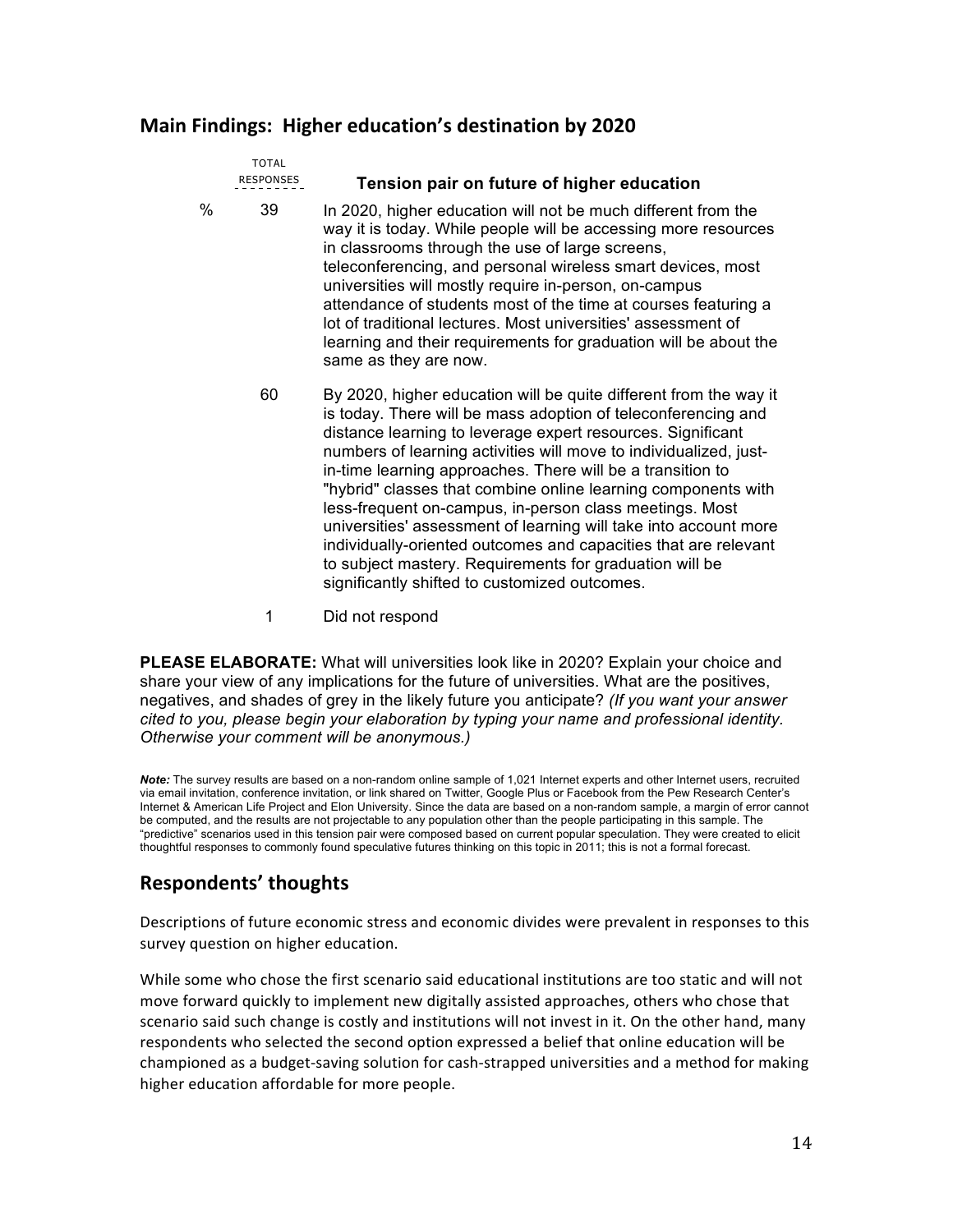The survey participants were divided over the societal impact of online delivery methods. Some viewed the use of technological tools as class-equalizing, expanding access to global knowledge. Others feared that use of web-based platforms would promulgate automated and impersonal degree programs.

Many who expect a transition to more use of technology-based approaches said they are likely to cause a critical widening of the economic divide. These respondents said they expect that those in the middle and lower socioeconomic classes will be educated through what they consider to be inferior online methods by large state institutions and for-profit education organizations. These respondents value traditional, face-to-face methods and said they fear that in the future only elite students will be able to afford to experience a well-grounded, personal education in a campus community.

A distinct difference of opinion also emerged among the survey respondents as to what constitutes human contact and an effective educational connection. Many perceived the term "distance learning" as encompassing impersonal and detached learning environments. At the same time, cutting-edge educators and futurists noted that communication modes are improving so rapidly that by 2020 a lack of geographical proximity will have little to no deleterious effect upon learning.

Some who wrote in support of the second scenario were enthusiastic about the move toward mixed methods—incorporating facets of existing pedagogy with emerging knowledgeacquisition tools. This hybrid approach—combining in-class "seat time" with online and peer-topeer learning—was extolled as the best approach by numerous respondents.

After being asked to choose one of the two 2020 scenarios presented in this survey question, respondents were also asked, "What will universities look like in 2020? Explain your choice and share your view of any implications for the future of universities. What are the positives, negatives, and shades of grey in the likely future you anticipate?"

Following is a selection from the hundreds of written responses survey participants shared when answering this question. About half of the expert survey respondents elected to remain anonymous, not taking credit for their remarks. Because people's expertise is an important element of their participation in the conversation, the formal report primarily includes the comments of those who took credit for what they said. The full set of expert responses, anonymous and not, can be found online at http://bit.ly/QtrbA2. The selected statements that follow here are grouped under headings that indicate some of the major themes emerging from the overall responses. The varied and conflicting headings indicate the wide range of opinions found in respondents' reflective replies.

## **Higher education will be significantly influenced by a changeover to new methods driven by opportunity, cost, and student and parent demands.**

Some survey respondents said higher education must retool itself in order to remain viable in 2020 and beyond. "If higher education wants to survive, we cannot stay the same," argued Veronica Longenecker, assistant vice president of information technologies for Millersville University. "We are no longer meeting the needs of today's learner. Higher education needs to transform and we need to start today."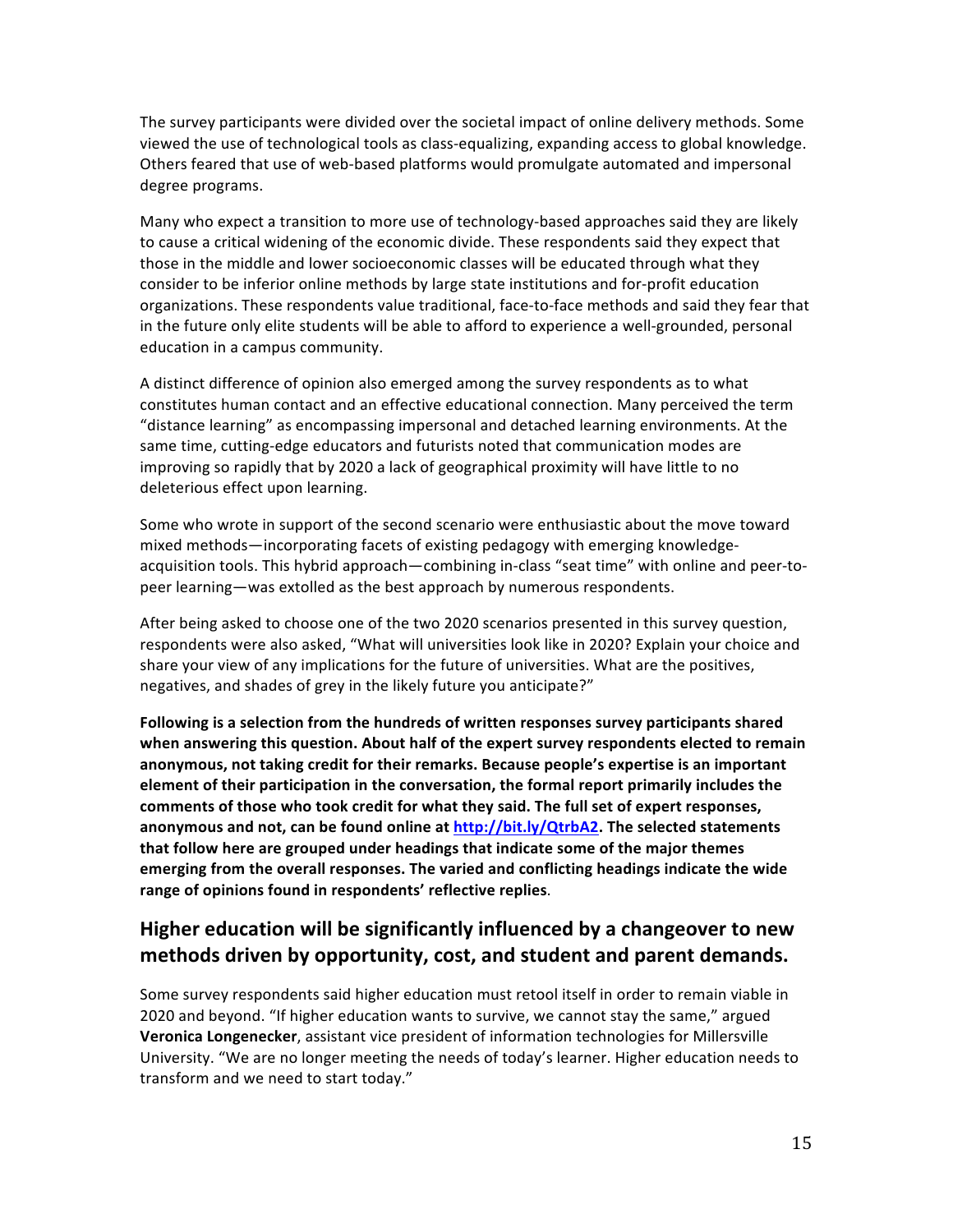Such technological transformation is in its nascent stages, says Lee W. McKnight, professor of entrepreneurship and innovation at Syracuse University "The transition has already begun en masse to online and hybrid models for collaborative learning," he wrote. "Residential undergraduate and graduate education is a luxury good, hence the high prices. Parents and young adults will still prize the traditional undergraduate campus experience in 2020, but by the numbers, an increasing number will learn with and through technology, on and off campus. And assessment will take advantage of digital tools as well."

A notable share of experts predict that market factors, including the overall health of the economy, will galvanize universities to employ new delivery methods and new organizational models.

It is expected that economics will be a primary influence on innovation. **Paige Jaeger,** an adjunct instructor at the State University of New York-Albany, proposed, "If the world's economy collapses, cost efficiency will become the model of choice, and 18-year-olds may have to work just to eat. No longer will families be able to afford the luxury of a four-year BA party." An anonymous survey respondent concurred, writing, "I'm an online graduate student with a few required residencies in my program. I believe technology will allow us to customize higher education. The economy plays a role. As much as I am an advocate of 'learning for learning's sake,' it is difficult to justify spending hundreds of thousands of dollars in higher education with the job market so dismal."

Some survey participants said an online education is a cost-effective solution. **Peter J. McCann**, senior staff engineer for Futurewei Technologies and chair of the Mobile IPv4 Working Group of the IETF, said, "The cost/benefit ratio of today's university education is grossly out of balance. A four-year degree today can cost upwards of a quarter of a million dollars and often leaves graduates without the skills needed to compete in the job market. In contrast, efforts like the Khan Academy show that high-quality lectures on undergraduate topics can be compiled and made accessible to everyone in the world for free. The Internet will change the face of higher education, especially in third-world countries where incomes are low but the motivation to learn is high."

As a result of choice in the marketplace, prospective students and their parents may play a hand in charting the future path of university engagement online. **Ed Lyell**, professor at Adams State College, consultant for using telecommunications to improve school effectiveness through the creation of 21st-century learning communities and host of a regional public radio show on the economy, suggested, "Many powerful existing institutions will try to stay in the dark ages, *however* since higher education is funded by student choice—with money following the student—it is likely that both private and public universities will expand their use of technology and diminish their dependence on everything being based on 'seat time.'"

Digital natives entering academia in 2020 will also push for shifts in pedagogical paradigms, argues Greg Wilson, a marketing and public relations consultant who provides organizational change management and service/execution process development services. "Kids are more sophisticated and more tech-oriented with each year," he wrote. "By 2020, if education is unchanged they will have a hard time filling seats...What and how they are taught will be much different."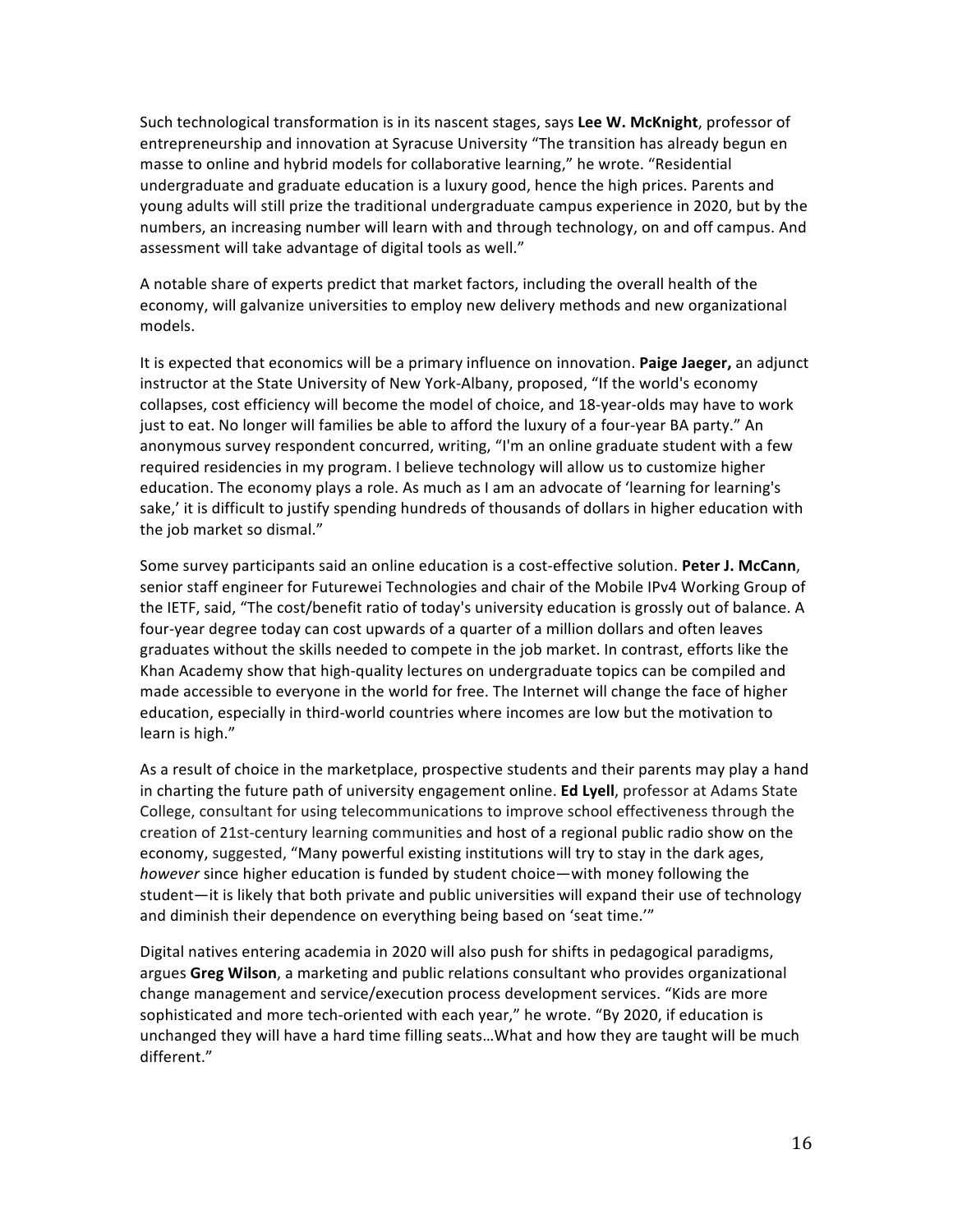Some survey participants said higher education might become outmoded if it doesn't move to implement online learning methods that incorporate crowd-sourcing and collective intelligence. **Tom Hood, CEO** of the Maryland Association of CPAs argued this is vital for the future of universities. "I have already seen examples of changes in higher education with new schools built around collaboration and technology-enhanced education," he said. "This gives me hope that they are in the process of evolving. As Darwin said, it is not the strongest of the species that survives, it is the most adaptable. Should higher education refuse to adapt to the changing styles of this younger, tech-savvy generation and the needs of employers, it risks becoming irrelevant."

#### A selection of related remarks by anonymous respondents:

"Hybrid classes will proliferate, and the pace of change will be fairly dramatic, accelerating rapidly four to five years from now. We already see greater flexibility in program requirements and different 'unofficial' trends towards individually oriented outcomes. The current system is broken. Both students and societies will be intensifying their demands for relevance, and this will drive rapid and unexpected changes."

"Universities will instead have to focus on the higher levels of Bloom's Taxonomy of application and evaluation, and the learning part will be delivered online."

"Competition for shrinking numbers of undergraduates, threadbare budgets, and access to cheaper technologies that exploit the possibilities of Web 3.0 will combine to revolutionize higher education. Hive models can be masterfully run by talented faculty who join the ranks without the perception of boundaries such as PowerPoint."

"Instructors are finding that they can reach a broader audience in a more efficient manner through the use of technology. The learners are changing the way they choose to obtain their education."

"Right now, student and teacher have access to the same information. That needs to be exploited to turn the teaching/learning paradigm upside down. That should happen by 2020."

## **Economic\$realities will\$drive\$technological\$innovation forward by\$2020. Yet, that might create a class structure where the rich get an immersive** in-person experience, while others get inferior online offerings.

Some survey respondents predicted that by 2020 US universities will be competing to attract enrollees from a shrinking number of potential students. Rebecca Bernstein, digital strategist for the University at Buffalo-The State University of New York, wrote, "The change driver will not be demand or technology. It will be economics and a diminishing pool of applicants."

An anonymous respondent wrote, "If traditional universities don't move in this direction, they will find themselves facing daunting, start-up competitors who will deliver educational value at a lower prices for students coming from a contracting middle class." Another anonymous survey participant said, "Decades of exorbitant cost inflation will end, probably abruptly, as education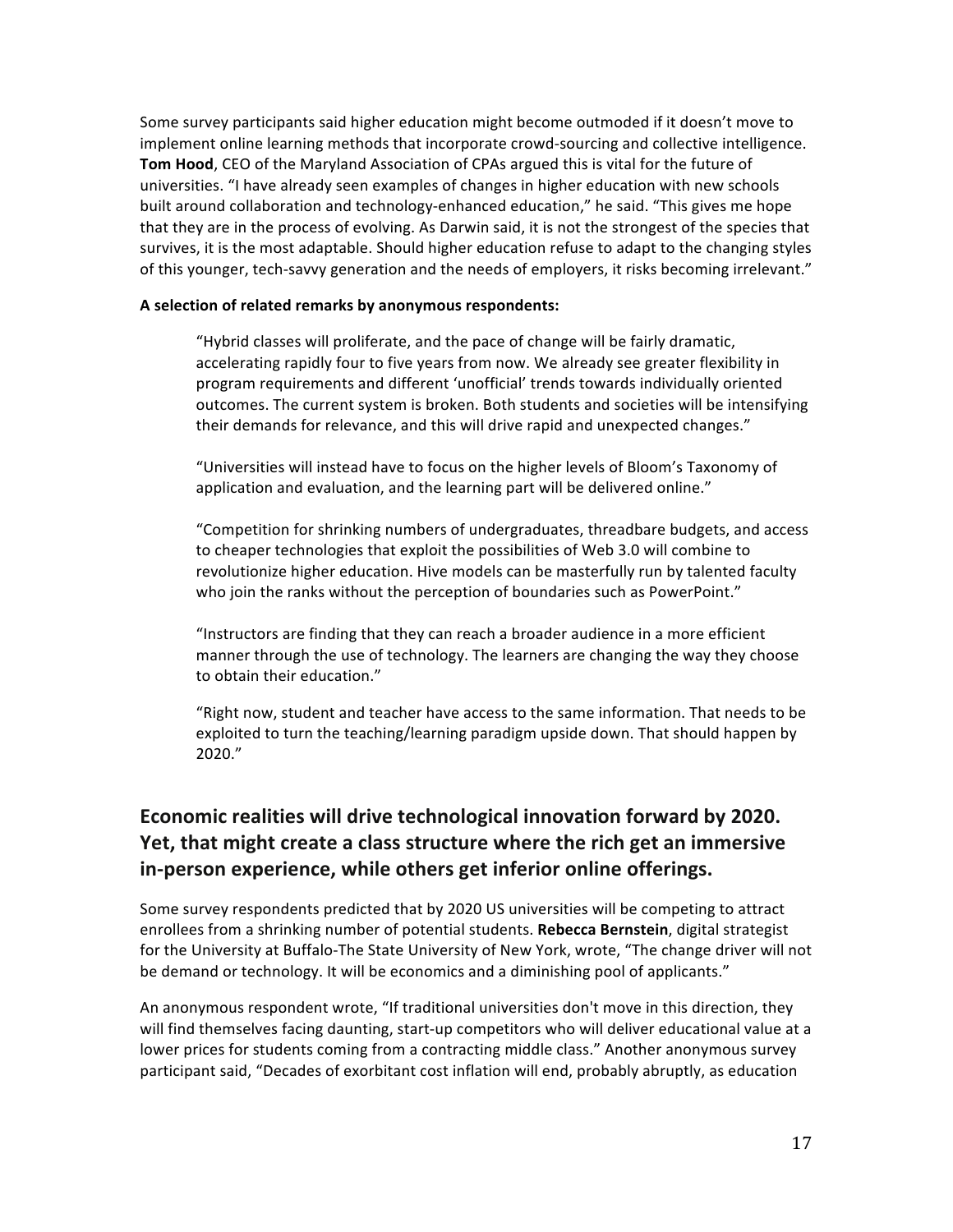consumers and taxpayers run out of money. Those universities that survive will have learned to live much more efficiently and to be more responsive to the customer (students)."

Entrepreneurial energy—stemming from corporate competition—will reshape higher education by 2020, argues **Robert Cannon**, founder and director of Cybertelecom, and senior counsel for Internet law in the Federal Communication Commission's Office of Strategic Planning and Policy Analysis. "The value equation for higher education is increasingly under pressure," he noted. "If the classic notion of education at an isolated campus with poor dorms and bad food can no longer be justified, then someone will come up with a new model that implodes this."

**Peter Pinch**, production manager at MIT OpenCourseWare and former director of technology for WGBH, a public media company, "Physical access to educators will become a premium experience reserved for the most advanced, the wealthiest and (perhaps) the most needy students. Everyone else will move to virtual experiences, probably with more and more emphasis on just-in-time training instead of long courses of study."

Several respondents said online content delivery will afford a free or affordable education to those least advantaged around the world. John McNutt, a professor of public policy and administration at the University of Delaware, said, "From an economic standpoint, we cannot continue business as usual. Without online education, only the wealthy will receive an education. The traditional model is too expensive."

**Debbie Donovan**, managing partner in an online company and marketing in life sciences blogger, said. "It's well established that education is a great equalizer and elevates society has a whole, especially for women and girls," she said. "The only way to make education more widely available geographically and socioeconomically is to deliver university-level course work digitally."

Some point to "open university" programs—such as those created by MIT, Princeton and Stanford—as evidence there will be *more* opportunities for *more* education for millions or even billions of adults by 2020. In fact, some experts say this market could augment the "big brands" in higher education, while crowding out smaller liberal arts colleges. Rich Osborne, senior IT innovator at the University of Exeter, commented, "I think the real benefit may well be to those institutions who are already considered amongst the best in the world, and instead of seeing smaller institutions do well under this, they will either go out of business or be swallowed by the larger universities. After all, students who cannot afford to leave home, but can afford to spend time and some money to study, would still wish to choose from the best available—and given that on a distance-learning playing field things may be much more level, it may be better for someone to choose a prestigious university from far away than choose a local one with far less prestige, yet charging similar fees."

**William L Schrader**, independent consultant and lecturer on the future impact of the Internet on the global economic, technological, medical, political, and social world, wrote, "Many universities will be facing their demise in less than ten years. The demand for higher education will not lessen; however, the source of that knowledge will follow the Internet on a global basis...This is a warning to the university industry: Change with your market or lose them to the Internet."

Some respondents expressed alarm at the prospect of bifurcated instructional quality based upon class status.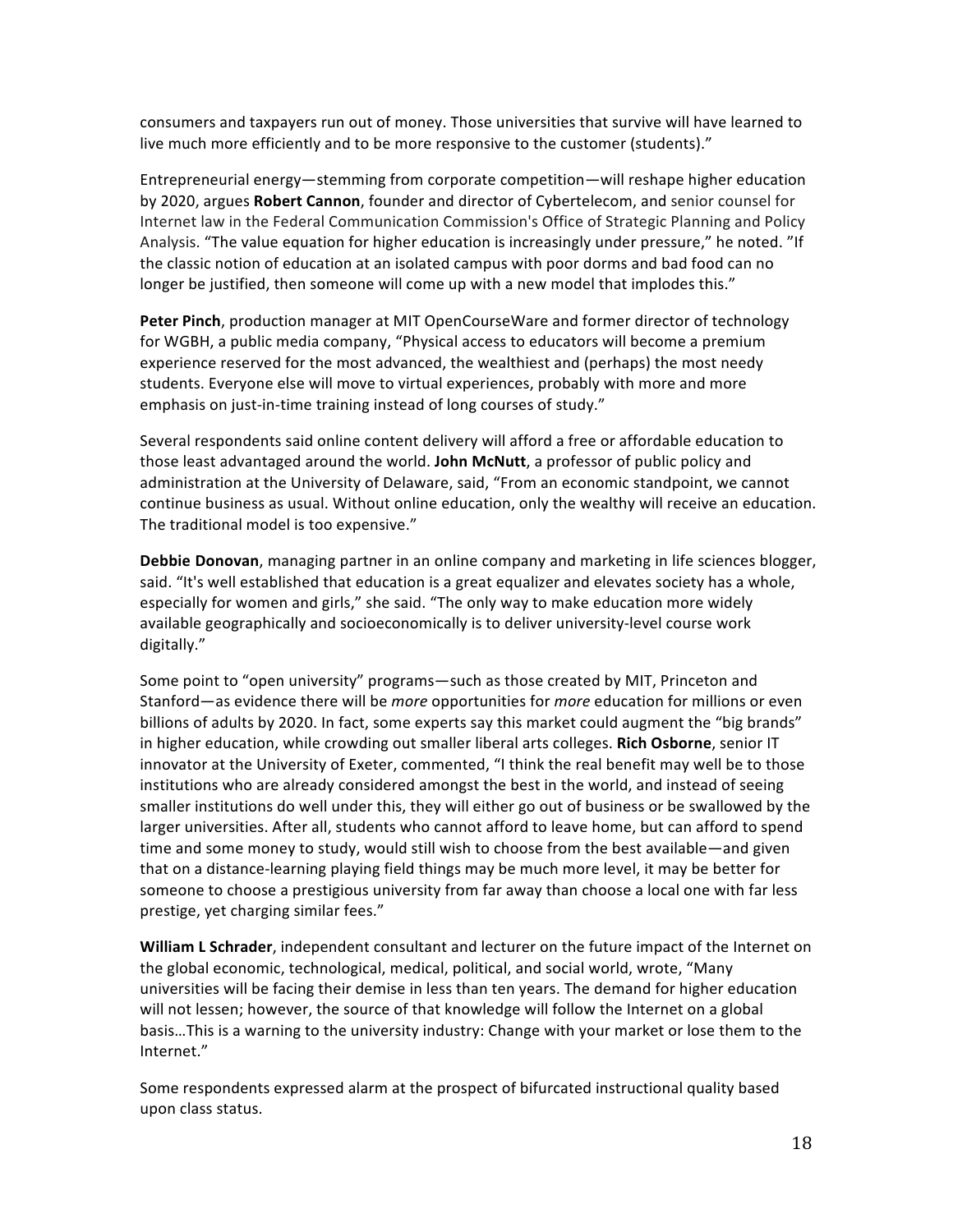**Steven Swimmer**, a consultant who previously worked in digital leadership roles for a major broadcast TV network, articulated the dichotomy. "Major universities will offer more online programs," he said, "but there will remain a huge value to the education that continues to have a predominant in-person component. We may see a greater divide along the lines of people with money and people without. The wealthiest and brightest students will predominantly have the in-person education experience."

An anonymous respondent wrote, "The value of the residential college experience has gone the way of the buggy whip. Residential college will only be for the top 2 to 5% of students who are either intellectually or financially superior. Those students will get access to the network of capital and influence to provide the country's leaders. I think this is very, very sad and will cause lots of class issues, but that is where technology and economics will drive the universities."

Brian Harvey, lecturer at the University of California-Berkeley, wrote, "It's been a long time since people needed to come to a university to find knowledge or expertise; the Internet is just one step, although a big one, in the process that started with the printing press. What students find at a university is mainly *each other*—a culture of learning."

An anonymous survey participant said, "I see declining federal and state investment in education leading to 'customized' education for people from different class backgrounds. Kids from families with very little money will get mass-produced education where they teleconference with teachers who have perhaps hundreds or thousands of students. Meanwhile, kids from wealthier families will have customized education with lots of valuable attention from many expert teachers."

#### A selection of related remarks by anonymous respondents:

"Only the children of the very wealthy will be able to afford a college education in 2020. Teleconferencing, distance learning, and online courses will be the norm."

"Public institutions and for-profit schools will be forced to adopt inexpensive ways to prepare students for jobs, but there will be less and less humanistic, liberal arts education built into their curricula. A tenured professorate of teaching scholars will only exist in the private elite sphere."

"The value of the residential college experience has gone the way of the buggy whip. Residential college will only be for the top 2 to 5% of students who either are intellectually or financially superior. Those students will get access to the network of capital and influence to provide the country's leaders. I think this is very, very sad and will cause lots of class issues, but that is where technology and economics will drive the universities."

"The most unfortunate likely result of 'distance' and interactive learning will be the acceleration of the stratification of education by class and income. Those with more income will have access to a richer, less 'virtual' educational experience. Those with less income will be slotted into what will be essentially online test preparation."

"Economics will be of critical importance to which model wins out. Long-term economic stagnation will make it that much harder for 'working class' families to send their kids to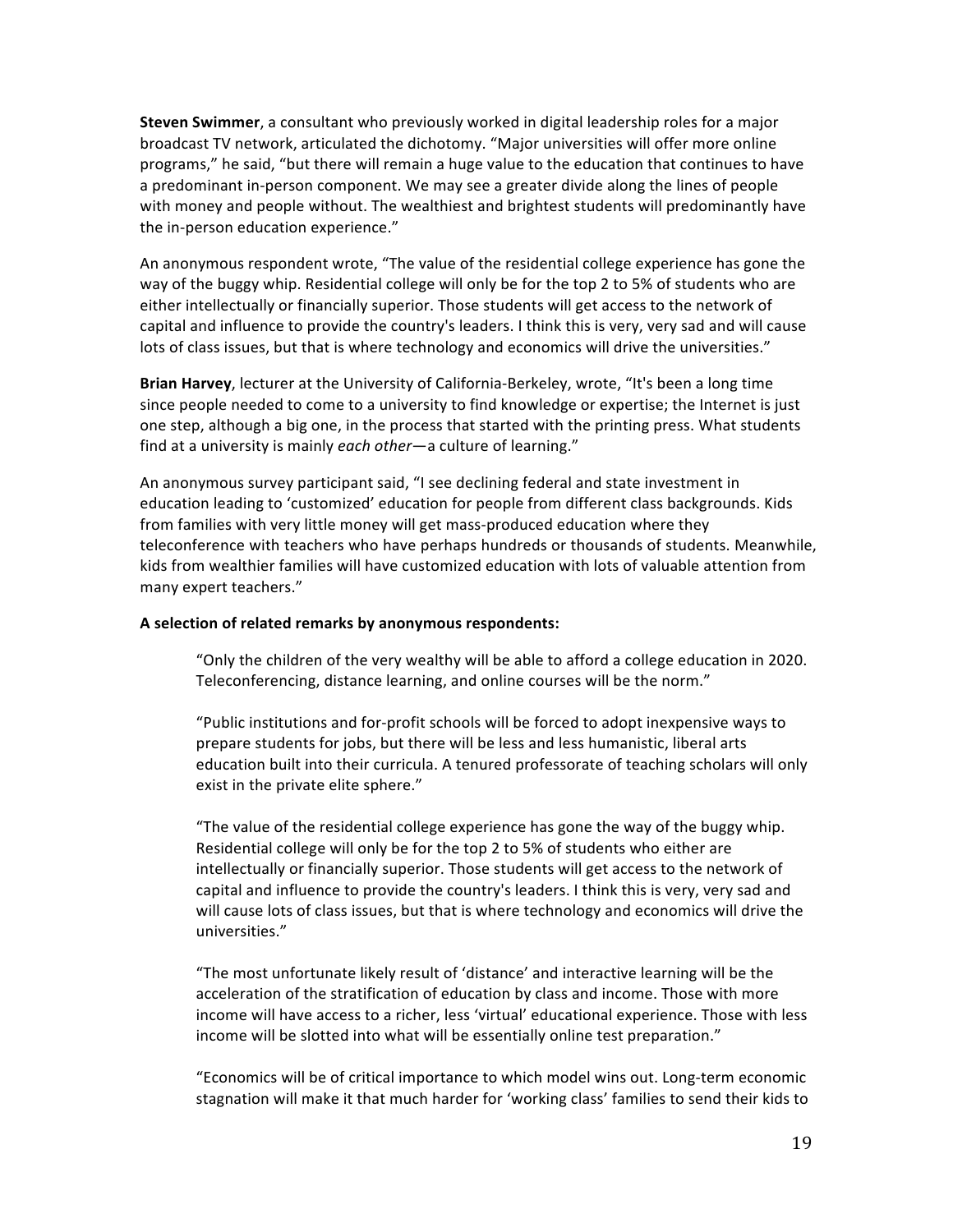college (or to see the value of doing so). This might encourage the mainstream appeal of 'hybrid' models. It might revert higher education to the luxury that it was prior to 1945."

"Current institutions will remain very much the same and service those that have the financial means to attend. Outside of the traditional institutions, alternatives, such as those mentioned in the second choice, will grow in numbers. Because they do not rely as heavily on physical locations, but rely more on Web-based technologies, these schools will be more affordable and more widely available to the middle class."

"There will be strata of higher education, ranging from the full-on residential college to distance learning, and people will be able to choose from that continuum. Ideally, this would not be hierarchical in terms of status, but I suspect the residential college model will continue to be the model for wealthier students with more leisure time and less pressure to work."

"It will be a cost-containment approach that results in a degraded higher-learning experience for all but the most privileged students."

## 'Distance learning' is viewed with disdain by many who don't see it as **effective; others anticipate advances in knowledge-sharing by 2020.**

Numerous survey participants inveighed against online instructional practices. These respondents particularly derided the term "distance education"—a delivery method they often described as impersonal online videos, automated testing, asynchronous participation in online discussion boards, and/or submission of assignments to a faceless teacher.

An anonymous respondent wrote, "Online interaction has shown too many drawbacks compared to face-to-face interaction: Non-verbal communication cannot be conveyed using online media, and the efficacy/efficiency of offline groups is still too much higher than online groups. The learning experience is also a social experience where students need to grasp not only academic resources, but also share experiences, learn from others, and experience a more cosmopolitan lifestyle. These goals wouldn't be easily reachable in an online setting."

There were many people who expressed sincere alarm at the prospect of mass classes with little to no personal attention for the students. They disparaged "distance education" and said a traditional, on-campus education has value that cannot be matched by any other experiences. Amber Case, CEO of Geoloqi, cyborg anthropologist, and professional speaker, said, "I greatly benefited from in-person lectures, and they are still a very important component of life and education."

Survey respondents referenced universities' role as a socializing force. Steve Sawyer, a professor and associate dean of research at Syracuse University and expert of more than 20 years of research on the Internet, computing, and work, observed, "College will continue to be a place of advanced adolescence for many, and this requires face-to-face activities."

An anonymous respondent wrote, "You won't get an undergraduate degree from Berkeley or Stanford or Harvard or Yale from your parents' basement. Doing so would belie the real purpose. Universities—where 17-year-olds turn into 21-year-olds and learn to make do for themselves for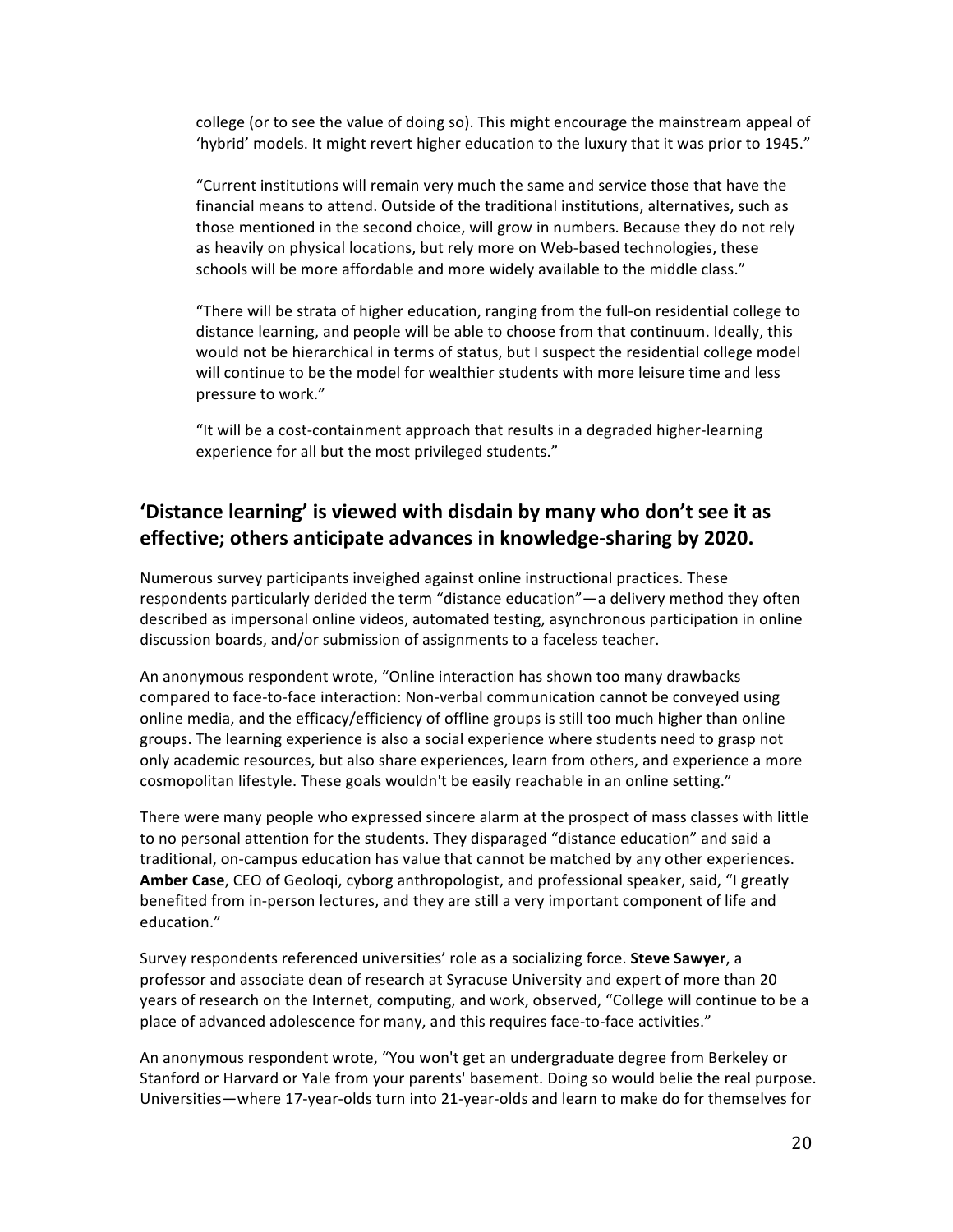the first time, buy their first vacuum cleaner and their first cookbook, hold their first dinner party, and negotiate their first lease—these are about making the transition to adulthood and independence and have to be done in the real world."

Some respondents speculated that social networks may close the gap between face-to-face and online interactivity; after all, they are the "place" where college-age adults congregate when class is not in session.

**Jonathan Grudin**, principal researcher at Microsoft, weighed that prospect. "Whether online social networking will provide mechanisms for youths to shed their high school personas and networks and try out new more mature personas and develop new more challenging and rewarding networks, I don't know," he said. "Universities inevitably brought almost all students into forced contact with sets of people they might or might not have chosen to mix with, but they and society generally benefited from it happening, most people might agree (and I certainly believe so). Many traditional cultures have designed 'rites of passage' into adulthood, a ceremony or accomplishment by which a youth who has assimilated what it means to be an adult in the culture is given license to shed his child persona and adopt an adult persona. These have largely disappeared. We may let people drive at 16, vote at 18, and drink at 21, but on the whole they don't mean that much. Universities were a place some of us could start over, and without it I do not see how to guarantee a perpetuation of adolescence, unless economic adversities between now and 2020 force many people to pull themselves together to survive. I'd like to be more optimistic that some social media development will come along, but it will only happen if we want it to, and the evidence seems to be that prolonged adolescence is something our species can be comfortable with. And maybe it isn't a bad thing, but I tend to think it isn't ideal. So there is a shade of grey for you."

Futurist **John Smart** – professor of emerging technologies at the University of Advancing Technology and president and founder of the Acceleration Studies Foundation—took the notion further and said that by 2020 online social networking will already possess enough value to adequately substitute for the majority of traditional social networking on college campuses: "The other value of college, the social one, meeting others who you network with to do things like start businesses, is the one that is rapidly moving online as social networks, meet-ups, and Internet television advance," he said. "The typical BS holder has just shown they can do something difficult, nothing more. This will remain 90% of the value of a college education (the social value will no longer be exclusive to brick-and-mortars by 2020) and will remain the primary requirement for entry-level work in 2020. With luck, perhaps 20% of online and brickand-mortar BS students will be engaged in online (more than half) or in-person (less than half) internships at some point during or immediately after BS graduation. Again, MS, technical, certificate, and remediation education will be online both earlier and more extensively."

Even the smell and feel of being face-to-face might be something possible to achieve by distance, contended **Tan Tin Wee**, who is based at the National University of Singapore and a participant and leader in many Internet engineering efforts, said, "In-person events will become all the more important. Not all subjects can be de-physicalised. Somebody has to be in physical contact as much as we want to believe in telesurgery and tele-remote research in the wet lab. Internet haptics and aromatics will take another few decades."

Even today's inexpensive tools like Skype and the affordances offered by Google Docs allow for greater out-of-class interactivity. Cyndy Woods-Wilson, an adjunct faculty member at Rio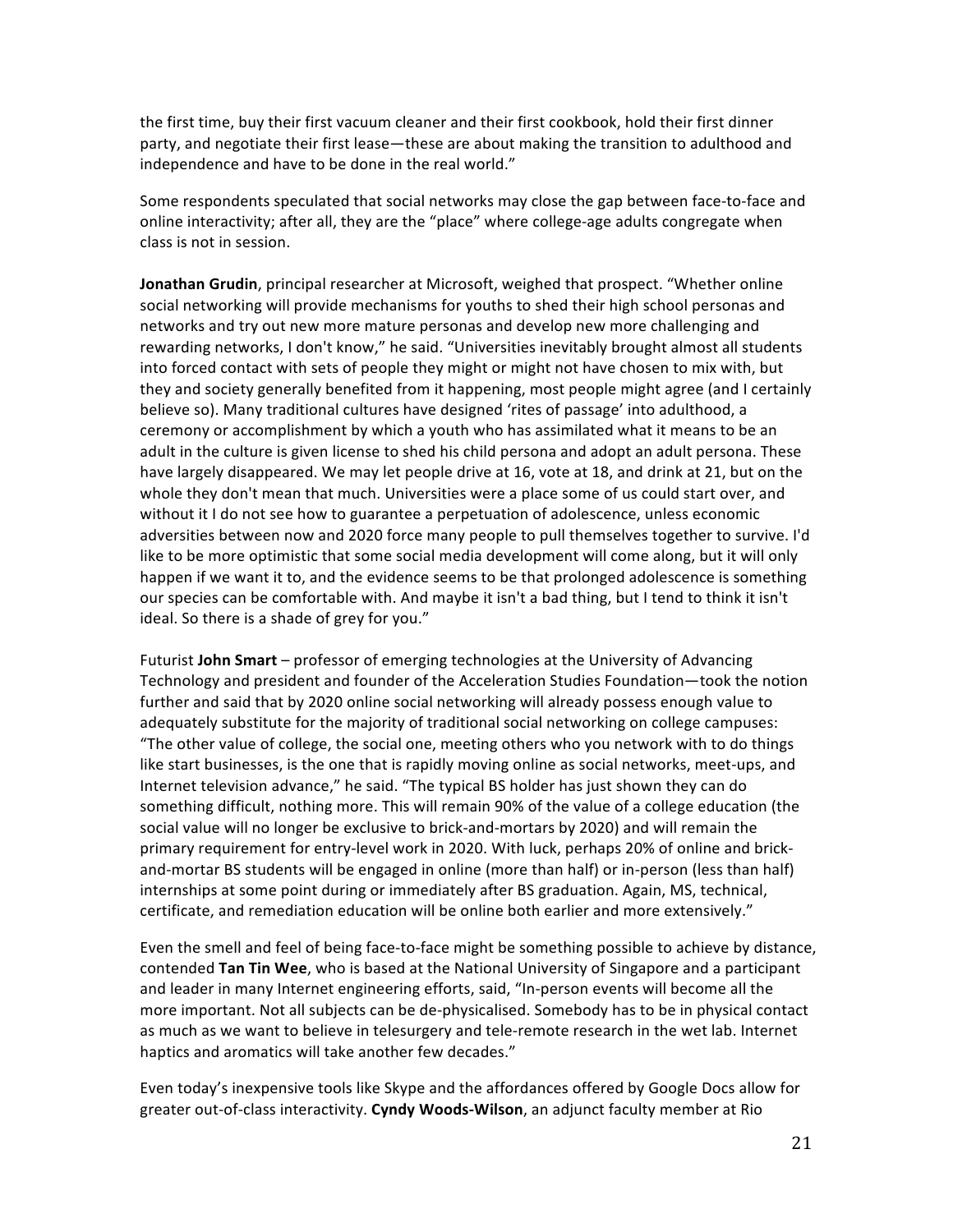Salado Community College in Tempe, Arizona, and content manager for the LinkedIn group Higher Education Teaching & Learning, wrote, "There is a need for speed, and fortunately we've got it. Universities are quickly adapting content delivery modes from all face-to-face to using free online modalities like Facebook groups, Twitter hashtags and Google Plus circles. Not only does it allow higher education to change from costly on-site installations of software (and subsequent upgrades), it allows students to use familiar tools to explore the unfamiliar. Individualized learner outcomes exist naturally within the cloud-computing atmosphere, as students choose their level of commitment and involvement in the group. Should they need to re-visit comments, webinars, etc., they are able to do so at their own time. Students will quickly self-select times they learn best, rather than artificial 'class-times' set by a rigid scheduling need. And really, isn't that what education is all about?"

More-advanced functions—such as Live HD video streaming—are likely to become more affordable, efficient, and easy to use by 2020, joining the older delivery methods of remote learning, according to some respondents. For instance, the world's top genetics researcher could deliver a lecture to billions at once and by answering questions in real time the faculty member might make each participant feel as if he or she is standing in the same room.

**David D. Burstein**, author of *FastFuture: How the Millennial Generation is Remaking Our World* and a senior at New York University, said, "The biggest change will be the enhancements to connect relevant peers from around the world to the discussions that are taking place in person. Technology will also push universities to become more open-source, have more public livestreaming (with comments) of many classes, offer the ability to enhance collaboration and enhance written work by crowdsourcing will become much more accepted."

Some experts who had directly interfaced with remote education delivery extolled its unique abilities to engage various types of learners.

**Ed Lyell**, a professor at Adams State College and consultant for using telecommunications to improve school effectiveness through the creation of 21st-century learning communities, commented, "I have taught Internet courses for over a decade now. My interaction with students is often much more involved and significant with the online students than with the classroom students who avoid interaction. Lurkers can get passed in either model unless the professor makes it a point to force students to get involved and expose their ideas to others."

An anonymous survey participant seemed hopeful for the prospects of remote learning by the decade's end, writing, "The 2020 model of higher education will focus on making the student a person who can effectively translate problems into solutions, translate intercultural conflicts into opportunities for innovation, and translate data and information into knowledge products. The move to distance learning is precisely a shift in that direction as universities move to online, fee-based professional programs as revenue-generators while remaining true to their mission to provide a solid liberal arts and sciences education."

#### A selection of related remarks by anonymous respondents:

"A good chunk of Scenario B, projected for 2020, has already happened in 2011. A significant percentage of Penn State's 'distance learners' are actually campus residents who take some of their classes online to help manage their schedules. When even residential students start preferring online classes to face-to-face, the shift has happened. This will continue to be masked by national regard for residential liberal arts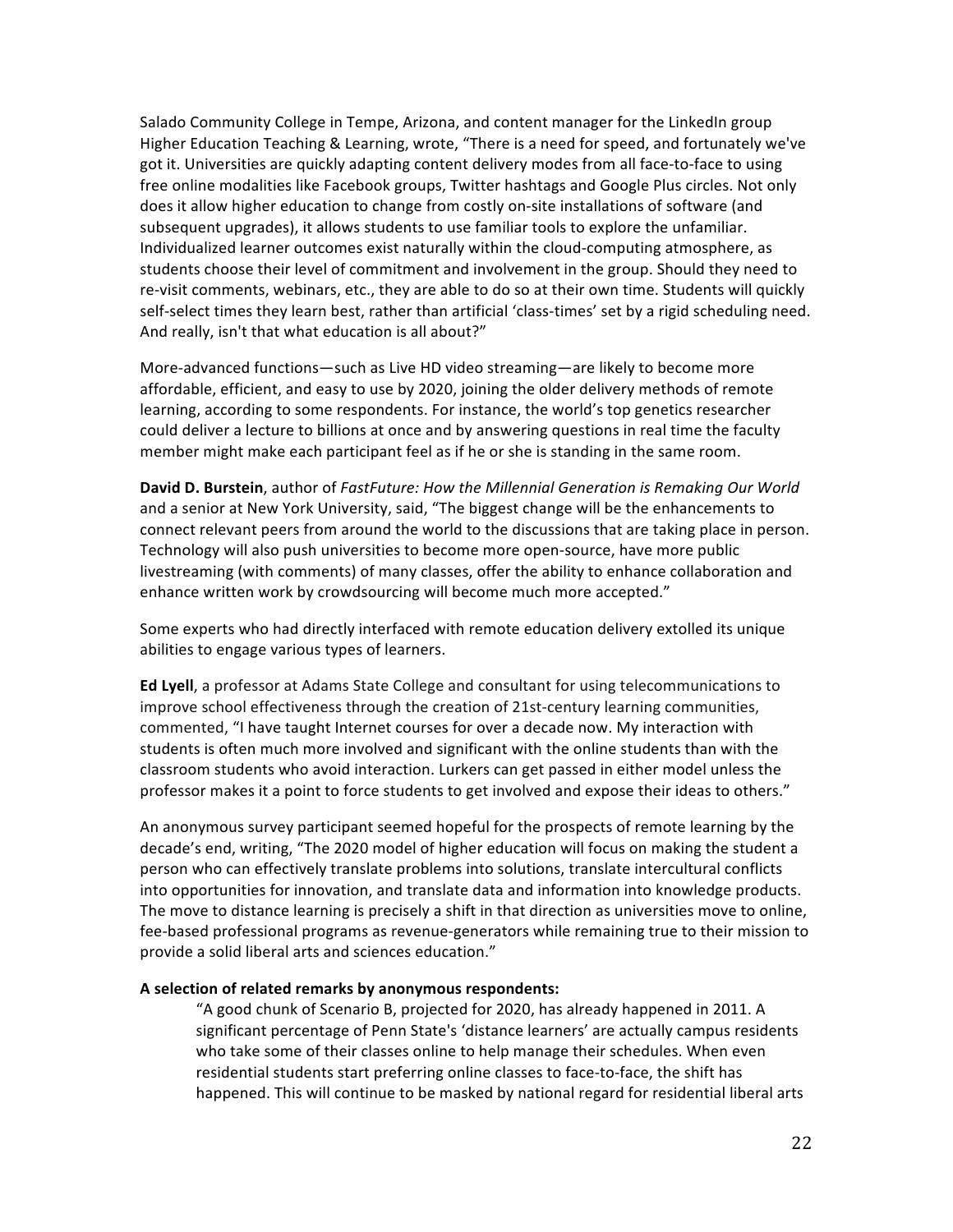colleges, but any survey of 1,000 students taking any for-credit course would include only small numbers of that population in the total."

"Just as it is no longer necessary to build or rent a chain of brick-and-mortar storefronts across the country, as with Amazon books, it will no longer be necessary to herd students and teachers together in one physical location. Education, at bottom, is a business just like any other and stands to gain just as much from digital technologies' enablement of the 'long tail' business model."

"Higher education in the developed world will adopt many new technologies and will remain largely in the classroom with face-to-face interactions. In the developing world, information will be distributed largely through electronic networks. Strong communities will emerge, fueled by talent and ideas, and there will be a dynamic information-sharing relationship between traditional models and new models of education."

## 'Bricks' replaced by 'clicks'? Some say universities' influence could be altered as new technology options emerge; many say 'locatedness' is still vital for a quality experience and optimal outcome.

Several respondents noted that online delivery methods will be adopted as a cost-containment strategy—particularly by land grant universities/large public institutions which remain largely dependent upon often-volatile sources of public funding.

Alexandra Samuel, director of the Social + Interactive Media Centre at Emily Carr University of Art + Design, noted, "The technology drivers for change in higher education are now being compounded by budgetary considerations that will drive more and more institutions towards heavily online offerings. The budget crunch that is facing most public university systems, and an increasing number of private institutions, makes online learning not only tempting from a pedagogical perspective (after all, how better to reach a generation that has grown up on screen?), but also as a way of managing the otherwise irreconcilable demands to serve more students at a lower cost."

Charlie Breindahl, a part-time lecturer at the University of Copenhagen and the Danish Centre for Design Research, pointed out, "Universities are incredibly conservative when it comes to teaching. The state-funded universities in my country, Denmark, are all trying to squeeze money out of their teaching efforts with methods such as less counseling, shorter semesters, bigger classes, cheaper exam forms, etc."

**Jim Jansen** associate professor in the College of Information Sciences and Technology at Penn State University, who sits on the boards of eight international technology journals and serves on advisory boards for three Internet start-ups, presented a parallel argument. "There is already increasing pressure on universities to either show value or add value, with many questioning whether a college degree is worth the cost," he said. "Therefore, there is pressure to keep costs down. With personal costs being 80% or more of a college budget, online and alternative learning (at reduced personal cost) is attractive. Plus, there actually might be value to the student."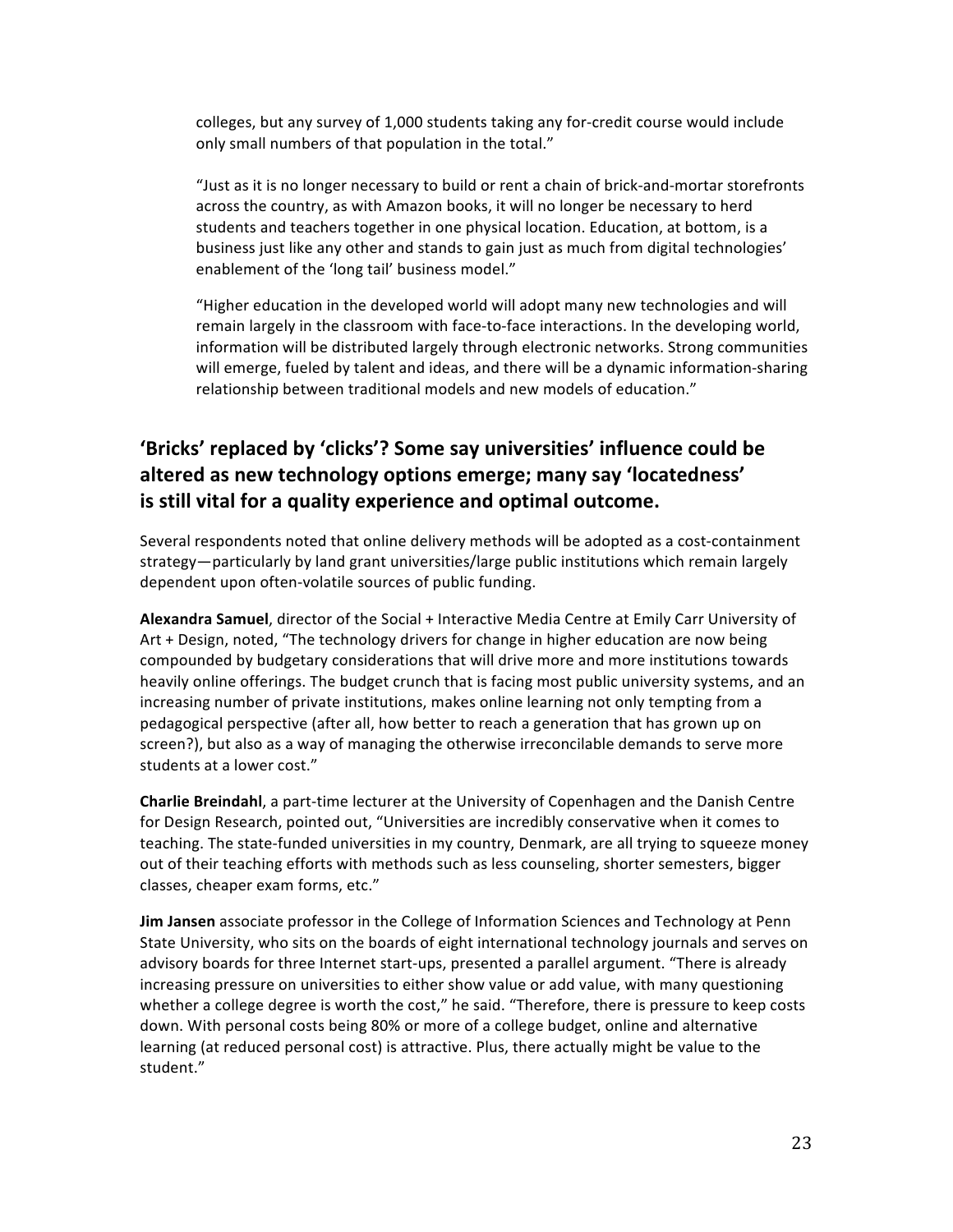Some survey participants urged that universities place a priority on online "space." This will be a major switch because schools have historically placed significant energies into capital campaigns and on-campus development efforts. An anonymous survey respondent noted, "The age of brick-and-mortar dinosaur schools is about to burst—another bubble ready to pop. The price is too high; it's grossly inflated and the return on investment isn't there. Online learning will be in the ascendant. There will be more international interactions; I believe we will see somewhat of a return to a Socratic model of single sage to self-selecting student group, but instead of the Acropolis, the site will be the Internet, and the students will be from everywhere."

**Jeff Jarvis**, director of entrepreneurial journalism at the City University of New York, wrote, "The disruption that has overtaken media will next take on education. It simply does not make sense for thousands of educators around the world to write and deliver the same lectures on, say, capillary action—most of them bad. The best can be shared and found. Then, I believe, inperson education becomes more a matter of tutoring. Think of the Oxbridge lecturer/tutor structure distributed via the Net. This quickly changes the economics of education: The marginal cost of another student learning from the finest lecturers in the world is zero. Teachers will need to see how they are needed and how they add value. In my book *What Would Google Do?* I looked at separating the functions of a university: teaching, certification, research, and socialization. These need not be accomplished all in the same space."

**Michel A. Coconis**, an assistant professor of social work at Wright State University, wrote, "Higher education will not even need all the buildings they are constructing because it will all be Walmart University. The best professors, based on someone's criteria (I cannot yet specify) will be identified, recorded, perhaps have some enhancements, and then catalogued, and everyone can take those courses for their degree. I fear that everyone will get the same degree as this replaces high school, and perhaps the advanced education will eliminate courses such as liberal arts and focus on the technical aspects of a select few majors. I think most courses will be online with video/audio, and maybe writing will be minimal. It is possible that 2020 brings the move to hybrid and that my scenario is, say, 2040."

#### A selection of related remarks by anonymous respondents:

"Telecommunications and bandwidth capabilities will be such that everybody's going to communicate face-to-face in class, even though they need not be all in the same physical location."

"The ability of the Internet to broaden the student body without needing to invest in expensive geography means that top-tier schools can branch out worldwide. They will probably still require some form of residence, but of much shorter duration, say two years, doubling their throughput. The remaining, variable time will be the students' responsibility. Schools will continue to build their reputations through research and even increase the balance in that direction by sharing courses among themselves and creating something like a conglomerate of like schools—think Ivy League conglomerate."

"The saving of fuel, time, and distance play a big part in taking the class out of the classroom. Whether a student is in India, China, or rural West Virginia, they will all have access to a better education."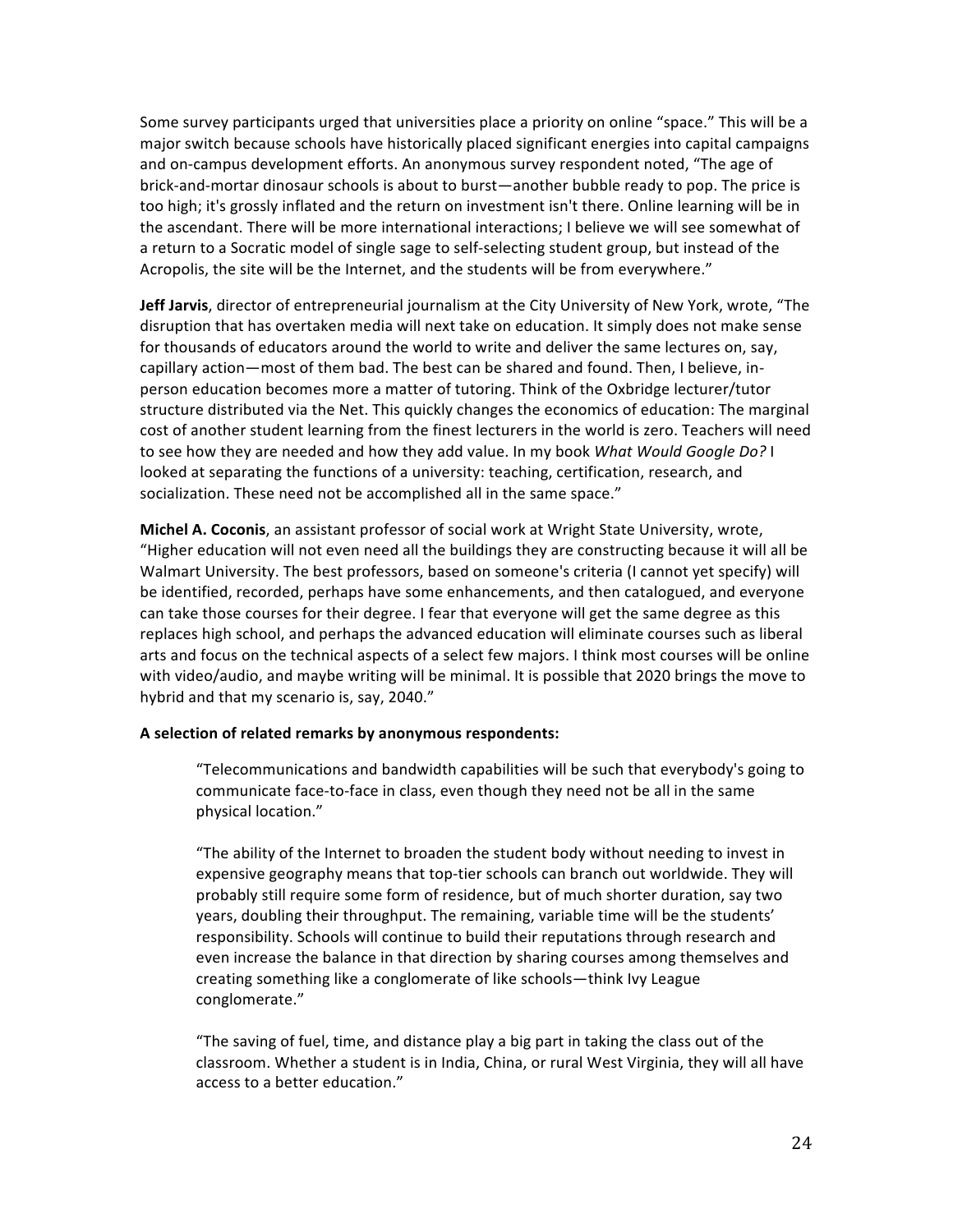"Higher education will be in transition, integrating virtual access to experts while forming stronger bonds between advising committees and their students."

"If our economy continues to slide down, if the jobless rate continues to remain high, and if university and college tuition continues to climb, this mix will put further pressure on higher education to look to innovative ways to attract and retain students. Technology and more customizing your experience are two of these ways. Also, young people who are used to on-demand everything and 'I' everything will feel more comfortable crafting individual courses of study for themselves."

"Several forces will impact this: the general overall increase in the levels of education globally, the developing world using Web and cell technology to jump over intermediate technologies, the high cost of face-to-face instruction, the improvement of AI as a factor in individualizing education, the passing of the Baby Boomers as educators in the system, the demand for Millennials and beyond for relevant learning models, China will develop a leading learning format, first to educate its population and then expand it to teach the world."

There were also people who said technology should never drive change. An anonymous respondent wrote, "Technology is no substitute for traditional education. 'Vir bonus dicendi peritus' or the good man who can speak well will not be brought about by techno-based thinking."

## **Frustration and doubt mark the** prospect of change within the academy.

While the technical capacity for higher education's advancement will likely be in place by 2020, many experts view universities' complex bureaucracy as a limiting factor toward achieving widespread technological transformation by the decade's end.

Glenn Omura, an associate professor of marketing at Michigan State University, observed, "Universities move as fast as brontosauruses. Nine years time is insufficient for *most* universities to adopt the new technologies in sufficient scale to make much difference either way. In addition, since professors at leading universities are rewarded on research, not teaching, there is little incentive to learn new technologies and introduce them to the classroom."

An anonymous respondent made a similar argument: "From the 1960s book *The Peter Principle*, the system exists to perpetuate itself. Regrettably large universities lack the nimbleness to be able to adapt to rapidly changing realities. The system of higher education (as someone who has spent the last 20 years at major universities) is already broken, but instead of changing to make a university education more relevant, we herd students into larger and larger lectures and ask them to regurgitate esoteric facts."

**Don Hausrath**, retired from the US Information Agency, spoke about the silos that comprise the institution's architecture. "The university is organized by departments—cumbersome decisionmaking bodies—and filled with academics whose major interests are their own research and training students to explore aspects of their academic interests," he said. An anonymous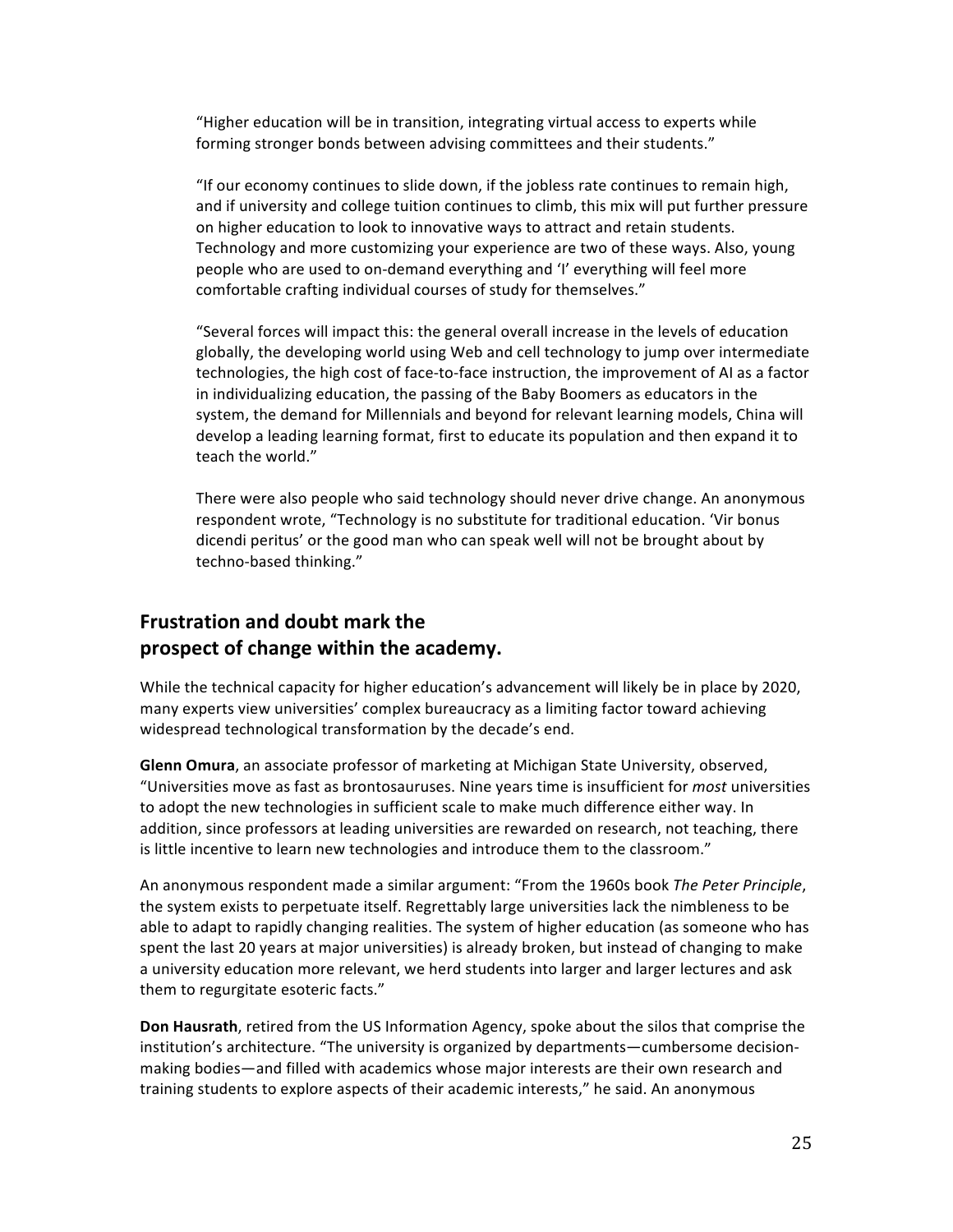respondent noted that obstacles for transformation are primarily internal, tied to human capital, writing, "Students will have the ability to utilize cutting-edge technologies, but educational institutions will be much slower to have them available. Budgetary limitations are one cause; the faculty not wishing to try something new is a significant additional cause."

A lecturer in sociology at a major public university explained, "While I am seeing a fairly clear shift at both community college and university levels toward teleconferencing and distance learning, the complications of this shift are understood within the system, but management tools to surmount them have not yet really become available. The concept of 'Just In Time' teaching is a lovely idea and incredibly impractical in practice. The problem is not the technology but the training in how to use it. Too many faculty members are frankly not equipped to make the shift; they do not have the time or the incentive to learn new ways of teaching. At the community college level, the disjunction is worse—faculty are not compensated for anything but student contact time and thus have zero incentive to learn anything more than the absolute minimum they need to know to conduct their jobs. The problem, frankly, is the lack of respect for teaching as a profession, including the lack of compensation at the basic levels. As a society we reward specialists, not generalists."

Nikki Reynolds, director of instructional technology services at Hamilton College, presented the counterpoint. "Indeed, the most common complaint I hear from faculty is that they really don't want to have to learn a new version of their favorite tools, whether they are word processors or scientific modeling tools," she wrote. "Teaching has been part of society since the beginning, and it has mostly relied on language for transmission. I can appreciate that technology is offering us many new ways of connecting to each other and to different expressions of information, but we are still primarily interested in passing what we each personally understand over to young people, whom we hope will develop a similar understanding. That requires a personal connection. Those technologies that deepen those connections will flourish, but not quickly enough to completely remake the educational process in nine years."

Yet investment in technological delivery tools may reverse the path, other experts say. An anonymous respondent argued, "Instead, how about: Choice One: In 2020, most universities will be bankrupt, tenured professors will be unemployed, and young adults will be walking the streets, looking for work *or* Choice Two: In 2020, colleges and universities will be growing at a fast pace, there will be a shortage of skilled and learned teachers, and student learning will blossom in this environment."

#### A selection of related remarks by anonymous respondents:

"The 'university' has not changed substantially since its founding in about 800 AD or so. Other than adding books, electricity, and women, it is still primarily an older person 'lecturing' to a set of younger ones...There will be both a large number of largely traditional universities and an ever-expanding range of alternatives in both technology and organizational form."

"Universities are awfully slow to adapt. And why should they? At present they have a lucrative monopoly. In what other industry do you see such runaway price increases? They'll ride that for as long as they can and only change when on the cusp of irrelevance."

"Universities and colleges are not run efficiently by any institutional standards, so traditional brick-and-mortar classrooms with professors like me simply cannot charge public and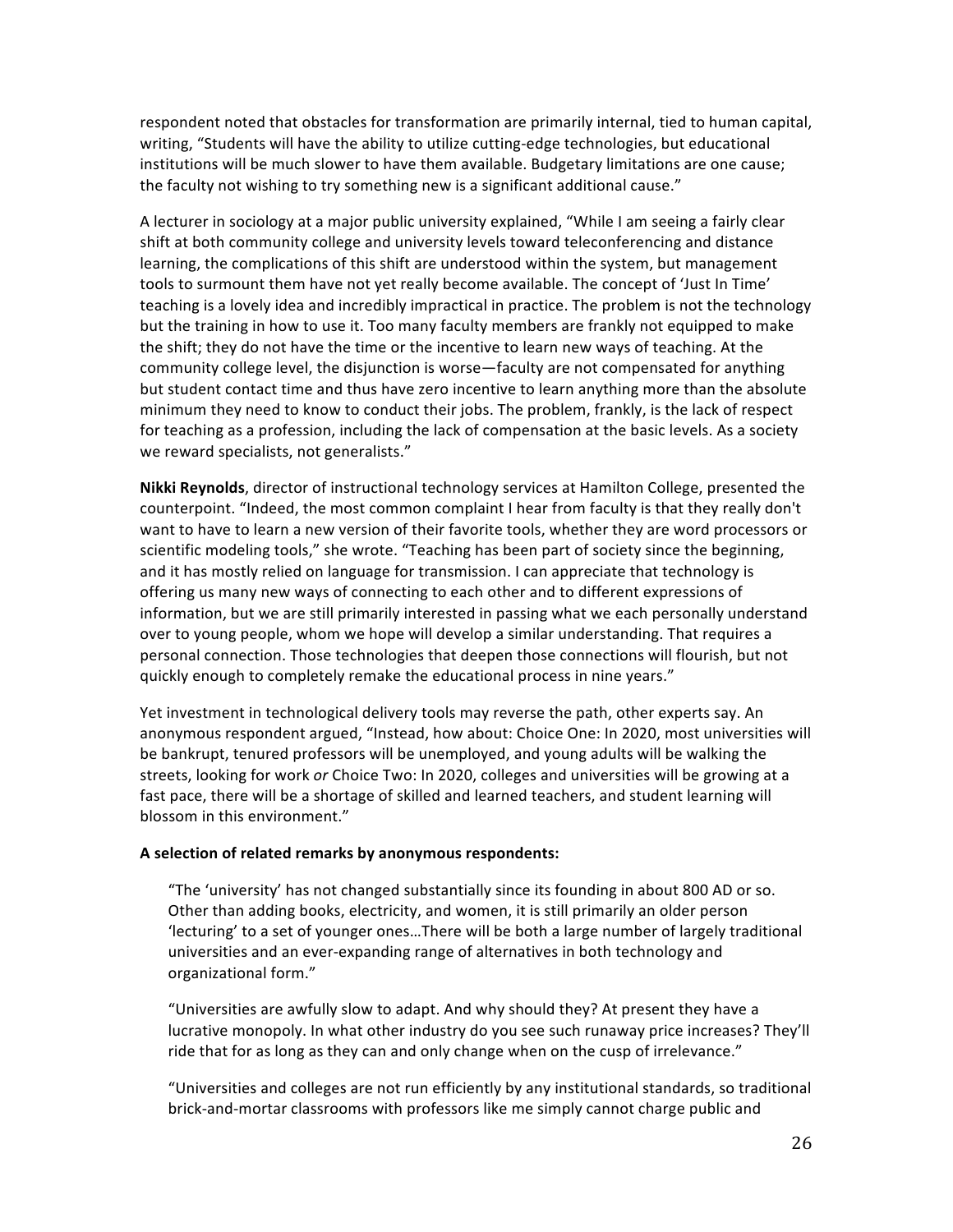private payers and continue as we do. There are too many institutions, far too many programs and intellectual duchies that operate primarily to feed academic ego and 'document' performance for promotion, and—sadly—the alternative may be wholesale flight to education by computer. Many classes can be very effectively delivered online, but disciplines within the humanities that require critical thinking, interactive discourse, and effective oral or written expression are a much knottier problem. And it is these very disciplines and exactly this sort of ruminative education that provides the 'glue' for civil society."

"Students will have the ability to utilize cutting-edge technologies, but educational institutions will be much slower to have them available. Budgetary limitations are one cause; the faculty not wishing to try something new is a significant additional cause."

"They have made significant investments in brick and mortar, and unless they stuff those buildings full of students, it's been a waste of resources. I can see small shifts in programs and classes offered, but only from pressure from employers asking for graduates to be more learned in certain areas. I have yet to see a visionary higher education institution embrace the potential of new technologies and the pace of the demand. I think one-year advanced degrees and certifications should be developed; more online and group learning and more leadership in general from universities need to be displayed."

"Universities are big, slow animals that are resistant to culture change, regardless of technological adoptions. A shift to customized outcomes runs counter to the entire idea of a liberal arts education, and faculty will not stand for that. Additionally, cash-obsessed conservatives are slashing education budgets in a way that will prevent universities from making innovative changes—they will struggle just to maintain the status quo."

## **Change is happening incrementally, but it will** not take firm hold in most institutions by 2020.

A group of survey respondents said while some institutions are making inroads into the online environs a system-wide metamorphosis will not likely coalesce by 2020.

Alison A. Carr-Chellman, head of learning and performance systems at Penn State University, observed, "2020 is coming very soon for such a significant departure from this current model. It will evolve much more slowly, though there will be an increase in strategic uses of online learning."

A historical perspective was offered by **Dan Ness**, principal research analyst at MetaFacts, producers of the Technology User Profile. "The evolution of higher education might best be measured along a geologic timeframe than mere years or decades," he wrote. "As a former college professor in Silicon Valley (before it was called that), I've seen new technologies emerge which promise to evolve higher education. In the 1970s, we talked about the exciting promises of distance learning and on-campus technology, only to meet the inertia of the administration and educators, as well as students. Certainly, education continues to evolve. However, expecting a dramatic change by 2020 may be bit sensationalistic."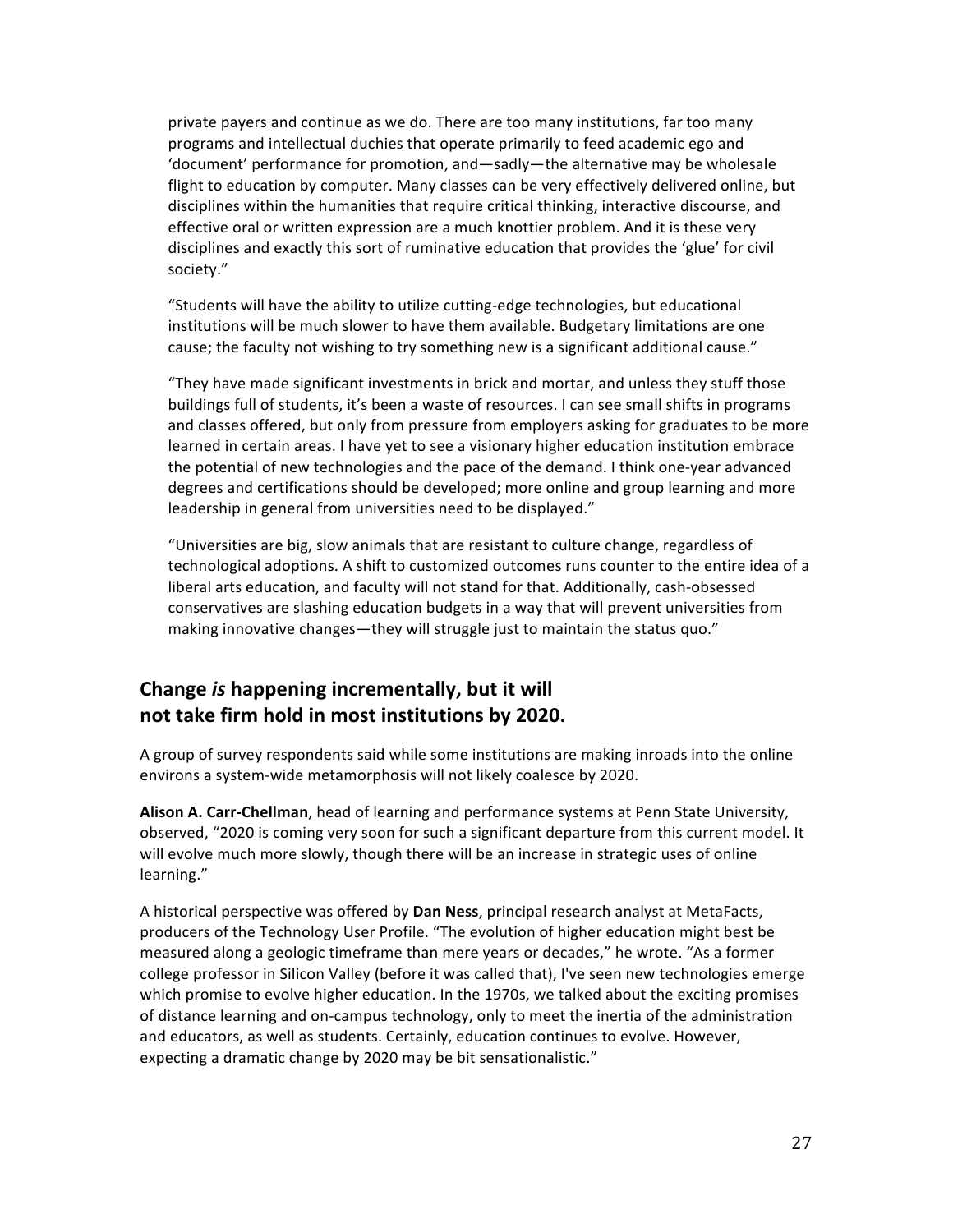**Stowe Boyd**, principal at Stowe Boyd and The Messengers, a research, consulting and media business based in New York City, similarly predicted, "The institutions that control education are far too conservative to make radical changes at the core of their world view in the decade between [now] and 2020. Given a longer time line, say 25 years, I would agree, but the people who will be attending colleges in 2020 are alive today and are attending extremely conventional elementary schools, for the most part. For a change of the sort sketched in the question, we would have to see a fragmenting of the consensus about higher education and a paradigmbased battle between revolutionaries and conservatives of the form that Thomas Kuhn outlined in The Structure Of Scientific Revolutions. Once we start to see some significant number of established universities actually rejecting conventional education and adopting an alternative approach, then we'll have a decade or so before it displaces the old model."

**Caroline Haythornthwaite**, director and professor at the School of Library, Archival, and Information Studies of the University of British Columbia, agreed. "I really wanted to choose the second option—that higher education will be transformed—but 2020 is too close to achieve massive transformation of the type described," she said. "Sadly, we are still in the stage of transferring education from face-to-face to online rather than transforming education. While there are increasing pockets of innovation, this is not pervasive."

Universities will likely embrace online engagement at varying rates, suggested **Marjory S. Blumenthal**, associate provost at Georgetown University, adjunct staff officer at RAND Corporation and former director of the Computer Science and Telecommunications Board of the National Academies. "2020 is not that far away in terms of the pace at which most existing universities change," she noted. "The trick in this question is the meaning of 'most.' I am at a very selective and traditional university, which is not like most US universities."

**David Lowe**, an innovation and technology manager at the National Telecommunications Cooperative Association, also argued that change may occur unevenly between institutions and degree programs. "Local educational institutions may be slow to adapt to embrace these telecommunications tools due to cultural and bureaucratic traditions," he wrote. "But the demands of society and the workplace will demand the adoption of telecommunication technologies to span great distances and to enable more global solutions to problems. Undergraduate teaching may be slower to adopt these tools than on the graduate and postgraduate levels of higher education."

Technological transformation of the academy is also predicated upon changes occurring beyond the campus quad. Ann Mosher, who serves as a communications officer at a US government agency whose specialty is public education, explained, "I do believe we will get there, but two factors will slow this shift: 1) Going to college is a rite of passage that is a deep part of our American persona. Unless the current recession/depression has an even greater effect on society than I expect and people just cannot afford to send kids away to college and start living in multigenerational homes, the demand for an on-campus college experience will continue to be strong. 2) Universities just cannot shift that quickly, culturally. They are ocean liners that take a long time to alter their course to avoid obstacles. Smaller, less prestigious universities and colleges may be more nimble in the water, like a ferry, and embrace technology to support less on-campus time."

Pamela Rutledge, director of the Media Psychology Research Center at Fielding Graduate University, and instructor, UC Irvine Extension Business School, argued that a broader paradigm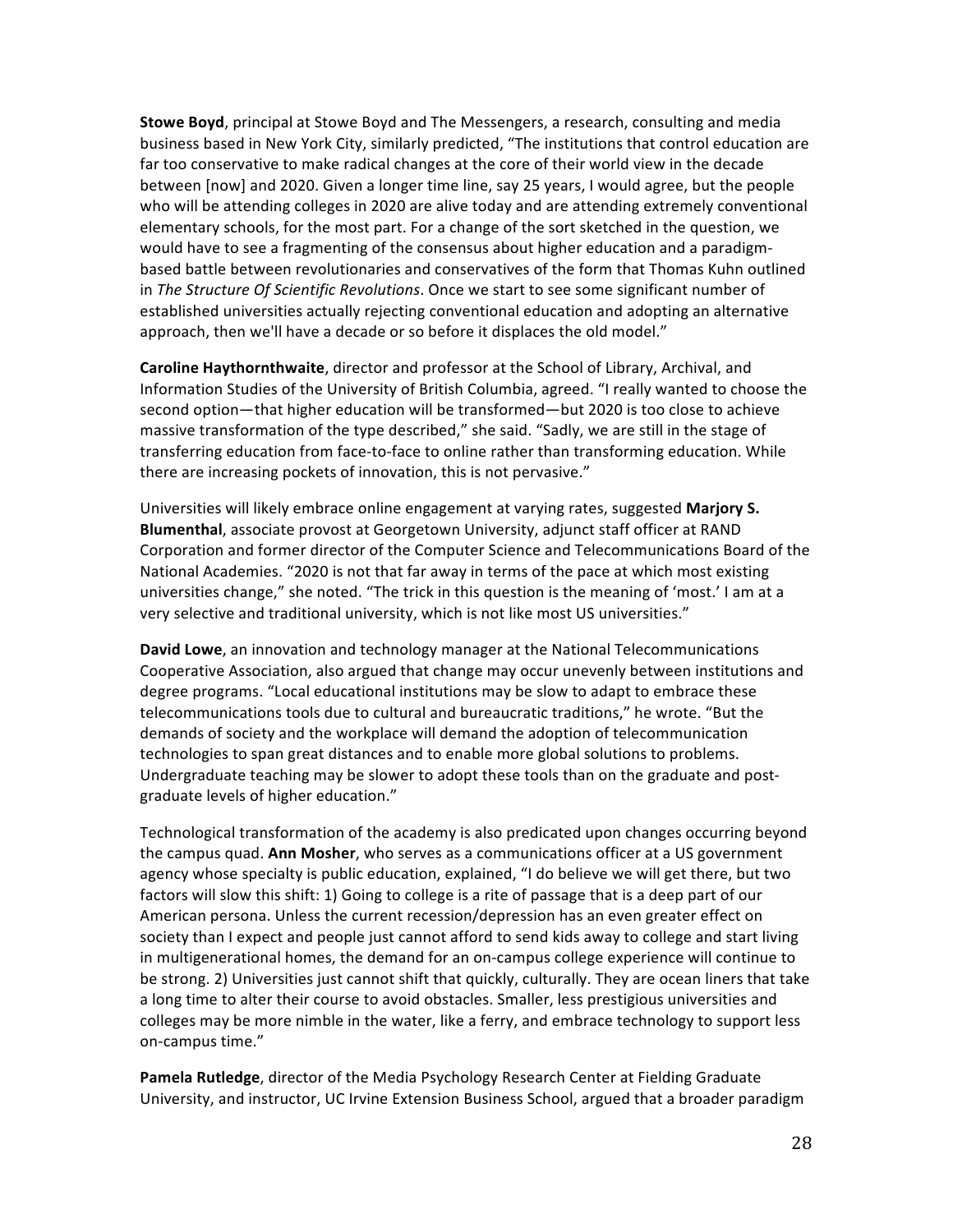shift is in order: "To embrace hybrid forms of learning environments, we have to face the difficult task of dismantling the current structure of our educational system. It is frozen in time, based on assumptions that don't fit the current world. We need a broader vision of what it means to educate, not just how to integrate technology. This means we need to redefine what it means to both teach and learn."

#### A selection of related remarks by anonymous respondents:

"It is likely that a significant bubble is building. Tuition is rising too fast, and higher education is on a path to pricing itself out of the market. Already, the earning potential of some degrees in the liberal arts does not justify the costs, particularly in light of crushing student loan debt. In the face of increasing use of Web-based instruction, universities continue to build physical buildings; it seems donors are less impressed with having a website named for them than a chemistry building or art gallery. New technologies make it possible to obtain knowledge on the Web for free or at low cost. However, higher education has a monopoly on degrees and accreditation. This will hold up until employers lose faith in the value of those degrees. There is a precarious bubble; nevertheless, I do not think the bubble will burst by 2020."

"There are too many professors who will need to retire before higher education changes significantly. It's not to say that they are not trying, but I think the conceptual change shift is too much to recognize. At some point, the changes technology has to offer increase at a speed that creates difficulties for most people."

"Not by 2020. The traditional universities will eventually be forced to move to these more innovative approaches, but it will take much longer for them to get there."

"Instead of recognizing the changes in technology and trying to come up with a new education system that can truly reap the benefits of such technology, the current system tries to merely add it on top of what is an antiquated system. Education all the way from bottom to top should be shifting to a more go-at-your-own-pace system to allow for those who are gifted to proceed quickly and those less-so to take it at a pace where they will still continue without being pushed through without the fundamentals."

## **Universities will adopt new pedagogical approaches, while\$retaining\$traditional\$methods.**

Many survey respondents said they are expecting a future combining elements from both scenarios.

**Mike Newton-Ward**, social marketing consultant for the North Carolina Division of Public Health, wrote, "The reality will fall somewhere in between the scenarios. I think there will still be inperson and on-campus attendance—but driven by the students as much as by the universities. The courses I teach are online courses for both residential grad students and working professionals getting an advanced degree. While class members like the convenience of studying when and where they want through technology, there is still a *strong* desire to be able to meet in person, at least occasionally."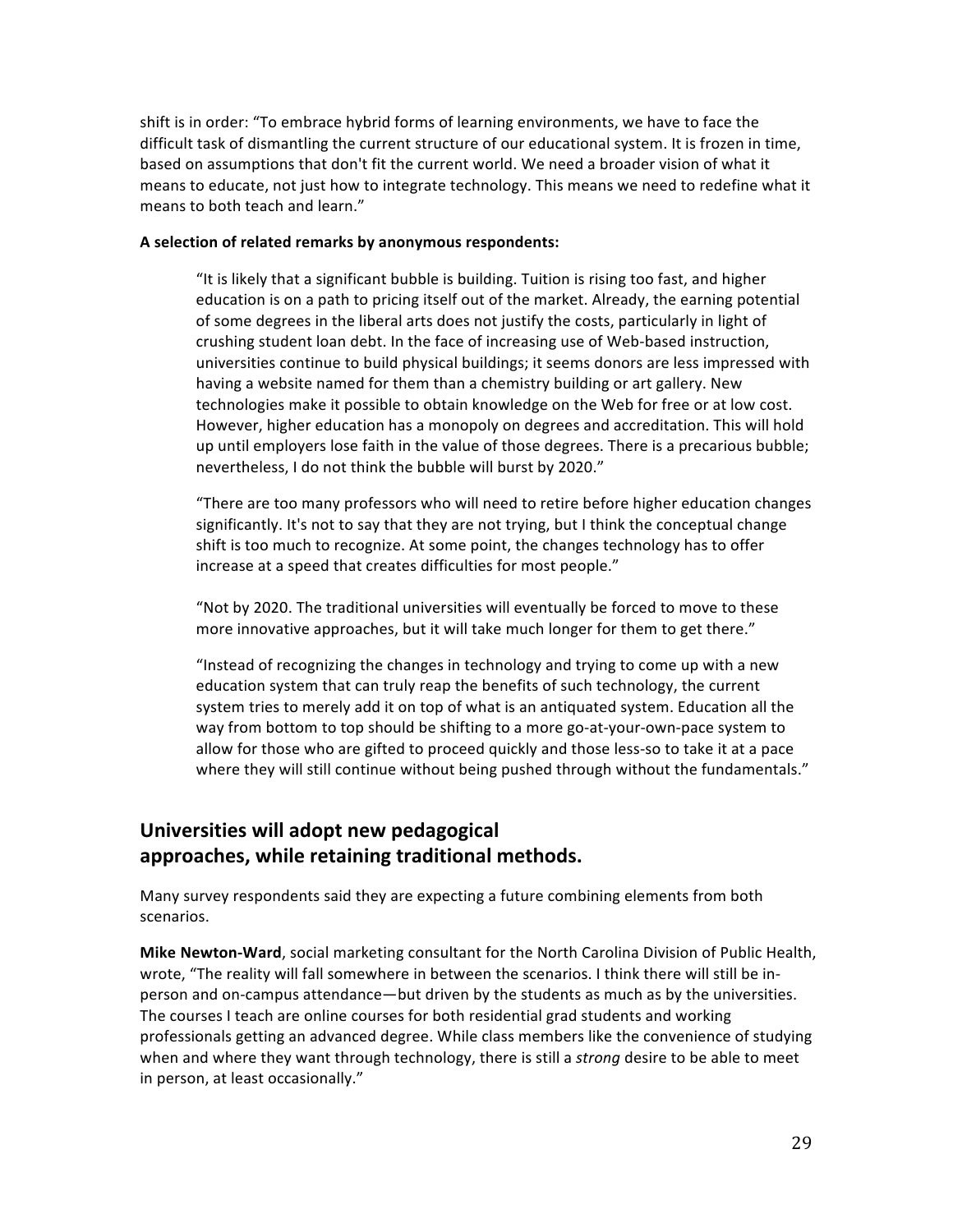While advanced degrees may take more advantage of online delivery tools, traditional undergraduate programs will increasingly employ such hybrid approaches, said Steve Sawyer, professor and associate dean of research at Syracuse University. "Many students will combine location-based education with online and on-demand courses to account for their general education," he explained, "as many of these classes are taught poorly and people get little of the potential value these topics might provide. Thus, education is blended, and course selection is also a decision about course delivery. Specialized courses will stay residential. This pressure is likely to lead to many colleges creating tuition swaps so that they can specialize in mass class delivery or in particular niche areas. The humanities, basic social sciences and general education, will be discounted to the point of being a commodity. For graduate education, and particularly professional graduate education, will have shifted to be more on-demand and online, with limited physical residencies and a huge variety of ways to offer courses."

Speaking to personal experiences with hybrid learning in her graduate coursework, **Marcia** Richards Suelzer, a senior writer and analyst at Wolters Kluwer, an international information provider, wrote, "When I began my master's degree program, it was clear that there had been a dramatic shift in the process of higher education since I graduated from law school. Nearly all students take notes in class using a laptop. Our instructor's PowerPoint lecture notes are posted in an online message board. Exams are nearly always taken over the computer at any time during a five-day period. All assignments are submitted online. (My university, like many, uses Moodle.) During lectures, students will Google additional information on the topic (for example, the latest statistics on video gaming addition) and often will purchase the e-book version of a resource suggested by the teacher. Between Google Books and other online libraries, it is possible for any student to do the type of high-level research that could only be done at the major universities a decade ago. I can sit in my living room at 2 a.m. and access both the latest research and classic works in my field."

Hybrid learning will also reshape the character of research libraries, said David Saer, foresight researcher for Fast Future, a consulting business based in London. "The vast majority of elite universities, such as the Russell Group in the United Kingdom, whilst making the best use of technology to augment and support learning, will ultimately continue to rely on the traditional on-campus lecture model, for the sake of tradition as well as the value of communal learning and face-to-face contact with lecturers," he responded. "One of the biggest differences, already occurring, will be the redundancy of the traditional function of university libraries, as the majority of learning content migrates into an electronic format. Libraries will turn themselves much more into quiet study and communal learning spaces for students, making best use of the latest interactive whiteboard and conferencing technology to augment the learning and work experience. I believe there will always be a place for face-to-face tutorials and dusty bookcases, and they will, in fact, be seen as a mark of quality. However, as the higher education market diversifies and lower-end or newer universities struggle to compete, I expect to see a greater utilisation of 'hybrid' and entirely virtual classes or courses, in an effort to cut costs on the part of the universities as well as students, who cannot afford to study in the traditional manner."

Vocational skills will be blended into future hybrid environments, added **Paul Jones**, clinical associate professor at the University of North Carolina-Chapel Hill. "The biggest change will be between training and education," he predicted. "That is between meeting very specific learning goals and more abstract and creative work. Already we've seen that online asynchronous instruction works great for training people for specific tasks but less so for more complex tasks with no clear solutions. That said, more individual initiative in one's own learning and education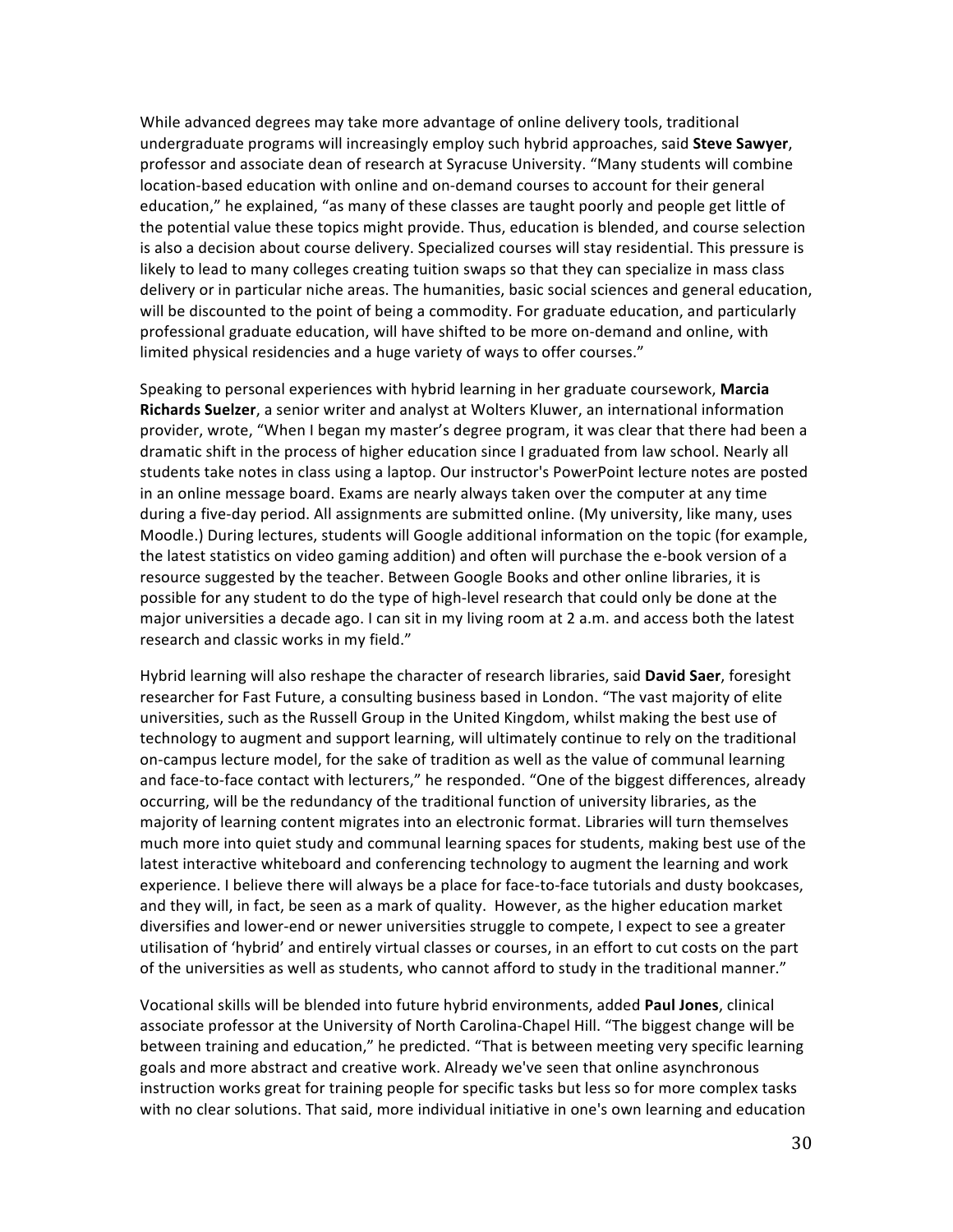will be necessary—and more experiential learning than just a classroom or even a computer conferencing situation. In short, more students will be getting their hands dirty—in a very good way."

**John Smart**, a professor of emerging technologies at the University of Advancing Technology and president and founder of the Acceleration Studies Foundation, seconded the argument: "Look for some really great Online Internship Platforms to emerge in next ten years, affiliated with the main online jobs communities (Dice, Monster, LinkedIn, etc.). With Online Internships, you don't have to schlep the students to their internships, just bring them periodically to the brick-and-mortar companies (or to meet other team members in person occasionally for virtual companies). Increasingly, companies will work with their interns remotely, and due to online's low-marginal costs, they can work with them long enough (during three of the four college years, for example) to make the cost of training them worthwhile to employers. Again, expect most brick-and-mortar colleges to continue to graduate students who know little to nothing about the working world."

#### A selection of related remarks by anonymous respondents:

"Increased accessibility to educational resources will result in new combinations of coursework and degree requirements."

"The professor no longer wastes valuable time assessing what his/her students have learned—that is the job of the test grader, a program which examines each student's submission for the percentage of correct answers to multiple choice questions and records the result on the online database."

"Higher education will progress, leveraging technology to deliver more to students and in a way that may be adaptive to student's learning styles and needs. There will still be on-campus, in-person classes, but technology will enable and facilitate interactions among different classes on different continents and across multiple disciplines. There will be less emphasis at the undergraduate level on specific 'majors,' and more on being prepared to master new or otherwise different fields of endeavors."

"There will be hybrid classes, but it's not about a split between in-class and online. It's more about experiential learning: in class and in the real world. Practicums, internships, and study abroad are growing as students realize the need to have such experiences to be competitive in the tight job market. These practical, in-the-world experiences are being augmented by online meetings and classes, tying together the learnings in the classroom and the learnings in the field."

"Older students will become a much larger proportion of the overall campus enrollment. Especially for these older students, courses will emphasize applied theory. By this time, some schools will be experimenting with modular classes, allowing students to select components of a class outline, rather than be required to undertake each element in order to successfully complete a specific class."

"The trend toward multi-channel hybrid college educational programs is already happening and will only increase due to expedience, cost savings, access to more students, and student demand. My hope is that we will use distance education as a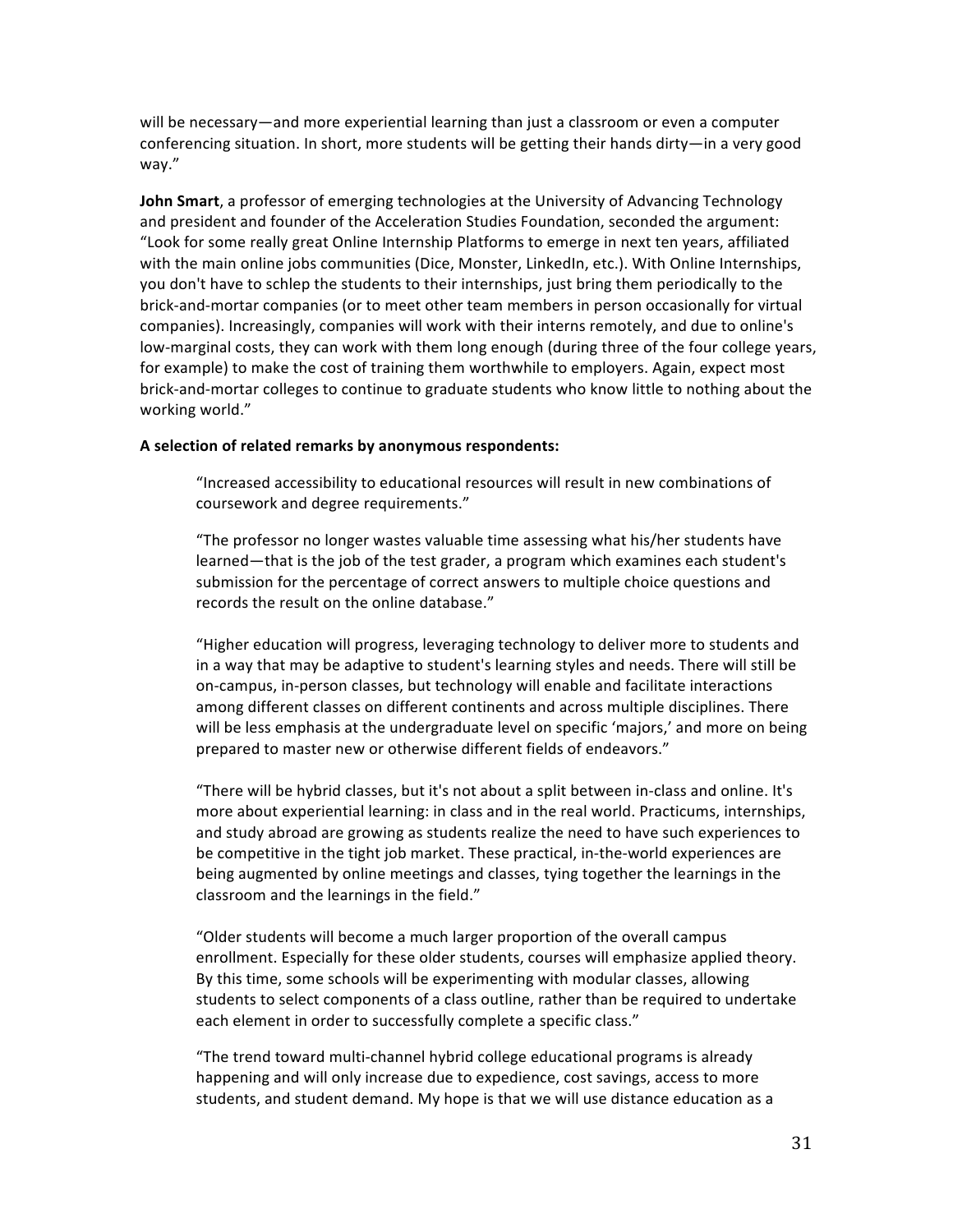good supplement to face-to-face educational programs, enriching the educational process, and not using new technologies to replace more traditional pedagogical methods."

## **Collaborative education featuring peer-to-peer learning will** become a bigger reality and will challenge the lecture format.

A number of survey respondents predicted that higher education's long-standing delivery format—featuring a solitary instructor, a lectern, a lecture hall, and the physical presence of students—will likely be upended by 2020.

Professors cannot merely supplant their lectures to online video, noted **Gina Maranto**, codirector for ecosystem science and policy and coordinator of the graduate program in environmental science and policy at the University of Miami. "The old pedagogical approaches cannot simply be grafted onto the new, online arena," she wrote. "For example, I am currently taking the Stanford University AI course, which has drawn 130,000 or so students. I also have explored the MIT Open Course offerings, and have subjected myself to occasional online lectures. None of these experiences even begins to tap into the potential afforded by the Internet; instead, they graft the old 'stand-and-deliver' pedagogy onto a new medium."

**Marti Hearst**, a professor at the University of California-Berkeley and member of advisory boards for major search engine companies and consultant to high-tech startups, said one advantage of video is to optimize classroom time. "The idea of having students watch the video lecture and/or read the material at home and then work on problems or case studies together in the classroom with other students and a teacher is a powerful model," she explained. "Such collaborations will increasingly take place with participants who are not geographically colocated. Major universities will continue to provide the lectures themselves, but less prominent colleges will most likely use others' materials primarily. This also speaks to a trend in our culture generally favoring watching video and listening to audio over reading, and I think that trend will also continue growing in the university, albeit more slowly than in the rest of our society."

**Marta Lucía Restrepo**, an associate professor at the University of Bergen, sees that peer-to-peer learning will yield enhanced collaboration and inclusivity for students. "Classes with no physical barriers will be a regular way to establish and maintain a more expansive and binding studenttutor relationship," she said. "More intercultural groups of students will work together on common projects and research. This will enliven the process of new-knowledge acquisition."

An anonymous respondent similarly noted, "With the new technological tools and new inventions, the world will become one big country, whereby everyone will be able to communicate together virtually. Definitely higher education will change drastically as it will move away from traditional lecturing. Learning will be based on students learning from each other with the existence of a coach."

The peer-to-peer method, with an instructor serving as mentor, will impact life beyond the classroom, predicted Lisa Mertz, associate professor of healing arts at City University of New York. "Students working together in teams, contributing to class artifacts, and assessing one another's work could lead to a less stratified, more collective society where people will work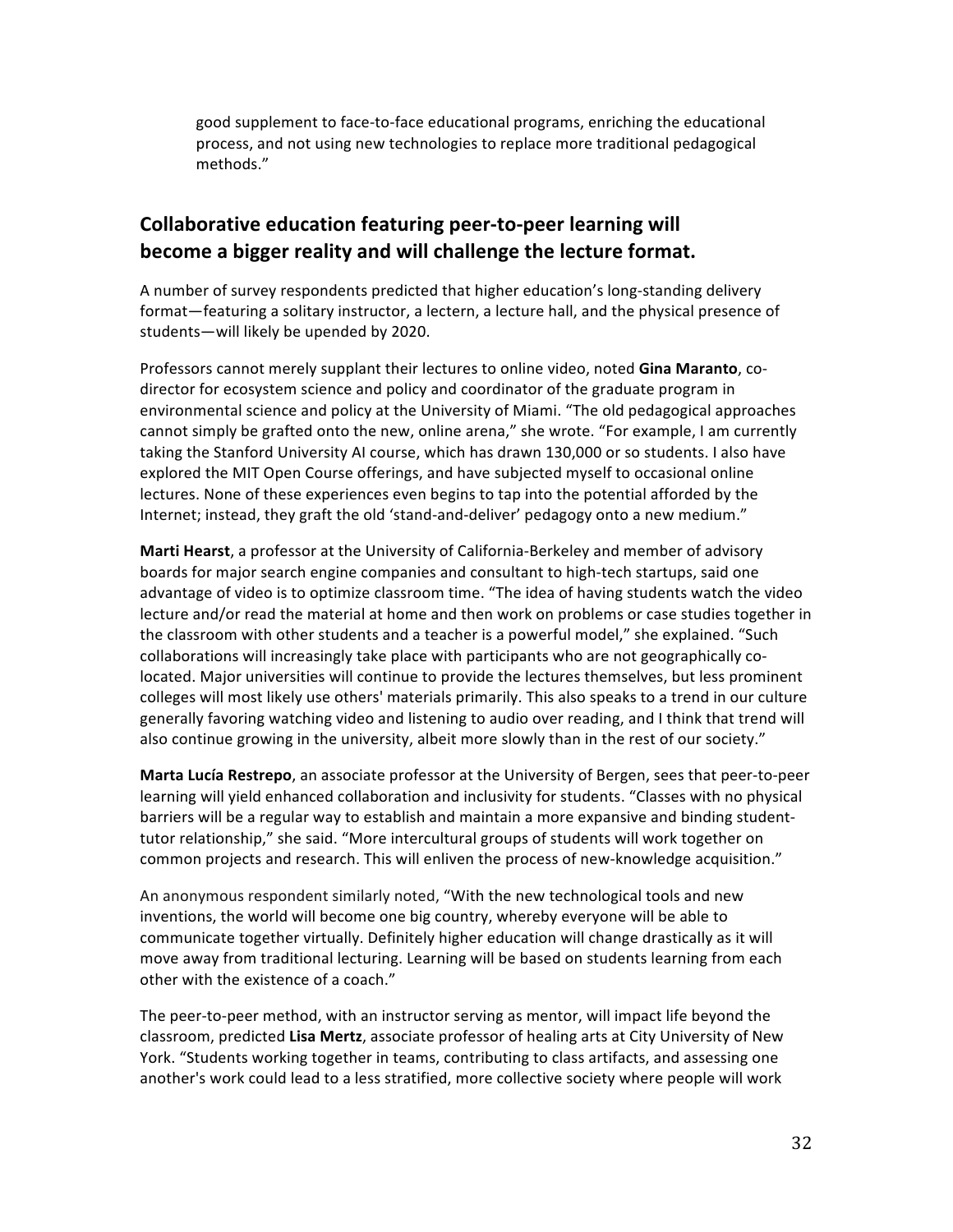together for the common good rather than individualistically for one's own goals at the expense of others," she explained.

Yet Christian Huitema, distinguished engineer at Microsoft and active leader in the IETF, pointed out that you don't have to have a formal teacher-student relationship within an instructional setting to learn. "If people have easy access to a great source of information, they will naturally gravitate towards it rather than towards a mediocre-but-nearby source," he pointed out. "I already observe on-demand learning among many of my colleagues. When faced with a new problem, they will use the Internet to find summaries like Wikipedia, and then original sources from academic papers. It works. I have seen young engineers progress in a year from novice status in a field to being able to interact with researchers expertly on the matter. That 'selfdirected learning' may or may not be intermediated by education professionals. There is definitely a value in coaching and guiding, but the traditional classroom is not necessarily the best setting for such coaching."

#### A selection of related remarks by anonymous respondents:

"There is no doubt in my mind that we will be co-developing modes of learning alongside students more than delivering pre-set learning approaches to them. In areas like mobile adoption, students are racing ahead. Even today there are professors who deliver the lectures online and reserve classroom time for higher value interaction, informed in part by algorithmic analysis of when comments and questions were appended to the video. The in-class experience will include much more peer-to-peer interaction and explanation."

"The old, 'expert as the teacher' model is well worn out. Helping faculty learn how to mentor, facilitate, and guide deeper learning on a much more individual level is key. Technology affords us the tools to potentially do this for larger numbers. If truth be told, those of us that benefited from those critical elements of guidance in our profession know it was only accessible to a chosen few who had the interpersonal skills, support, and drive to make connections with faculty who would then reciprocate."

"With the new technological tools and new inventions, the world will become one big country, whereby everyone will be able to communicate together virtually. Higher education will change drastically as it will move away from traditional lecturing. Learning will be based on students learning from each other with the existence of a coach."

"'Classes' will play smaller and smaller roles, with greater automation and guidance, supported by peer, or near-peer interactions at a more personal level."

"Professors will need to adopt new technologies in such a way that the students become a more active part of the learning experience. More than teaching, professors will need to become an enabler of the learning experience of students."

"We are already used to getting information online. Lectures are inefficient. Good education, in the future, will use live people—students and faculty—for discussion, customization, and for challenging one another, not for simple information dissemination."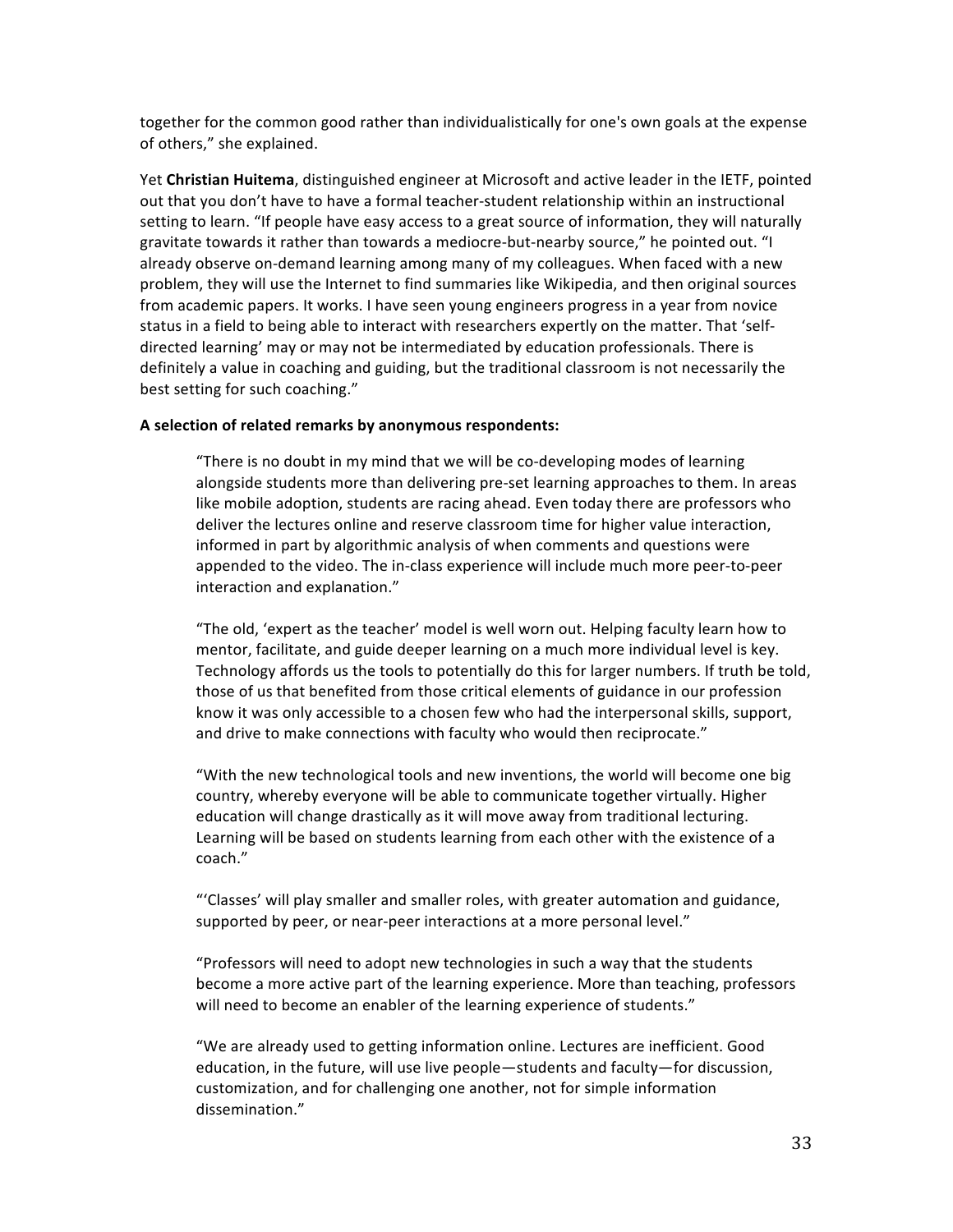"The institutions that win in the long run are those that do not merely tack on technology to existing educational modes, but rather adopt entirely new ways of interacting with learners and enabling collaborative learning."

"Expertise about facts will not matter as much as expertise about ways to look at problems and solutions, which are harder to communicate than facts. We will increasingly see value in learning how others learn, more than what they learn."

## **Higher education lags in preparing young people new** kinds of futures in which they will have to learn how to learn.

Several experts warned that traditional institutions of higher education are not adequately preparing students for life after college. Miguel Alcaine, head of the International Telecommunication Union's area office in Tegucigalpa, Honduras, noted, "A big issue is the relevance of the education to the professional future of a person. Universities need to strengthen the causality between an education and a professional future, and given the nature of the economic recovery we have seen in the previous years, professionals might need to become much more entrepreneurial than in the past."

An anonymous survey participant observed, "By the time someone completes a degree, much of the information he or she 'learned' has changed or morphed; some is already outdated. The focus will be on on-going lifetime learning."

To that end, some say knowledge acquisition will no longer be restricted to traditional undergraduates. "By 2020 we'll be well on our way toward much greater informal learning at all ages," said Jerry Michalski, founder and president of Sociate and consultant for the Institute for the Future.

**Jeffrey Alexander**, senior science and technology policy analyst for the Center for Science, Technology & Economic Development at SRI International, noted, "The implication is that there will be more value placed on 'lifelong learning' and 'nontraditional' higher education, both in the workplace and in personal development. While universities may become less relevant, higher education in general will be more important in the future economy."

Many survey respondents mentioned that a cultural shift to lifelong learning could leverage traditional and non-traditional resources, including emerging technologies. Richard Lowenberg, director and broadband planner for the 1st-Mile Institute, proposed: "Today's universities should grow to fulfill their original role as 'communities of learning' and, in developing relationships with rural and urban lifelong networked learning, might become new 'universecities.' There is no university in the United States that is yet teaching/presenting an understanding of the evolving 'information environment' within a whole systems ecological framework. Without such an understanding, the digital divide will widen, universities will be contentious and elitist, technology development will be overly stimulated by unsustainable consumerism, and our economic systems will continue to be referred to as 'the dismal science.' Universities are critical microcosms and potential leaders for reconsideration of increased corporate and military support for education, especially as mediated by networked technologies and processes."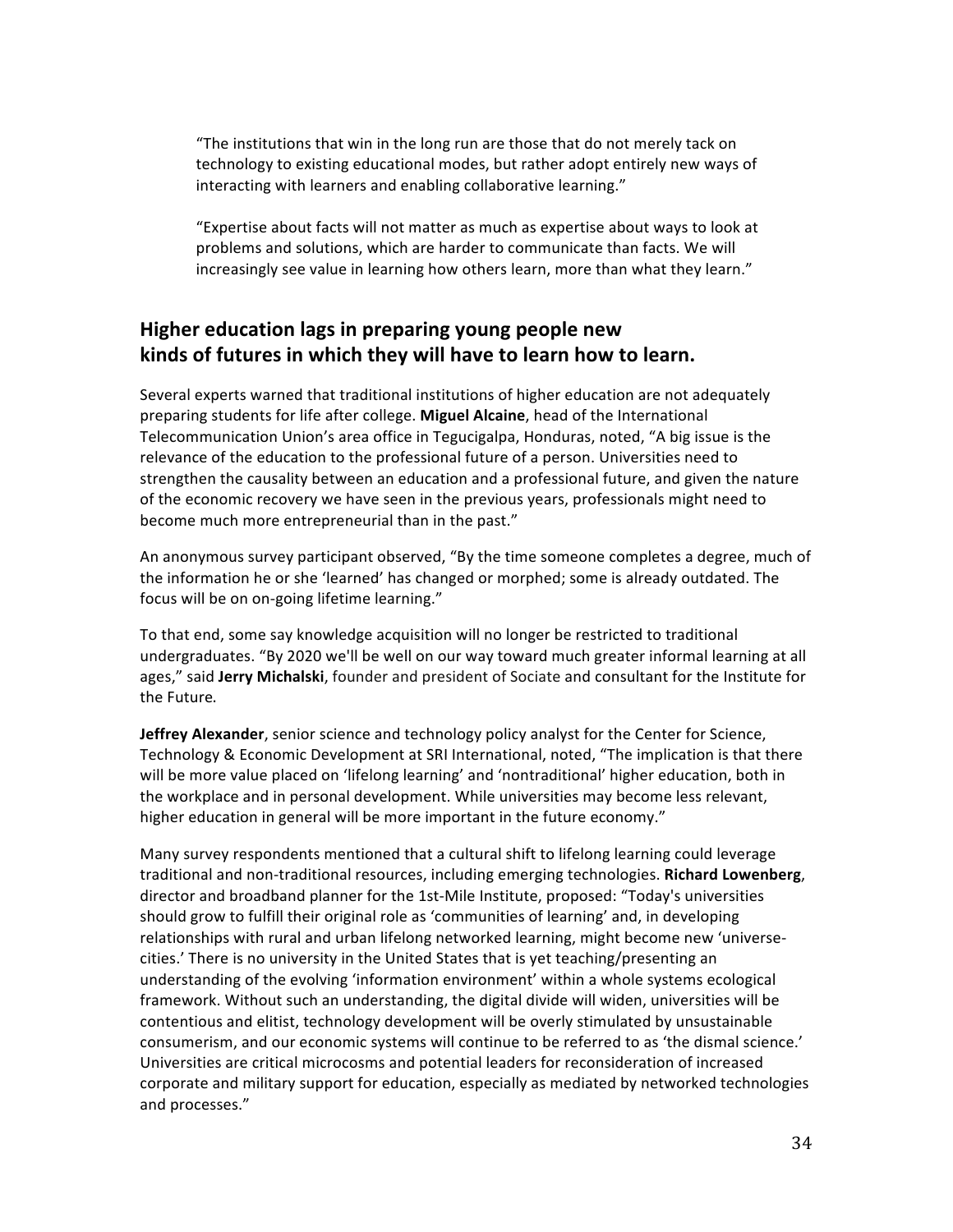#### A selection of related remarks by anonymous respondents:

"Custom, lifelong delivery of training resources and information by universities will be key if we want to keep our position in a globally connected world. The downside will be again a gulf between those who are able to take advantage of these resources and those who cannot due to a widening income gap. The future competition among nations will be for living-wage jobs, and those governments that can motivate and support their communities to participate in lifelong learning will succeed."

"Our students are demanding that their education be more participative and relevant."

"You have to teach people how to think and analyze. The data is only part of what we need as humans."

"There will be more of a transition away from content—which anyone can Google—to learning how to be learners, more of a focus on digital literacies and collaboration, preparation for many careers during their lifetime. There will still be specialization for engineers, scientists, doctors, and so on, but that will be a small minority of the student population. Humanities will suffer."

"Education will be a near-lifetime activity, more oriented toward practice and applications. As was pointed out recently in the field of mathematics, how many college graduates will actually have to solve a quadratic equation in the course of their careers?"

## **Competency credentialing and certification, possibly allowing** a mix of work from multiple institutions, are one prospect.

The slow pace of institutional progress often impedes higher education's adaptation to the labor market, noted **Paige Jaeger** an adjunct instructor at the State University of New York-Albany. "By the time universities get their programs planned, accredited, and approved, the industry has changed. Universities must learn to quickly adapt to the needs of the workforce, and in reality, Ivy walls are not quick to adapt," she wrote.

Yet by 2020, some survey participants, including Anita Salem, human systems researcher at the Naval Postgraduate School, envision that universities will focus more on cultivating the hands-on professional skills necessary to get a job. "I see higher education becoming more trade-schoollike, with shorter times to graduation and more of an emphasis on 'how to' as opposed to theory," she said. "We already see this in graduate schools where executive education programs are financially supporting and often supplanting other programs."

Seth Finkelstein, professional programmer and consultant and 2001 winner of a Pioneer of the Electronic Frontier Award from Electronic Frontier Foundation, agreed. "It's possible that universities will partially be replaced with some sort of more employment-focused vocational certification program (whether or not this is explicitly acknowledged)," he predicted. "But that will be for social reasons, not technological ones."

Such programs may promote connections to industry, noted **Barry Chudakov**, visiting research fellow in the McLuhan Program in Culture and Technology at the University of Toronto.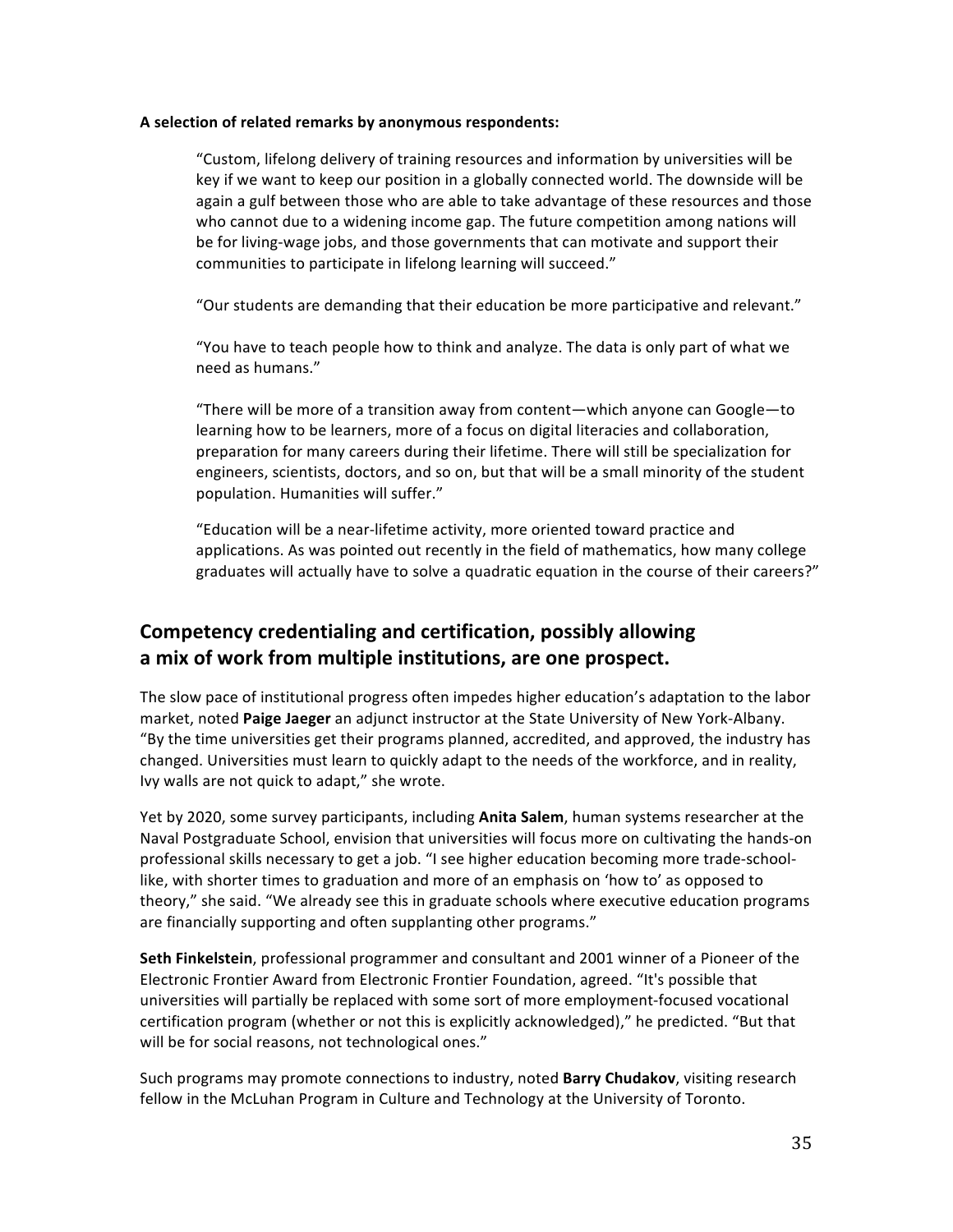"Educational partnerships will make learning institutions look like multi-logo soccer uniforms, with Harvard-IBM classes or MIT-Apple seminars, as the demands of global competition ramp up the need to innovate and rapidly bring products and solutions to market," he predicted.

An anonymous survey respondent wrote: "As more universities, especially the public universities, invest in more partnerships with technology-oriented corporations, we will see an increase in interdisciplinary programs and centers that will entrain students to think outside the boundaries of the classical disciplines in preparation for problem solving and entrepreneurial thinking."

Some survey participants predicted that a heightened focus upon certification rather than degrees may metamorphose higher education by 2020. Jonathan Grudin, principal researcher at Microsoft, sketched out this prospect, writing, "There are three principal benefits of traditional universities: acquiring knowledge and skills through coursework, acquiring a credential, and acquiring social networking skills and a new social network. Credentialing will be an economic and political negotiation, won't it? Universities will expect to be paid for it, and may be tempted to hold on to residency requirements and the like, but will be threatened as the meaning of the credential comes under pressure from other increasingly digital, although also experiential, forms of assessing the skills and knowledge of a job candidate."

Some experts, such as **Maureen Hilyard**, development programme coordinator for the New Zealand High Commission, anticipate that students will assemble their own programs of study, choosing complementary courses from various online institutions. "A hybrid approach offering more flexibility among the universities themselves would be helpful, allowing students to mix and match courses from different universities depending on what courses are available at the time," she wrote.

Others believe that the next incarnation of university credentials will rely upon gamification. Futurist and author Marcel Bullinga said, "The new possibilities of and the new global market in education-at-a-distance will greatly shift the educational powers. Pupils…can choose excellent education available via screen—provided the economics of scale are turned into lower costs for students and not into bonuses for managers. Learning and graduating will be like a game: personalized, but in globally standardized modules."

**Michel J. Menou**, a visiting professor at the department of information studies at University College London, put the case for customization this way: "One may hope that at least marginally some segments of academia, if not entire universities, will move toward a more open system, allowing for independent learning tailored to the needs and cognition style of individuals, making effective use of distance and presence techniques."

#### A selection of related remarks by anonymous respondents:

"Universities, as well as high schools, will do more pre-assessment of learning to prevent redundancies and boredom for those students ready to move forward."

"I have been teaching online since 1996, and I know that students can learn in an online setting. Will 'customized outcomes' become the norm? I'm still not certain how that might come to pass for most students. With movements like the Open Educational Resources University, we'll see more assessment of prior learning and more mixing and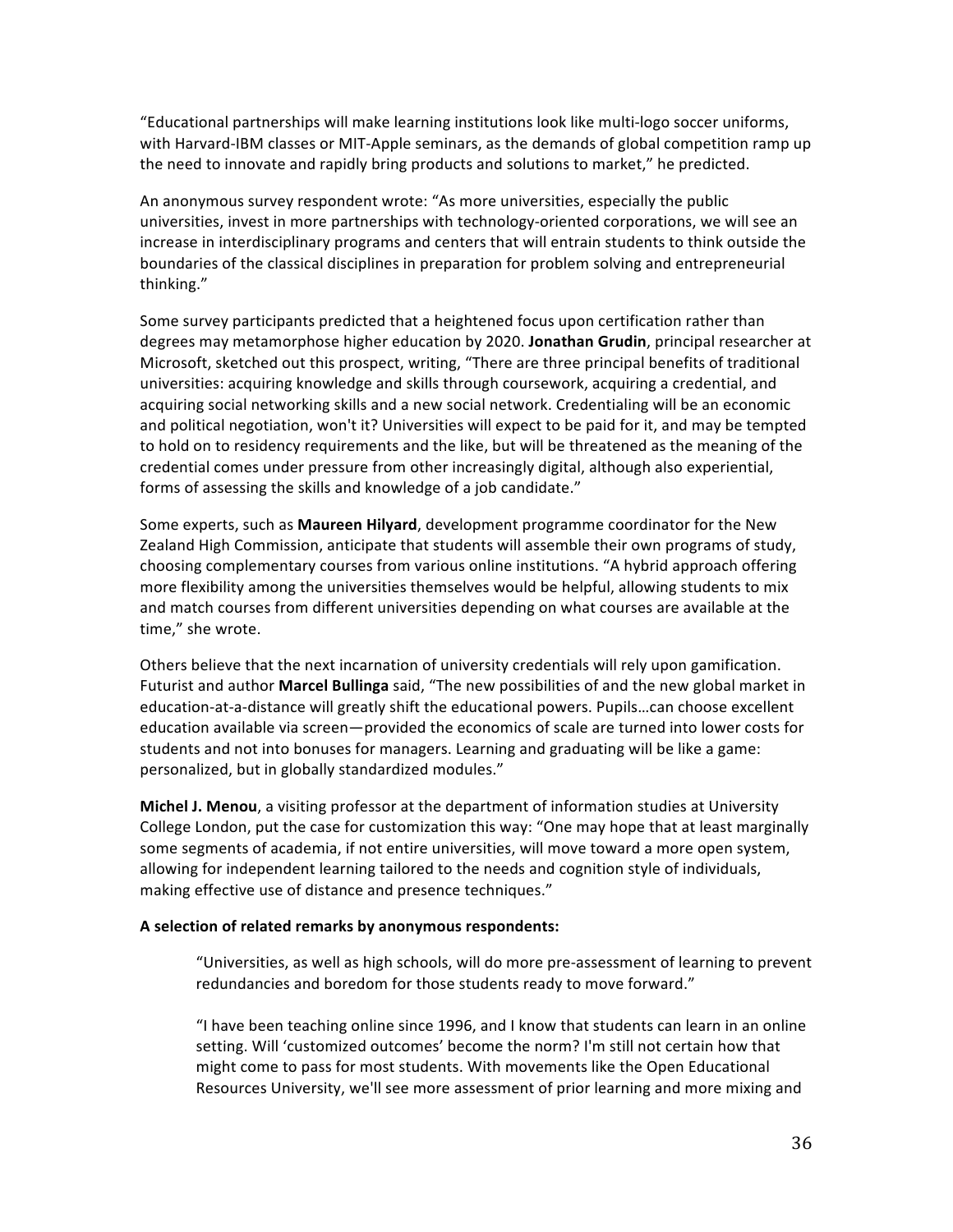matching of courses, etc., but I'm not sure how that will scale to thousands of students. It's a problem that still needs solving."

"The shift to assessments and outcomes becoming more individualized will not necessarily be evidenced with the traditional undergraduate, however. I think these changes will be a result of an increasing number of non-traditional students (older adults looking to complete an undergraduate or graduate degree) working toward educational achievement."

"What threatens this is that all Western countries are moving to rigid, assessment-based and prescriptive frameworks based on work roles and economic paradigms, so I'm not so sure about the second bit, i.e. the individually oriented and customised outcomes. Requirements for graduation will be based on dollars and industry-ordained benchmarks."

## **Institutional barriers may prevent** customized education options.

While six in 10 survey respondents said the most likely 2020 scenario is one of heightened innovation, many resisted the notion that 2020 will bring customized degree options. **Sandra** Braman, a professor at the University of Wisconsin-Milwaukee, and editor of the Information Policy Book Series for MIT Press, wrote, "The one among the trends described here that may not be a part of the configuration towards which we are moving is evaluating graduation requirements on a customized basis. This is the least developed, most difficult and costly to achieve, and most likely to be questioned from the perspective of social needs as well as disciplinary expectations."

Standardization of degree requirements will likely persist by 2020, even though pedagogy may evolve, said Marjory S. Blumenthal, associate provost at Georgetown University. "Changing requirements for graduation is a collective action problem," she explained, "so while there may be differentiation among categories, within at least the top-tier categories of university, significant change is not likely. Assessment of learning, while a vexed topic at selective universities, will continue to evolve, and technology will facilitate the assimilation of new approaches, making it easier and more appealing for faculty who start out confident of their abilities to assess to adopt new techniques."

**John Pike**, director of GlobalSecurity.org and former director of cyber-strategy and other projects for the Federation of American Scientists, said, "Attendance at elite schools is so focused on children retaining the caste and class position of their parents that it is hard to see a customized outcome for what must be a certification of uniformity, namely that the graduate can predictably and interchangeably perform sets of tasks within large complex organizations. And if the elite schools take this approach, the next tier down cannot be far behind. Schooling is not so much about subject mastery as it is about certifying the capacity to master subjects. And in technical specialties such as law or engineering, and even in these fields, there is a fixed body of knowledge that must be acquired, leaving little room for customized outcomes."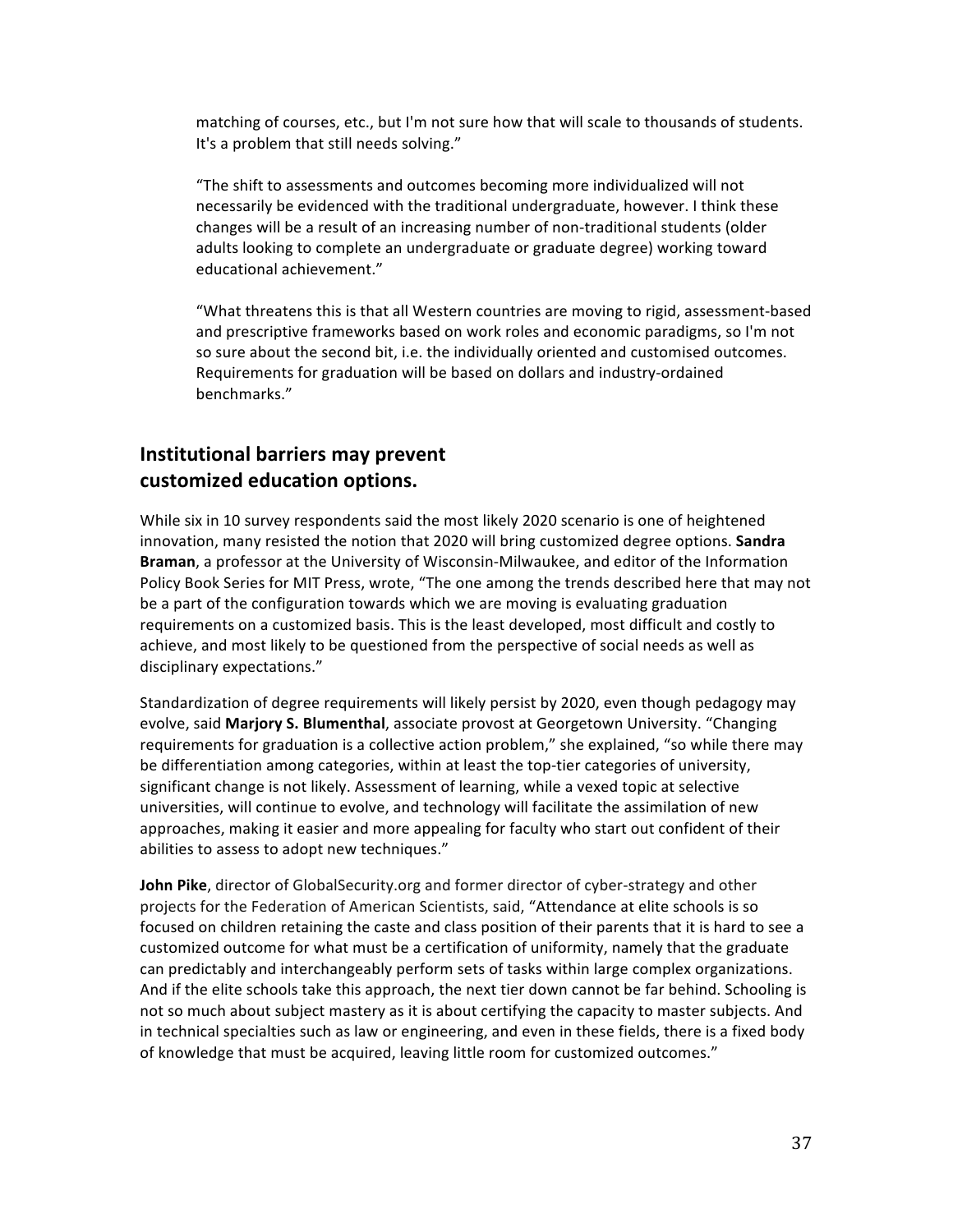**Daren C. Brabham**, an assistant professor in the School of Journalism & Mass Communication at the University of North Carolina-Chapel Hill, wrote that such options could be politically charged, "Customized outcomes for graduation are highly unlikely," he wrote. "Critics of higher education (think Tea Party) as a concept and as a state budget item will likely increase the standardization of learning outcomes, not atomize them."

**Rob Scott**, chief technology officer and intelligence liaison at Nokia, said, "Individualized outcomes, while a fad, will be deemed unreliable due to the lack (or legality) of quality evaluation techniques. Thus an MBA from Wharton or Harvard will still require much what it does today to complete, while undergrad and secondary education diplomas will encompass more of the shifting-sands requirements and outcomes."

An anonymous respondent said the vibrancy of a traditional liberal arts education may be lost by specializing, writing, "Shifting the emphasis to 'customized outcomes' will lead to narrowminded and less flexible students." Some disciplines—such as the creative arts—may prove problematic, if not impossible, to adapt to the Web. Mark Callahan, artistic director for Ideas for Creative Exploration at the University of Georgia, shared his view that, "As a fine arts studio instructor, I find it hard to imagine that there will ever be a 'mass adoption' of teleconferencing and distance learning in higher education in my field, which depends so much on nuanced social interaction (peer review) and mentorship. A market for such offerings will continue to grow, but will never gain the legitimacy or networking benefits of face-to-face education."

Other fields are expected to possess qualities that demand standardized requirements. "In my profession," said Marcia Richards Suelzer, a senior writer and analyst at Wolters Kluwer, "it's doubtful there will ever be 'customized' graduation outcomes because of the licensure requirements, but clearly the Internet makes it possible to design custom learning experiences."

Scalability emerged as another concern related to customization, as the start-up costs for traditional universities can be daunting. An anonymous respondent shared, "It would be very difficult for a large university with 35,000 students to implement 'requirements for graduation will be significantly shifted to customized outcomes.' This tends to be relevant for the top 10% of college-bound students. The other 90% are perfectly willing to follow the requirements as they are today."

Others disagreed—envisioning a user-driven landscape of "designer degrees," in which students are encouraged to construct their own programs of study. An anonymous respondent wrote, "Universities are realizing that if they don't innovate, they can't compete. With costs of education rising in an already weak economy, these customized courses are becoming all the more important, and colleges have already begun to respond. While traditional assessments of learning and the tradition of in-class lectures will never full fade away, I do think we will see a continued movement to more individualized and customized course loads designed for each student's learning goals."

Alan Bachers, director of the Neurofeedback Foundation, pointed out, "The era of superspecialized education is upon us. All learning will soon be online. Guided learning by talented professionals will be part of this revolution. Universities will have to repackage themselves when all knowledge is available free or by subscription. Skill practicing or gaining mastery by repetition will be the new 'school,' whether tying thousands of operating room sutures, flicking in a hockey goal, or the 10,000 repetitions required for mastery in some disciplines."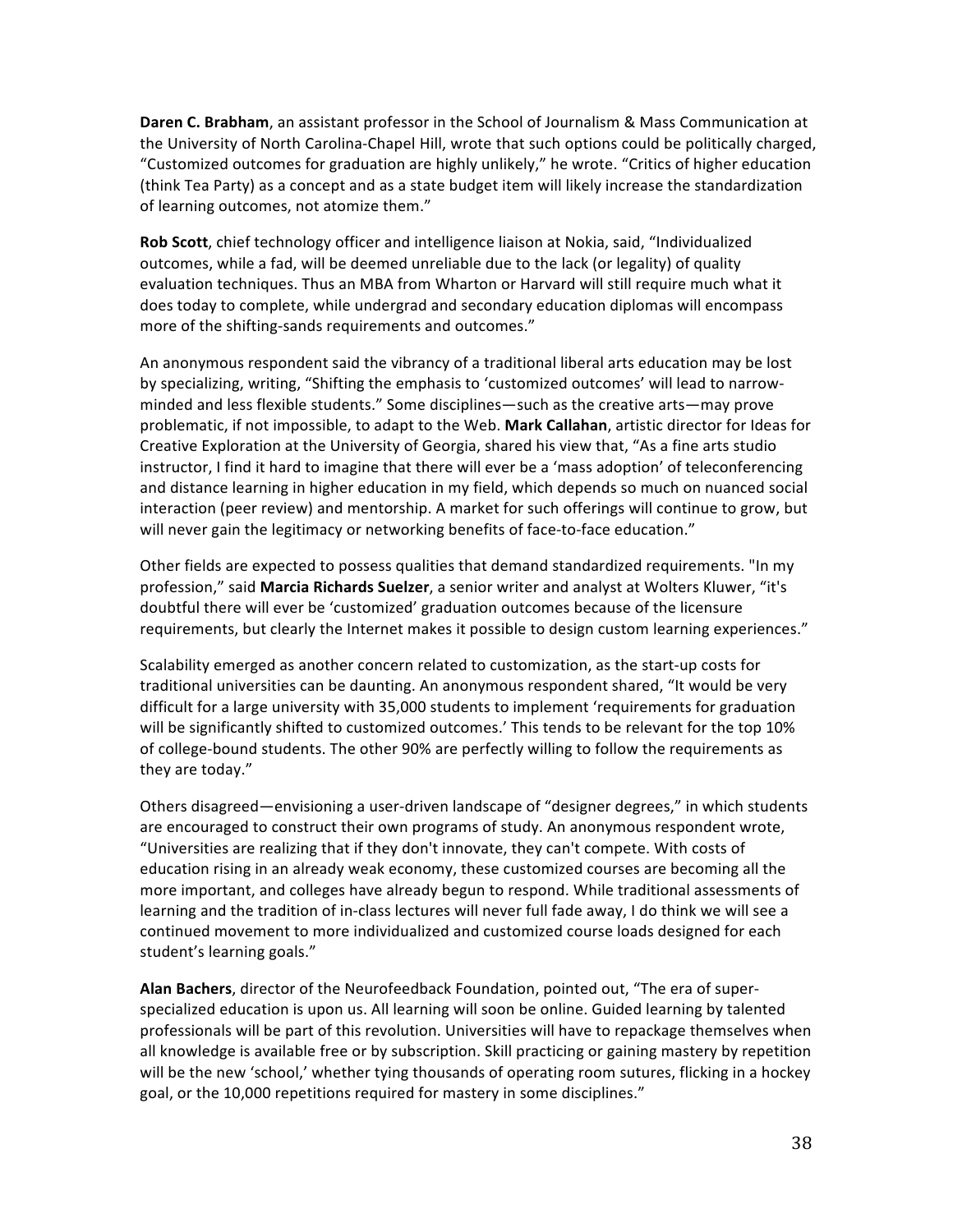**Karen Hilyard**, an assistant professor of health communication at the University of Georgia College of Public Health, agreed. "This is where the Internet can really excel: the provision of targeted, self-paced instruction and interaction," she explained. "In an era of rising energy and fuel costs, it makes great sense to shift certain activities online; the exciting thing is that efficiency here does not demand a cookie-cutter approach, but rather makes individualized education more possible."

#### A selection of related remarks by anonymous respondents:

"I suspect that 'classes' will play smaller and smaller roles, with greater automation and guidance, supported by peer, or near-peer interactions at a more personal level. I am not confident we will see 'customized' outcomes, since I doubt that the market for education-based competence will develop in ways that support linking greater diversity in capability to their potential applications by employers (we just don't know enough about what specific skills are needed for future jobs)."

"Shifting the emphasis to 'customized outcomes' will lead to narrow-minded and less flexible students."

"Standardized forms of assessment will remain in place. Individually oriented learning implies having a system that supports it as a practice and provides teachers with the resources they need to carry it out. We don't have the ability to offer individual customized learning to each student, regardless of the platform. As our country invests less and less in education and standards decrease, this is unlikely to change."

"Will 'customized outcomes' become the norm? I'm still not certain how that might come to pass for most students. With movements like the Open Educational Resources University, we'll see more assessment of prior learning and more mixing and matching of courses, etc., but I'm not sure how that will scale to thousands of students. It's a problem that still needs solving."

"A shift to customized outcomes runs counter to the entire idea of a liberal arts education, and faculty will not stand for that."

## **Some predict significant redefinition within higher education in\$a\$future\$packed\$with choices\$for\$knowledge\$acquisition.**

While most respondents to the survey depicted a future marked by incremental progress, some experts forwarded bold assessments for the state of higher education in 2020.

Bryan Alexander, senior fellow for the National Institute for Technology in Liberal Education (NITLE), envisioned that, "By 2020 we will see: 1) A split between teaching and research faculty. Teaching faculty will largely be part-time, ill-paid, and expected to do no research. Research professors will teach little (perhaps the occasional grad student) and focus on grant-funded research. 2) Distance learning will be normative. A majority of students have taken at least one online class by age 16. The default for learning is online at this point. 3) Number of college campuses will dwindle. Those that survive will emphasize: face-to-face experiences; campus grounds (beauty, history, charm); charismatic teachers; a sense of tradition (meaning mid-20th century, but aiming for an older time)."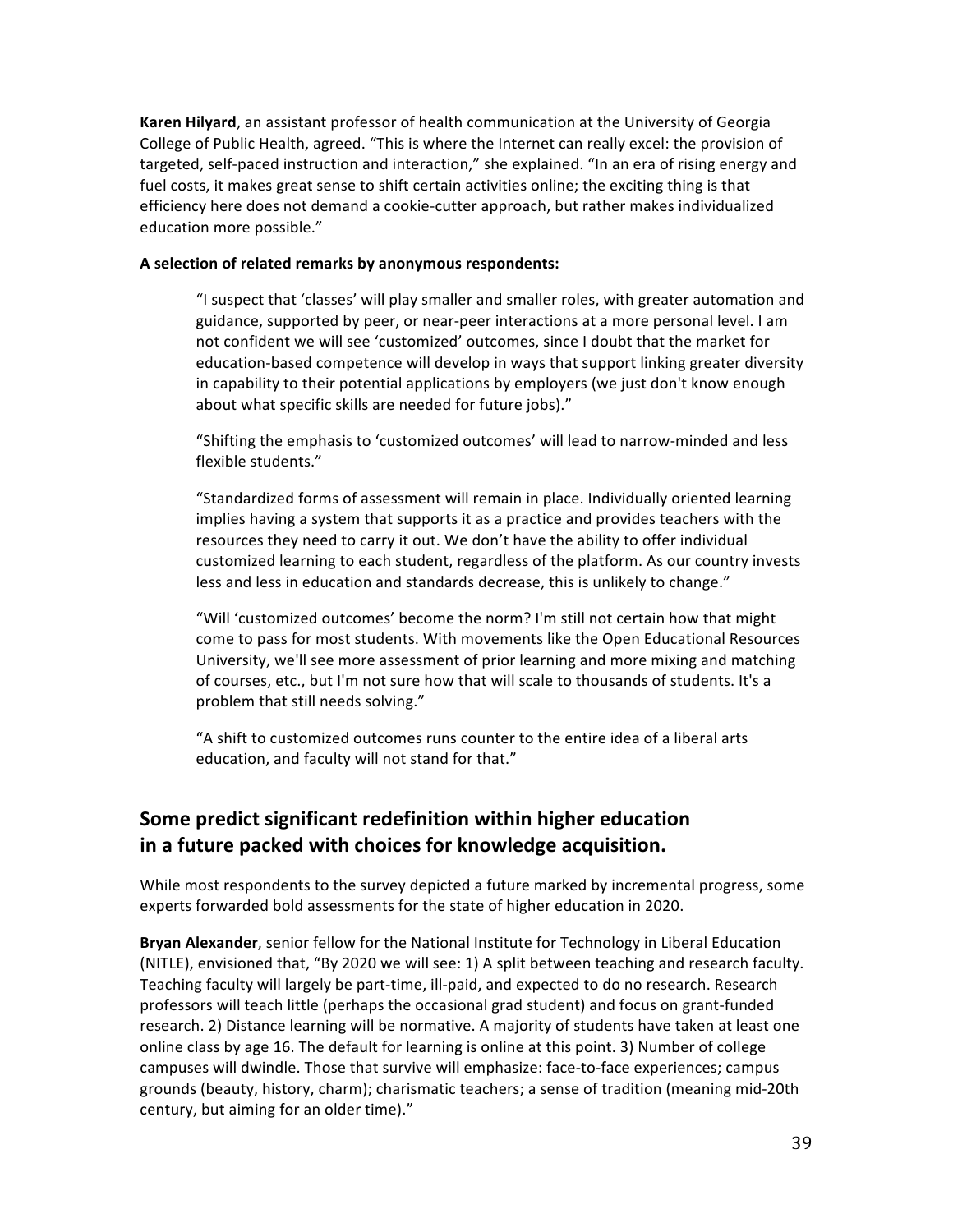An anonymous respondent predicted a new star system for elite faculty, writing, "This phenomenon has the potential to make higher education more of a winner-takes-all profession. The most effective faculty (or the faculty who are most willing and able to effectively market themselves) will become 'superstars,' in demand for various sorts of lectures and workshops, both live and recorded, at their own institutions and at other institutions. This superstar status will be rewarded with ever-greater compensation. On the other end of the spectrum, the least effective faculty (or those least effective at marketing themselves) will find significantly less demand for their teaching services."

**Patrick Tucker**, deputy editor of The Futurist magazine and director of communications for the World Future Society, predicted a powerful instructional role for future faculty: "Future information technology advances will influence education and higher education in the following ways: 'Vocational training' will lose its rotten stigma in the United States, and more kids will do core course work online and via teleconference and devote their in-person time to their apprenticeship. This will work better for everyone. Thanks, Internet! Lesson plans will have an IT component and an in-person component, and this will raise education outcomes significantly. Both of these components will be customized to individual students. Sons and daughters of privilege will continue to attend in-person classes at the nation's top schools and will realize the attendant social rewards in doing so. The value of in-person schooling will decrease for everyone else, and most institutions will diversify their offerings and their business models. The future for teachers is still bright. Student performance rises when teachers can give more time to individual students. The medium for giving that attention is shifting away from schoolhouses toward online environments coupled with real-world working situations, but teacher insight and attention is still the critical factor to reaching better education outcomes."

Student services that support the educational mission will also largely concurrently evolve, some experts say. **Cathy Cavanaugh**, an associate professor of educational technology at the University of Florida, Gainesville, predicted, "Higher education will be much more personalized, with fewer educational experiences and credentials packaged in courses and degrees, and take place in a wide range of physical and virtual learning environments, signaling a return to forms of learning in performance contexts in apprenticeship models. Universities will join with workplaces and other organizations to assess learner entry levels and broker the experiences they need to reach a desired level of expertise. Universities will be assessment, counseling, library, and quality management centers that connect learners with digital and human instructors, many of whom work as consultants/contractors (almost troubadours)."

Flexible education was featured in one anonymous respondent's prediction: "Individuals will be able to 'pick-and-choose' their educational paths from global sources. Unless there is a technological breakthrough that allows HD video via reading glasses-sized displays, there will be segmented consumption—large-screen video at home and office for pleasure and learning and small-screen video for info updates. People will learn from video and audio, with less emphasis upon the written word. There will be a tendency to easily forget the past, even the recent past, and therefore repeat the mistakes previously made. Because the individual will be able to choose his or her educational path more fluidly, 'credentialing' will become a major industry in education. It won't necessarily be what you know and have experienced, but does your present knowledge have value, and have you proven capable of learning 'on the fly'?"

**David Weinberger**, senior researcher, Harvard University's Berkman Center for Internet & Society and Harvard Library Innovation Lab, noted, "The most rapid learners on the planet these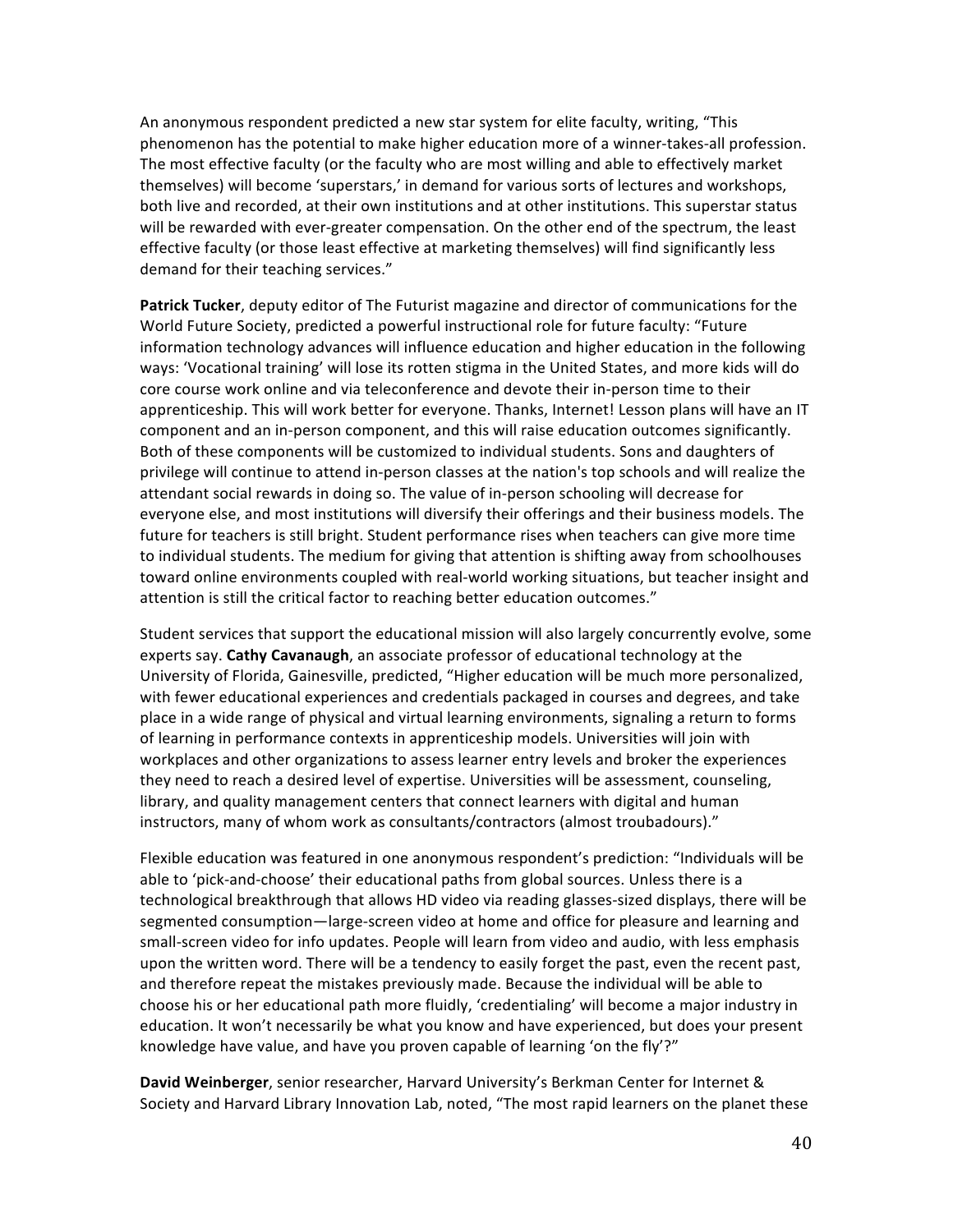days are software engineers. They've built an environment that facilitates incredibly fast learning. It's characterized by the emergence of pragmatic truths via social filters, a culture of collaboration, and a sense that learning is a public act. I'm guessing that other fields will move in that direction."

Other survey participants portend that drastic changes will metamorphose the conception of the four-year institution by the decade's end. Hakikur Rahman, chairman of the SchoolNet Foundation of Bangladesh, said in 2020 "Learners will be able to learn when they want, what they want, and how they want. Educators will equip themselves to be able to compete in the world of a supply-and-demand chain of knowledge. Learning will not be limited by age or sex; it will not be discriminated by regions or religions; it will not be narrowed down due to culture or history. Learning will be like a homogenous fluid to elevate the knowledge content of each and every living human being on the planet."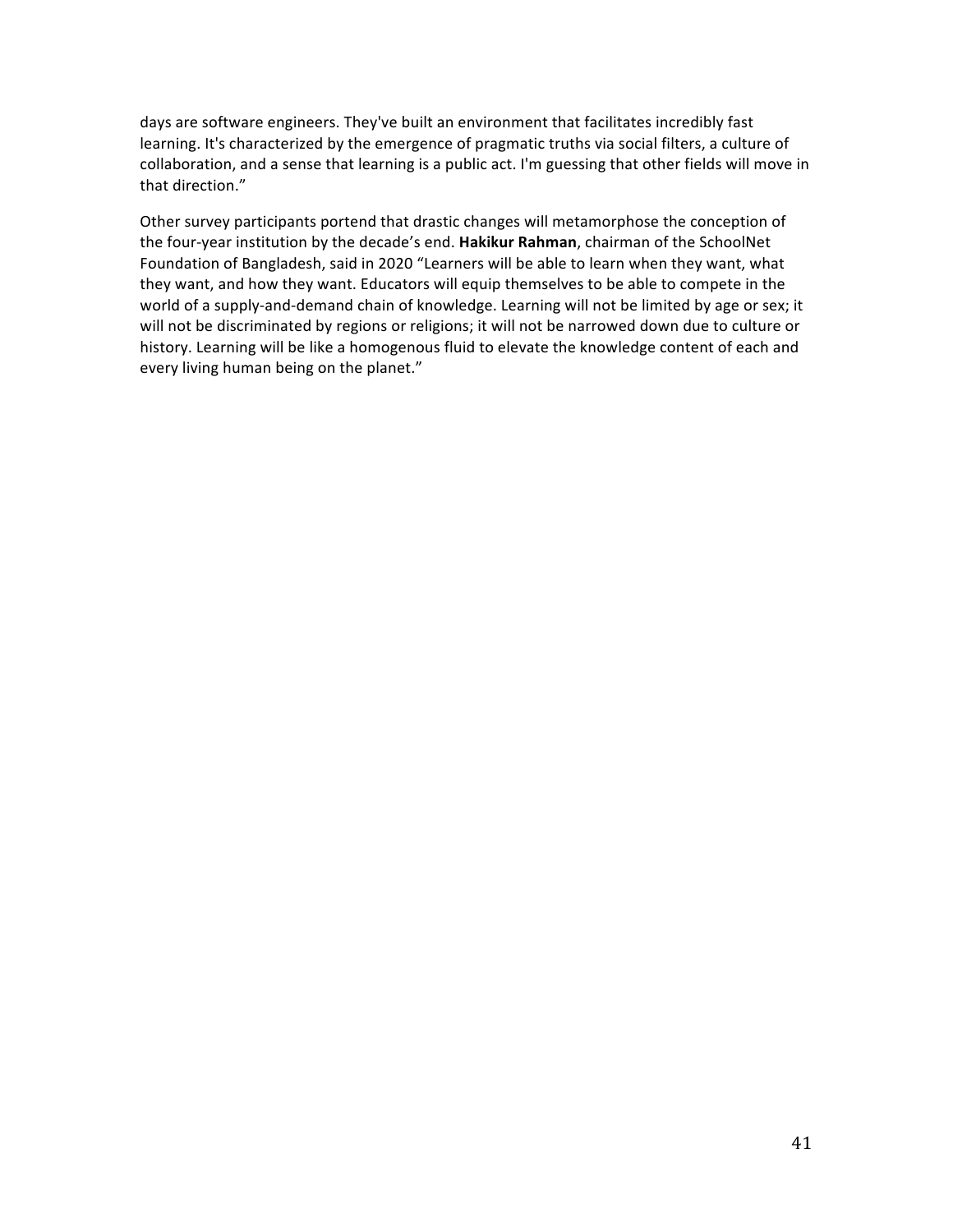## **About the Pew Research Center's Internet & American Life Project**

The Pew Research Center's Internet & American Life Project is one of seven projects that make up the Pew Research Center, a nonpartisan, nonprofit "fact tank" that provides information on the issues, attitudes and trends shaping America and the world. The Project produces reports exploring the impact of the Internet on families, communities, work and home, daily life, education, health care, and civic and political life. The Project aims to be an authoritative source on the evolution of the Internet through surveys that examine how Americans use the Internet and how their activities affect their lives.

The Pew Internet Project takes no positions on policy issues related to the Internet or other communications technologies. It does not endorse technologies, industry sectors, companies, nonprofit organizations, or individuals.

URL:%http://www.pewInternet.org



## **About the Imagining the Internet Center at\$Elon\$University**

The Imagining the Internet Center's mission is to explore and provide insights into emerging network innovations, global development, dynamics, diffusion and governance. Its research holds a mirror to

humanity's use of communications technologies, informs policy development, exposes potential futures and provides a historic record. It works to illuminate issues in order to serve the greater good, making its work public, free and open. The center is a network of Elon University faculty, students, staff, alumni, advisers, and friends working to identify, explore, and engage with the challenges and opportunities of evolving communications forms and issues. They investigate the tangible and potential pros and cons of new-media channels through active research. Among the spectrum of issues addressed are power, politics, privacy, property, augmented and virtual reality, control, and the rapid changes spurred by accelerating technology.

The Imagining the Internet Center sponsors work that brings people together to share their visions for the future of communications and the future of the world.

URL: http://www.imaginingtheInternet.org